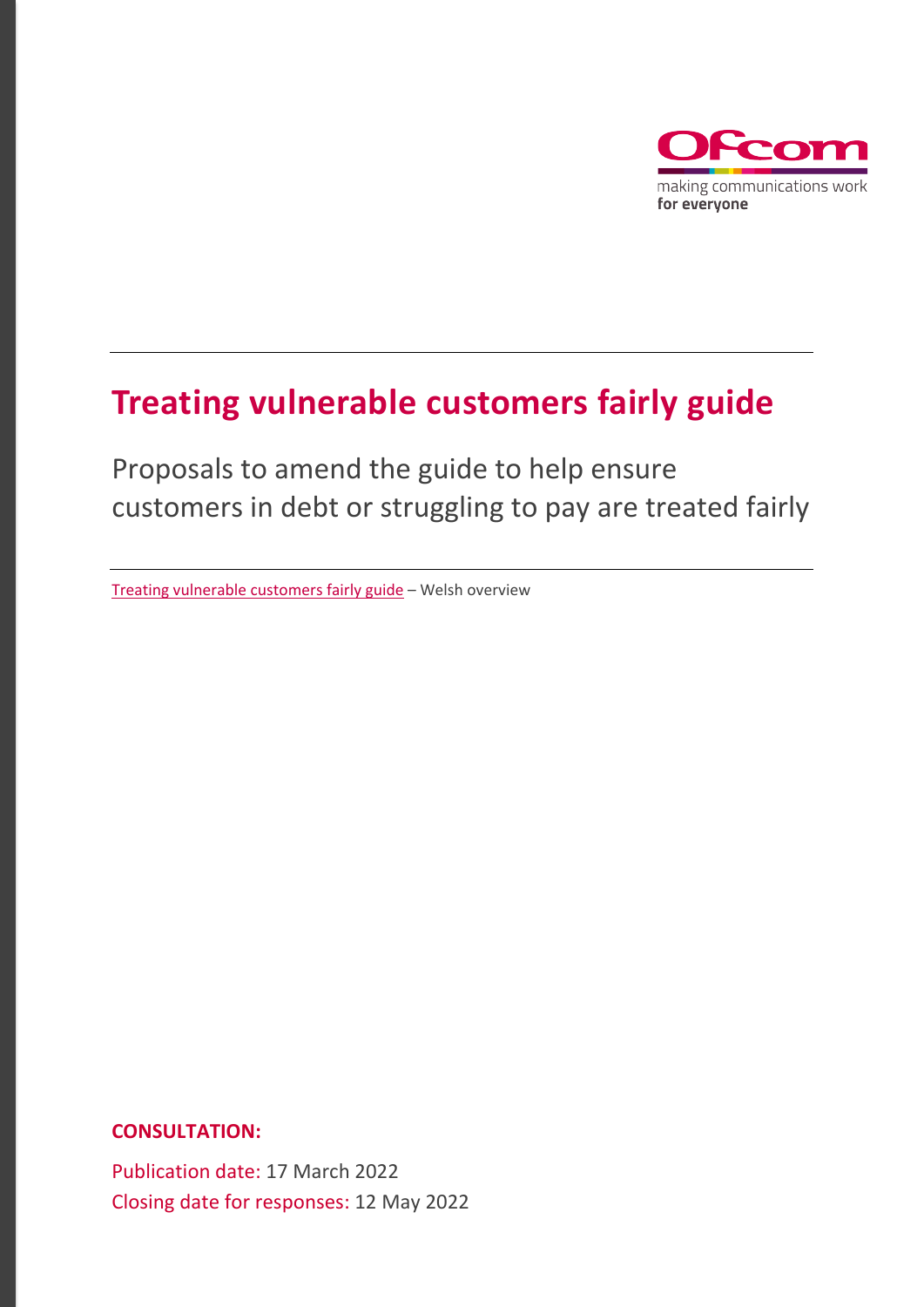# **Contents**

# **Section**

| 1. Overview                         | 1  |
|-------------------------------------|----|
| 2. Background                       | 3  |
| 3. Summary of responses             | 5  |
| 4. Proposed revisions to our guide  | 38 |
| <b>Annex</b>                        |    |
| A1. Responding to this consultation | 44 |
| A2. Ofcom's consultation principles | 47 |
| A3. Consultation coversheet         | 48 |
| A4. Consultation question           | 49 |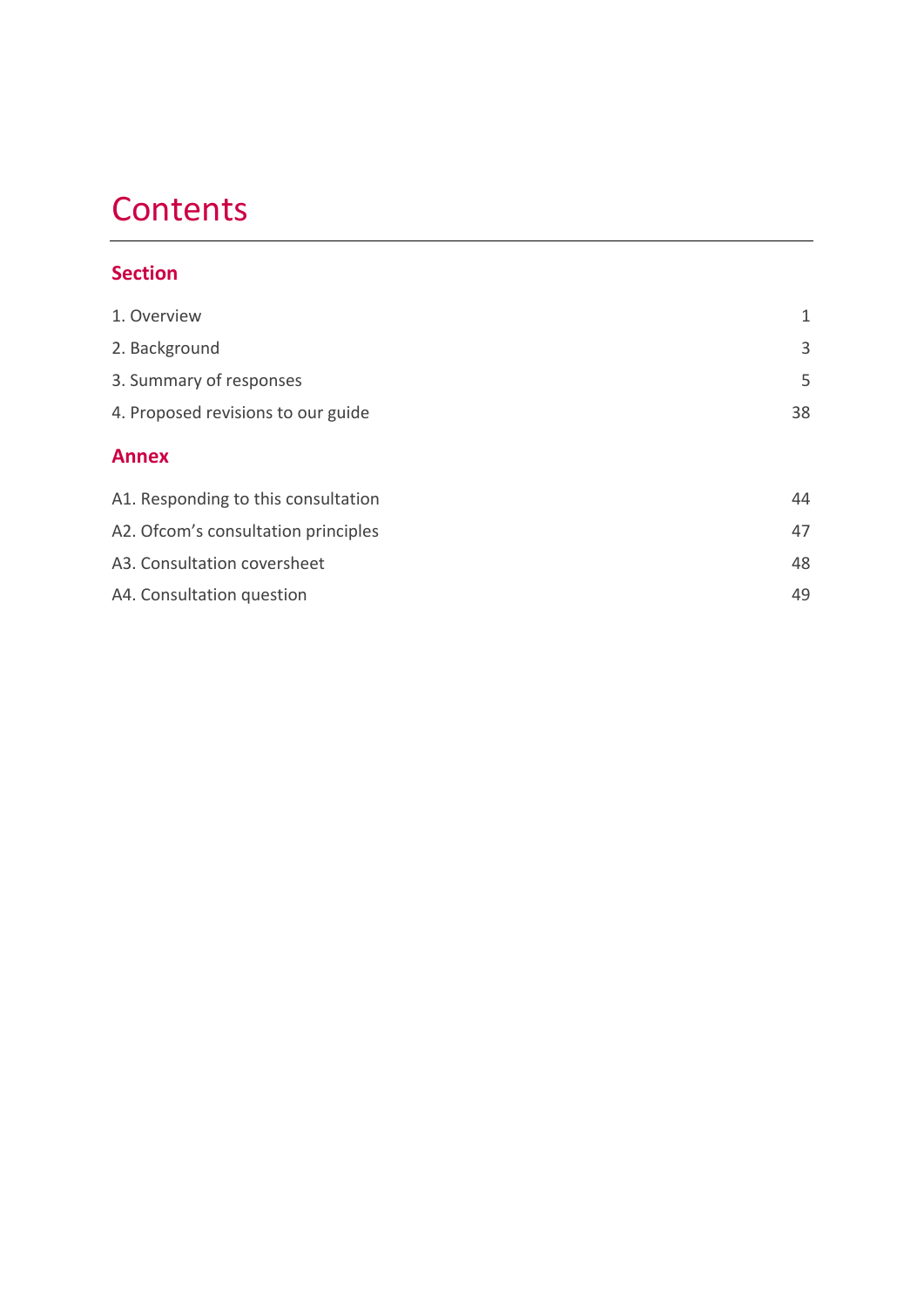# <span id="page-2-0"></span>1. Overview

- 1.1 Making sure people in debt or struggling to pay are treated fairly by their communications provider is a priority for Ofcom. While a relatively small proportion of broadband and mobile customers tend to fall into arrears, debt can be stressful and can have a significant impact on a person's mental health. We are also mindful that more people may fall behind on their bills in 2022 due to rising retail prices and wider pressures on the cost of living. We have therefore undertaken a review to consider whether the protections for people in debt or struggling to pay remain appropriate, or whether there is a case for strengthening them.
- 1.2 We already have rules in place General Conditions that require providers to treat financially vulnerable customers fairly, including those who find themselves in debt. In July 2021, we published a *Call [for inputs on measures](https://www.ofcom.org.uk/__data/assets/pdf_file/0012/222321/review-of-measures-to-protect-people-debt-or-risk-of-disconnection.pdf) to protect customers in debt or at risk of [disconnection](https://www.ofcom.org.uk/__data/assets/pdf_file/0012/222321/review-of-measures-to-protect-people-debt-or-risk-of-disconnection.pdf)* in which we analysed provider practices and set out our initial views on how fairer treatment of financially vulnerable people could be achieved. Having considered responses to our Call for inputs, this document sets out our proposals.

#### **What we are proposing – in brief**

We propose to amend our *[Treating vulnerable customers fairly guide](https://www.ofcom.org.uk/__data/assets/pdf_file/0034/198763/treating-vulnerable-customer-fairly-guide.pdf)* ("our guide") to set out best practice recommendations to providers regarding further practical measures they could adopt to treat financially vulnerable customers fairly. Our proposals focus on four key areas where we recommend providers adopt best practice. These are:

- **identification, engagement and communication with customers in debt or struggling to pay:** providers should emphasise the support available when communicating with customers in debt or struggling to pay. Providers should also become more effective in making contact with people in debt or who are struggling to pay, rotating between different communications channels where necessary to help achieve this.
- **strengthening links with organisations and charities that can provide free debt advice and support:** sources of free debt advice can be particularly important to people in debt. Providers should include clear and prominent information about sources of free debt advice in their payment and collection related communications to customers in arrears and make it as easy as possible for free debt advice organisations to represent their clients.
- **measures taken by providers to effect payment:** we already oblige providers through our General Conditions to be proportionate and non-discriminatory in any measures they take to effect payment or disconnection and to publish details of these measures on their website. In addition, we propose to add to our guide that providers should avoid or limit the use of service restrictions as a means of effecting payment where possible, use debt collection companies that have strong policies for treating vulnerable customers fairly and ensure customers can easily find out what measures to expect at what stages of the debt journey.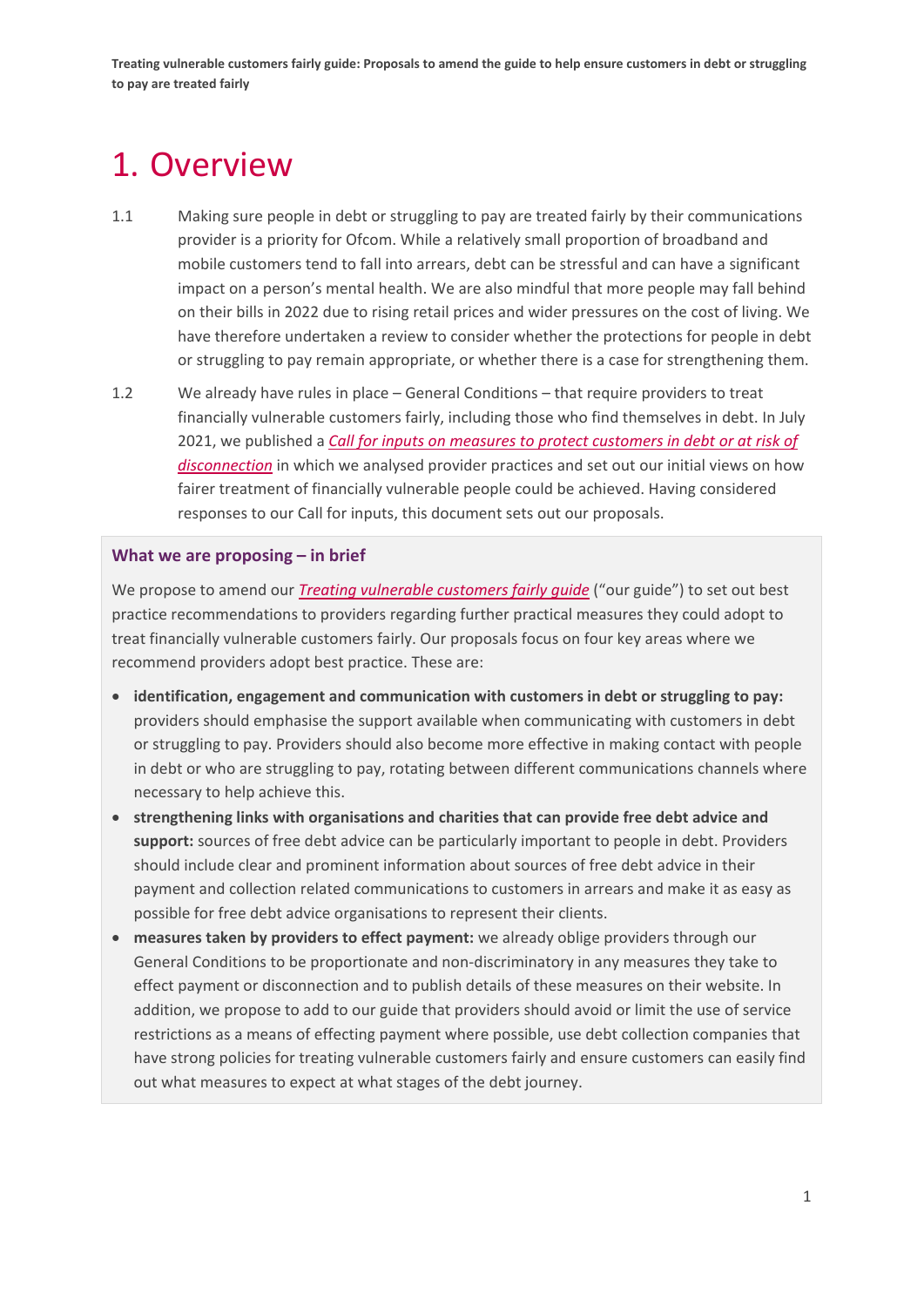• **measures designed by providers to support customers who are in debt or struggling to pay:** providers should proactively give information to customers about the support they can offer them should they enter debt, such as payment deferrals or payment plans.

In addition, **social tariffs** can play an important role in enabling households on low incomes to access affordable communications service. We propose to amend our guide to make clear that offering a social tariff represents an important way in which providers can help ensure the fair treatment of financially vulnerable customers. We consider it best practice that providers should pro-actively inform people who are in debt or struggling to pay about their social tariff, the eligibility criteria and how to sign up for it. Providers should also work with consumer bodies and charities to promote the availability of social tariffs.

After considering responses to our call for inputs, we do not intend to amend our General Conditions regarding debt and disconnection or the fair treatment of financially vulnerable customers. These rules offer important protections to consumers and we do not see a strong case to amend them at this time. We will continue to monitor the extent to which providers treat financially vulnerable customers fairly and give them the support they need. Should we identify concerns about the fair treatment of financially vulnerable customers in future, it may be necessary to re-assess our approach including considering amendments to our General Conditions.

#### **Our next steps**

We welcome comments on our proposals by 12 May 2022. We will carefully consider responses before we issue a revised version of our guide. Details on how to respond are set out at Annex 1.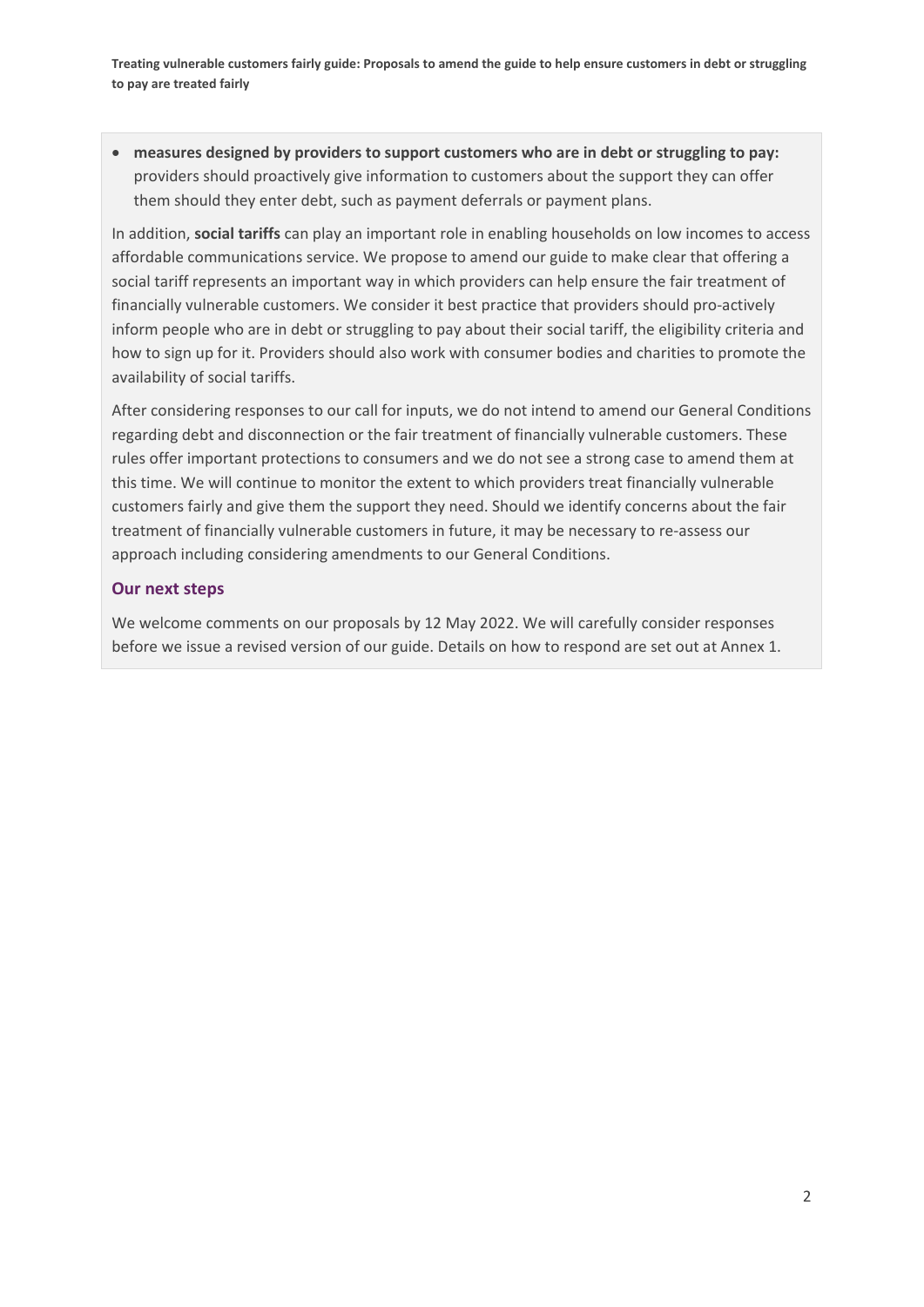# <span id="page-4-0"></span>2. Background

- 2.[1](#page-4-1) Making sure customers, especially people in vulnerable circumstances<sup>1</sup> are treated fairly is a priority for Ofcom. The importance of communications services such as phone, broadband and pay TV has been underlined by the coronavirus (Covid-19) pandemic. In addition, while a relatively small proportion of broadband and mobile customers tend to fall into arrears,<sup>[2](#page-4-2)</sup> our research shows that almost one-in-five households report that they struggle to pay for at least one communications service.[3](#page-4-3)
- 2.2 We are mindful that for some people affordability pressures are likely to worsen in 2022 due to rising retail prices and wider pressures on the cost of living. This may lead to more people encountering affordability challenges and falling behind on their bill payments. Debt can be stressful and can have a significant impact on a person's mental health. It is therefore particularly important that people in debt, or who are struggling to pay their communications bill, are treated fairly by their communications provider ("provider").
- 2.3 In July 2021, we published a Call for inputs "*Review of measures to protect people in debt or at risk of disconnection*"[4](#page-4-4) ("Call for inputs"), setting out evidence from various sources about debt and disconnection practices used by providers, our analysis of that evidence, and resulting suggestions.
- 2.4 This review considered whether the protections for people in debt or struggling to pay remained appropriate, or whether there is a case for strengthening them. To inform our thinking, we examined the practices providers use when engaging with people who are in debt or struggling to pay. We found that there is variation in provider practices across a range of areas:
- Providers generally communicate in a timely way after a customer goes into arrears. However, there is variation in how providers contact customers regarding their debt and in how they allow customers in arrears to contact them.
- While providers generally only use disconnection as a last resort, there is considerable variation in the amount of time that providers allow a customer to remain in arrears before they are disconnected. We also observed differences in the approach that providers take to introducing service restrictions as a means of effecting payment, and in referring customers to external debt collection agencies.
- All major providers offer payment deferrals to customers struggling to pay, and most offer payment plans for people to repay their debt over an agreed period. However, some providers

<span id="page-4-2"></span><span id="page-4-1"></span> $1$  In this document, we refer to people whose circumstances have led them to becoming vulnerable as 'vulnerable customers'. We recognise that organisations use a range of different terminology and some people might not like to be labelled as a vulnerable customer. However, the term is well-recognised among communications providers and allows us to discuss the topic openly and clearly, so we can seek improvements for customers in the communications sector. <sup>2</sup> On average, 2% of fixed broadband customers and 3% of mobile customers were in arrears during the course of 2020, while the proportion of customers in arrears by two or more regular payments was lower still at 0.4% of fixed and 0.6% of mobile. See Ofcom, July 2021. Review of measures to protect people in debt or at risk of disconnection Call for inputs.<br><sup>3</sup> Ofcom, February 2022. Affordability of Communications Services.

<span id="page-4-4"></span><span id="page-4-3"></span><sup>4</sup> Ofcom, July 2021[. Review of measures to protect people in debt or at risk of disconnection Call for inputs.](https://www.ofcom.org.uk/__data/assets/pdf_file/0012/222321/review-of-measures-to-protect-people-debt-or-risk-of-disconnection.pdf)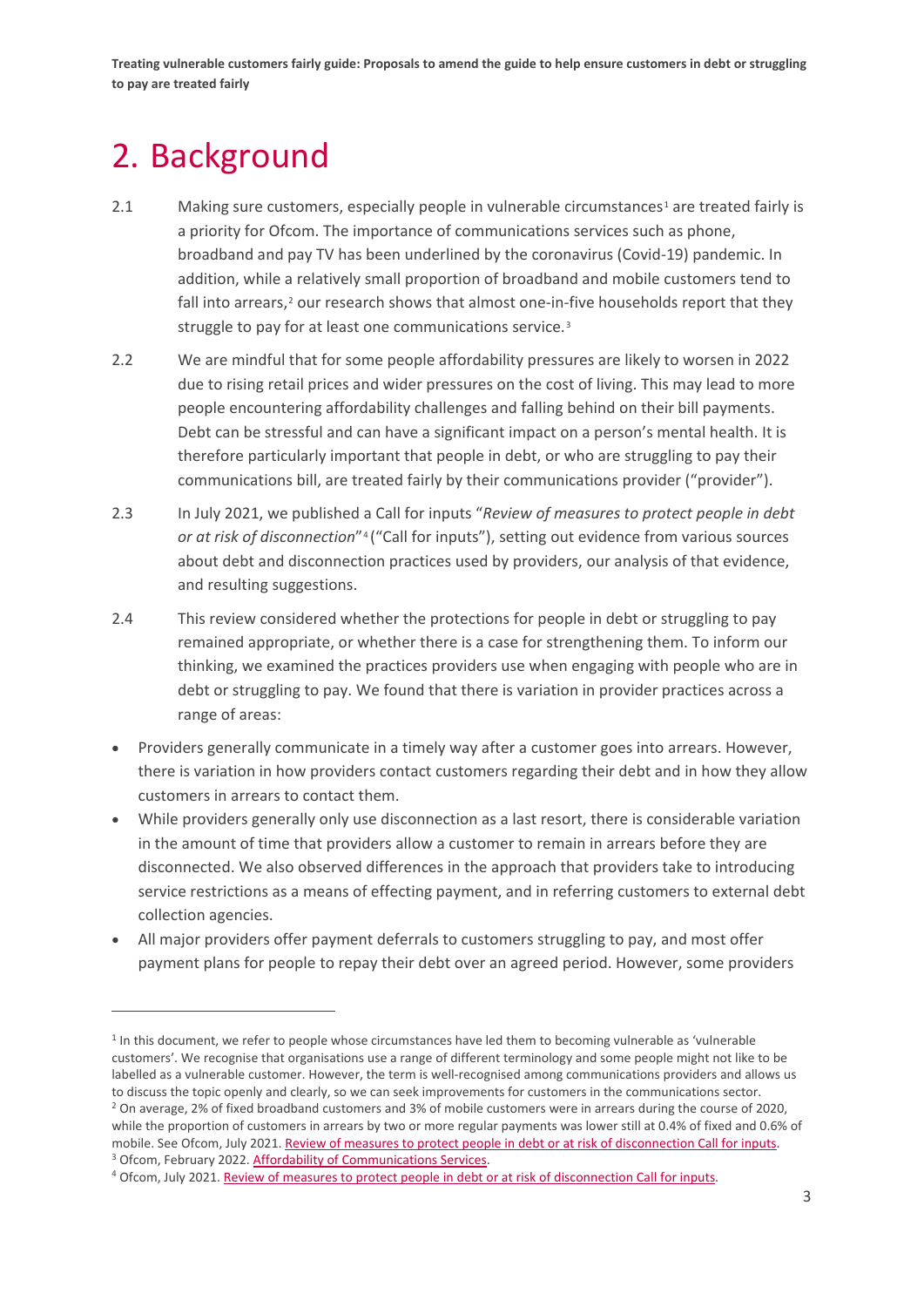make it easier than others for their customers to find out about the options and support available to them.

- 2.5 Based on these findings, we set out our initial view that while our General Conditions already offer some important protections, the fair treatment of customers could be further supported by setting best practice recommendations to providers regarding further practical measures they could adopt to treat financially vulnerable customers fairly. We identified our guide as an appropriate place in which to set out such recommendations.
- 2.6 Our guide covers a range of areas, including good practice for treating people fairly when they are in debt or struggling to pay. As we explain in our guide: "The guide is addressed to Regulated Providers. The measures suggested in the guide are examples of reasonable, practical steps that we consider will help to ensure vulnerable customers are treated fairly. The guide is designed to help providers build on current practices to improve how they treat vulnerable customers, in light of their regulatory obligations. The guide does not amend or replace their previous obligations or introduce new rules and the suggested measures do not constitute legal advice on how to comply with GCs C5.1-5.5. Having taken their own advice, providers may choose to adopt additional or other practices which also ensure vulnerable customers are treated fairly."[5](#page-5-0)
- 2.7 We indicated when our guide was first published in July 2020 that this good practice might be updated from time to time.<sup>[6](#page-5-1)</sup> Bearing this in mind, in the Call for inputs we set out a case for adding specific good practice recommendations about the fair treatment of people in debt or struggling to pay. These recommendations covered communicating with customers in debt or struggling to pay, working with free debt advice organisations, measures taken by providers to effect payment and transparency about the support offered to customers who are struggling to pay.
- 2.8 We received 31 responses from a range of respondents to our Call for inputs, including communications providers, industry bodies, consumer bodies and individual respondents. We have published all non-confidential responses on our website.
- 2.9 We carefully considered all the responses we received and are now proposing specific changes to the guide. This document provides a summary of the key points raised by respondents and our response, before setting out the changes to the guide on which we are consulting.

<span id="page-5-0"></span><sup>5</sup> Ofcom, July 2020. Treating vulnerable customers fairly: [A guide for phone, broadband and pay-TV providers,](https://www.ofcom.org.uk/__data/assets/pdf_file/0034/198763/treating-vulnerable-customer-fairly-guide.pdf) paragraph 2.19, page 7.

<span id="page-5-1"></span><sup>6</sup> Ofcom, July 2020. Treating vulnerable customers fairly: [A guide for phone, broadband and pay-TV providers,](https://www.ofcom.org.uk/__data/assets/pdf_file/0034/198763/treating-vulnerable-customer-fairly-guide.pdf) paragraph 2.21, page 7.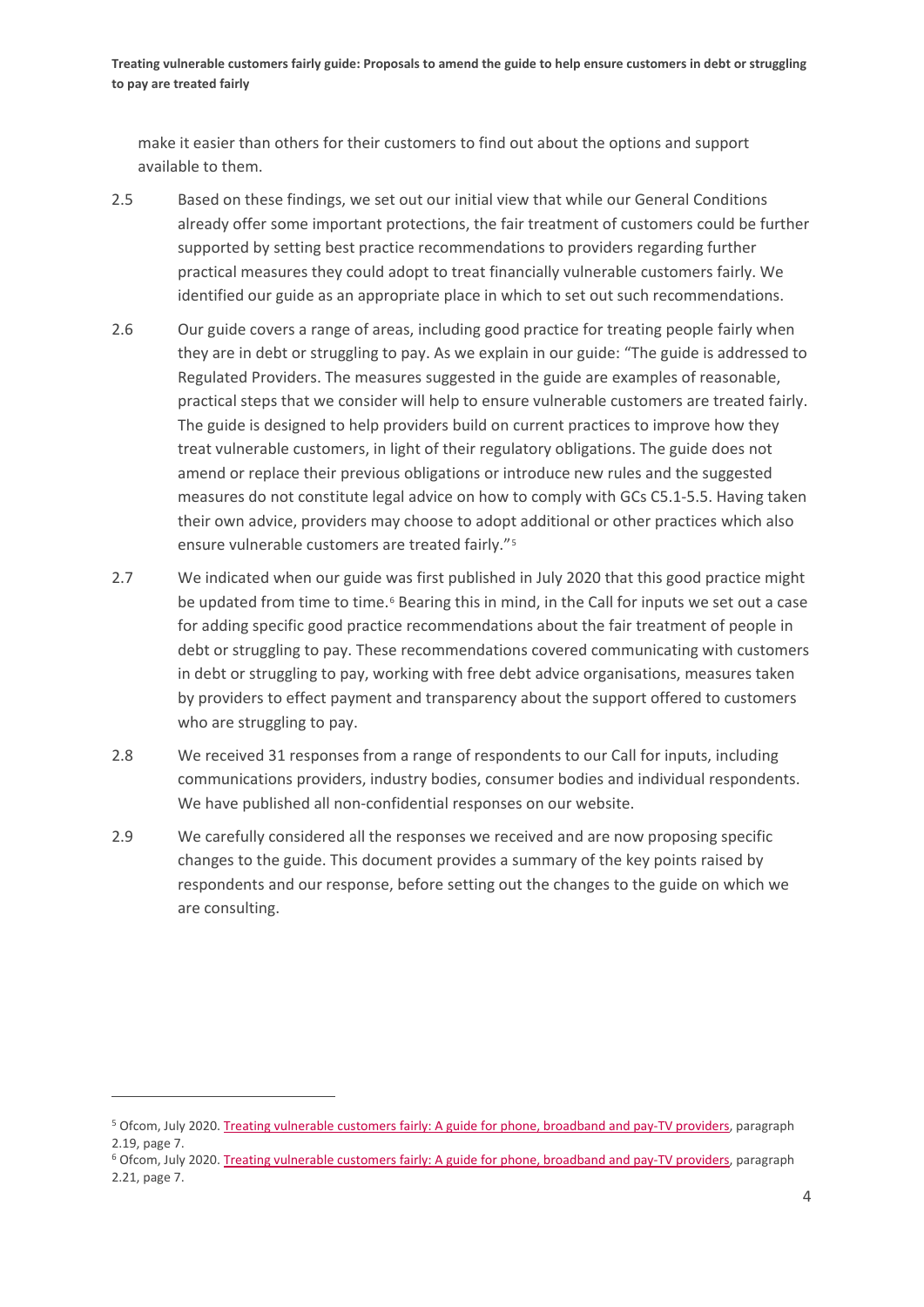# <span id="page-6-0"></span>3. Summary of responses

- 3.1 This summary of responses first covers general comments about the case for amending our guide or changes to our General Conditions before considering each of the specific four themes we set out in our Call for inputs. It contains the following sections:
- Comments about the value and status of our guide and the potential for further regulation
- Comments regarding how providers identify, engage and communicate with customers in debt or struggling to pay
- Comments regarding strengthening links with organisations and charities that can provide free debt advice and support
- Comments regarding measures taken by providers to effect payment
- Comments regarding measures designed by providers to support customers who are in debt or struggling to pay
- Other areas proposed by respondents for consideration in our review: social tariffs and business customers.

# **Comments about the value and status of our guide and the potential for further regulation**

3.2 Some respondents made general observations about the status of our guide, the value of introducing regulation, the value of amending our guide and who our guide should apply to. We summarise the main themes raised in these observations below before responding to them.

## **Some respondents had queries about the status of our guide**

- 3.3 One individual respondent, Citizens Advice Scotland and Citizens Advice asked for further clarity from Ofcom on the consequences for providers if they fail to adopt the best practice set out in our guide.
- 3.4 Tesco Mobile sought reassurance that monitoring of our guide would not form the basis for regulatory action against a provider.

## **Some respondents made the case for and some against introducing regulation**

3.5 Citizens Advice expressed concern that providers would not follow our guide suggestions. It asked for clarification on the relationship between our guide, regulation under the General Conditions and enforcement action. It also asked Ofcom to take enforcement action where providers treat customers unfairly and if necessary to consider changing the General Conditions to allow for this.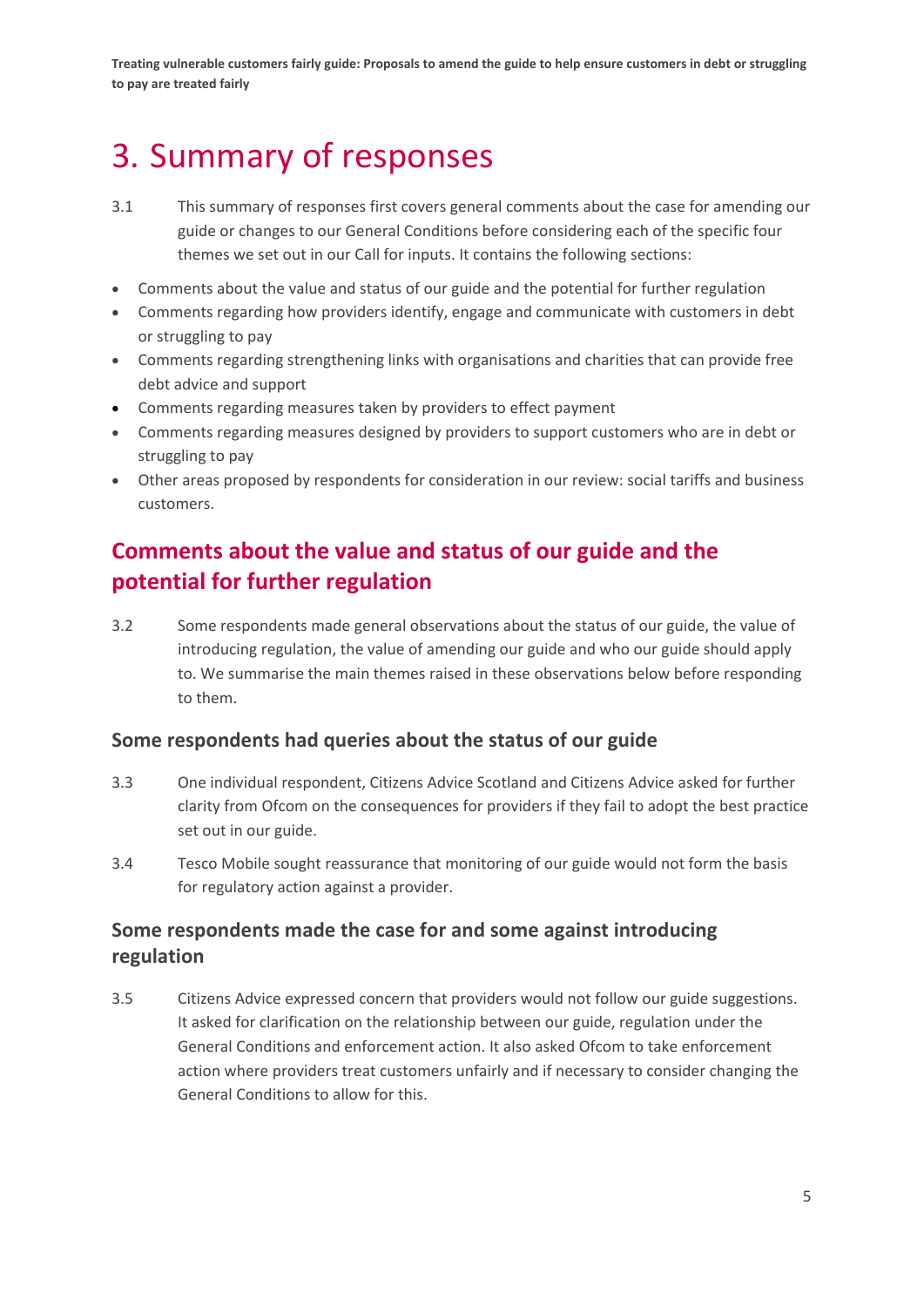- 3.6 Other respondents suggested that Ofcom should be open to the option of taking stronger action in the future, in case encouraging providers to adopt best practice does not lead to better consumer outcomes:
	- a) Money and Mental Health Policy Institute, the Advisory Committee for Northern Ireland, Citizens Advice Scotland and Which? recommended that Ofcom should take stronger action if the best practice approach does not lead to improved outcomes for vulnerable customers.
	- b) Money and Mental Health Policy Institute argued that Ofcom should make it clear to providers now that it will consider potentially stronger action in the future if the best practice approach does not yield consistent and improved outcomes for vulnerable customers.
- 3.7 The Consumer Council for Northern Ireland and the Money Advice Trust asked Ofcom to strengthen regulation on debt and disconnection now, arguing that a rules-based approach will better protect consumers regardless of their provider, and that a non-enforceable guide is insufficient.
- 3.8 Several providers argued against amending or introducing new rules. Sky and Tesco Mobile said that there is no evidence of significant consumer harm that warrants amending the General Conditions, while TalkTalk said there is no need for Ofcom to consider amending its General Conditions. In addition, KCOM said it does not believe that changes to Ofcom's General Conditions in this area are warranted without further evidence.
- 3.9 Community Fibre said that regulation would stifle the creativity and innovation that providers have applied for customers in debt during the past year[7](#page-7-0) and can lead to unintended consequences such as encouraging more providers to conduct credit checks on customers before offering them a service, which may raise an additional barrier to accessing a service for some customers.
- 3.10 In addition, some respondents made the case for or against regulation in relation to the specific suggestions we made in our review and we set those out and respond to them in the corresponding sections of this document.

## **Only three respondents argued against amending our guide and one asked for an approach tailored to providers' sizes**

- 3.11 Most respondents did not comment on the general principle of amending our guide. They instead focused their responses on our specific guide suggestions. However, there were three exceptions:
	- a) Sky asserted that changes to our guide are not justified for three reasons:
		- i) the proportion of customers in arrears is relatively stable and low.

<span id="page-7-0"></span> $<sup>7</sup>$  This refers to the period 2020-2021 and the lockdowns due to the Covid-19 pandemic.</sup>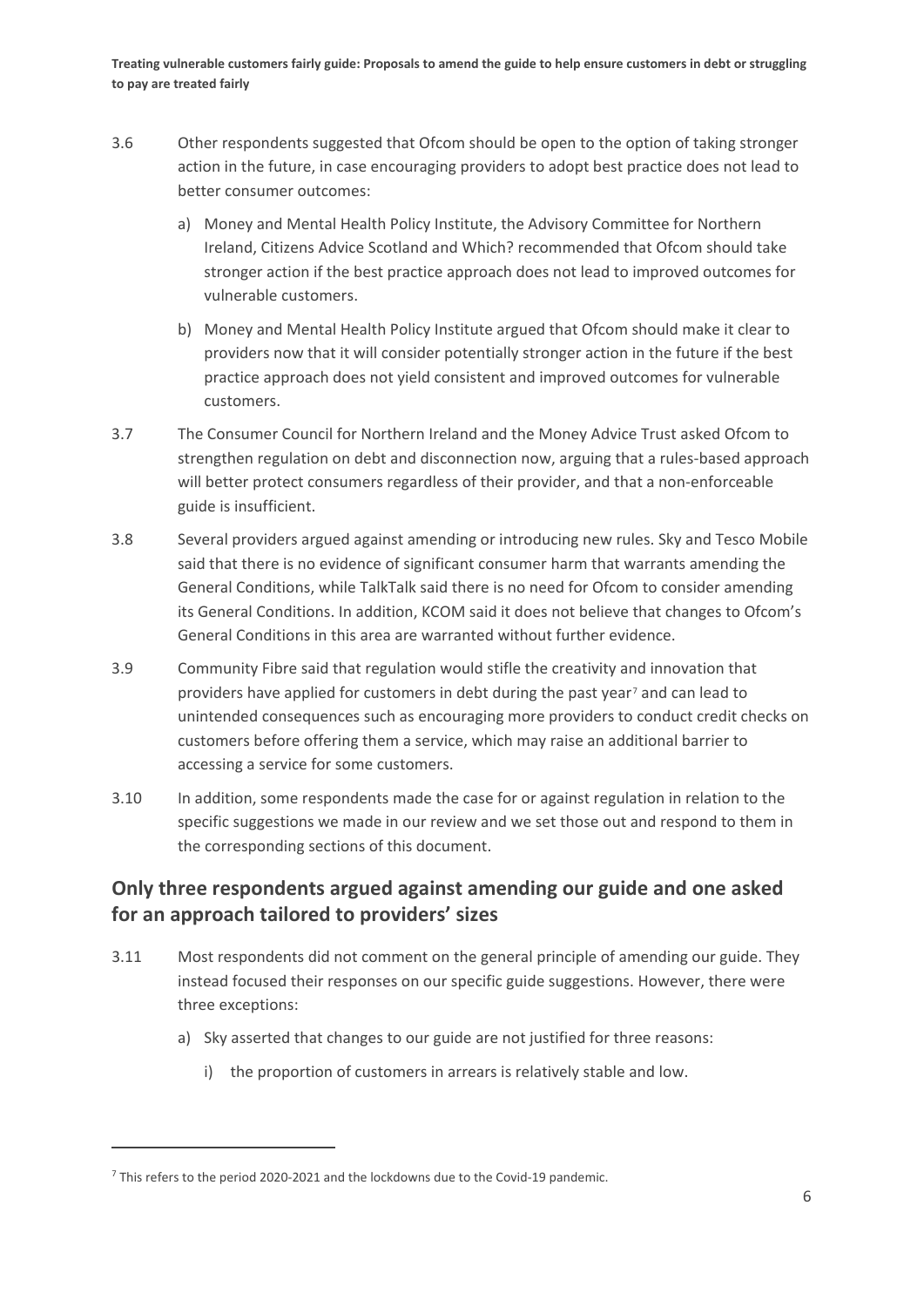- ii) too rigidly prescribed rules and guidance undermine the flexibility providers need to tailor their approach to individual customers.
- iii) the increase in total debt should not be used to justify changes to our guide.
- b) Utility Warehouse stated that it is unclear what benefits updating our guide will bring, as Ofcom did not find significant consumer harm and there is no evidence that the variation between providers in their policies and practices results in consumer harm.
- c) Community Fibre argued in its response to each of our questions that the advice provided by our guide is sufficient.
- 3.12 The Federation of Communication Services (FCS) said it was important to take account of the size of providers in our approach, as very small/ small and medium size providers have very different issues than very large providers.

## **Our response**

- 3.13 As regards the queries from respondents about the status of our guide in relation to regulation and about what would happen if providers do not follow the guide recommendations, our position remains consistent with that set out in the guide itself in July 2020.
- 3.14 In summary, the measures suggested in the guide are examples of reasonable, practical steps that we consider will help to ensure vulnerable customers are treated fairly. The guide is designed to help providers build on current practices to improve how they treat vulnerable customers, in light of their regulatory obligations under General Conditions C5.1  $- C5.5.8$  $- C5.5.8$
- 3.15 The guide does not amend or replace their previous obligations or introduce new rules and the suggested measures do not constitute legal advice on how to comply with General Conditions C5.1 - C5.5. Having taken their own advice, providers may choose to adopt additional or other practices which also ensure vulnerable customers are treated fairly.<sup>[9](#page-8-1)</sup>
- 3.16 As set out in our *Summary of stakeholder responses* to our 2019 guide consultation*,*[10](#page-8-2) we consider having a guide alongside the General Conditions helps to show how good outcomes can be achieved and encourages innovation and ambition in this area. It allows flexibility in providers' approaches and ensures we can adapt and evolve the guide as we learn more about how vulnerable customers can best be supported.<sup>[11](#page-8-3)</sup>
- 3.17 We agree that it is important that providers understand what will happen if there is no improvement in the fair treatment of vulnerable consumers in debt or who have difficulty paying. We will therefore continue to work with providers to ensure they treat vulnerable

<span id="page-8-0"></span><sup>8</sup> For a fuller explanation, see Treating vulnerable customers fairly: [A guide for phone, broadband and pay-TV providers,](https://www.ofcom.org.uk/__data/assets/pdf_file/0034/198763/treating-vulnerable-customer-fairly-guide.pdf)  paragraphs 2.9-2.13, pages 5-6.

<span id="page-8-1"></span><sup>9</sup> Ofcom, July 2020. Treating vulnerable customers fairly: [A guide for phone, broadband and pay-TV providers,](https://www.ofcom.org.uk/__data/assets/pdf_file/0034/198763/treating-vulnerable-customer-fairly-guide.pdf) paragraph 2.19, page 7.

<span id="page-8-2"></span><sup>10</sup> Ofcom, July 2020[. Treating vulnerable customers fairly: Summary of stakeholder responses.](https://www.ofcom.org.uk/__data/assets/pdf_file/0035/198764/treating-vulnerable-customer-fairly-annex.pdf)

<span id="page-8-3"></span> $11$  Ofcom, July 2020[. Treating vulnerable customers fairly: Summary of stakeholder responses,](https://www.ofcom.org.uk/__data/assets/pdf_file/0035/198764/treating-vulnerable-customer-fairly-annex.pdf) paragraph A1.13, page 2.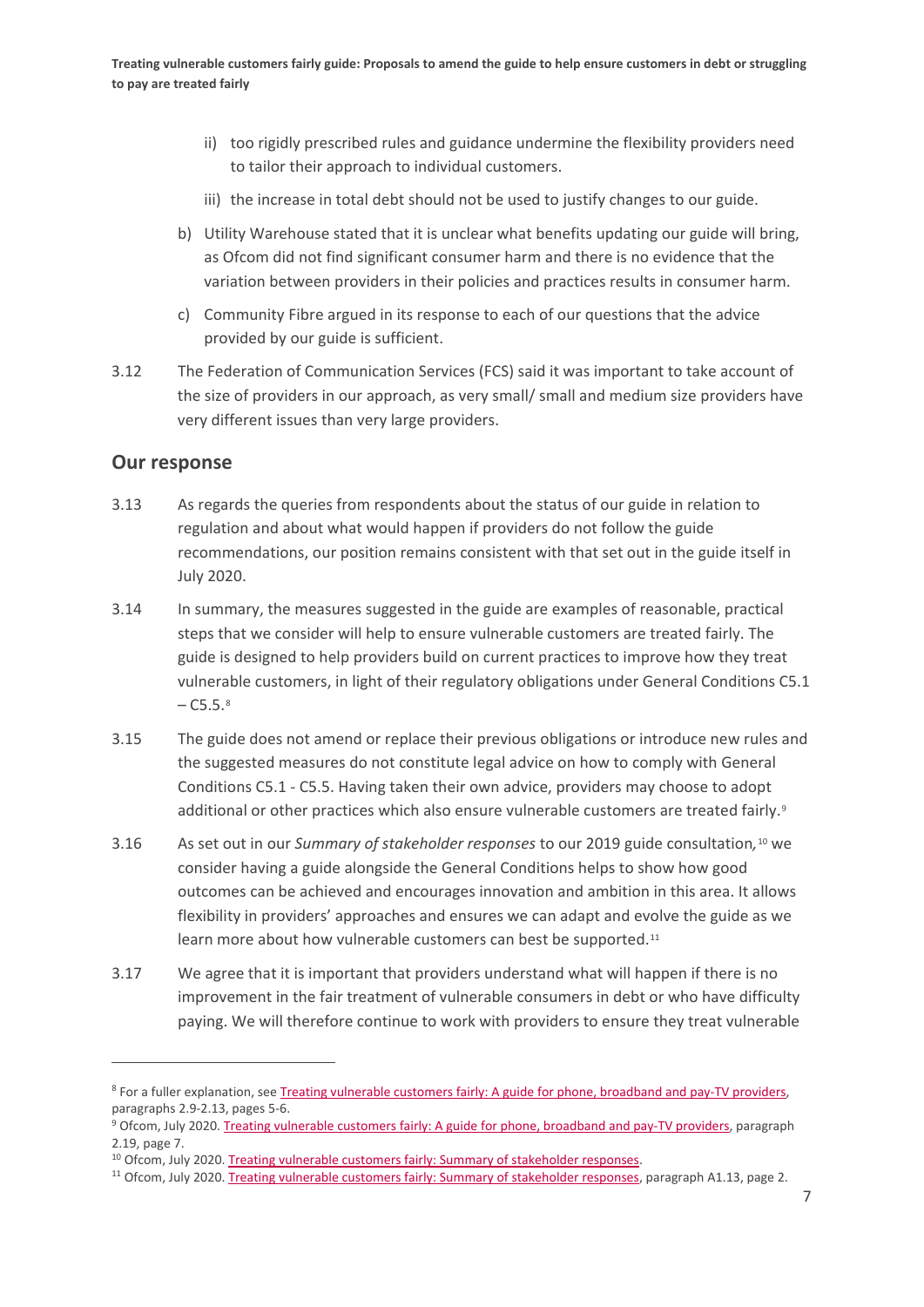customers fairly and will take steps to address concerns where this may not be happening. The existence of our guide does not preclude the possibility of regulatory action and we may take formal regulatory action in future should that be necessary to address our concerns.[12](#page-9-0)

- 3.18 Currently we remain of the view that using a good practice guide rather than imposing new regulation is the right approach to improve treatment for customers in debt or who have difficulty paying, for the same reasons we set out when we first published our guide. In summary, we consider that publishing a guide, as opposed to imposing new regulation, is an appropriate and proportionate way forward. It should give providers flexibility in how they achieve fair treatment of vulnerable customers.[13](#page-9-1) Depending on the size and nature of a provider, some may choose to only adopt some of the suggestions while others may choose to adopt most or all of them. Ultimately, our focus is on the outcomes that are delivered for vulnerable customers rather than the precise means by which those outcomes are achieved.[14](#page-9-2)
- 3.19 The evidence we set out in our Call for inputs showing variation in provider practices related to the six month period before our guide was published (in July 2020) until about 9 months after its publication.<sup>[15](#page-9-3)</sup> As such, at the time we collected our evidence providers had had relatively little time to adopt the best practice recommendations set out in the guide. We expect the good practice set out in our guide to become further embedded by providers over time.
- 3.20 To verify this, we will monitor provider practices relating to customers in debt or with difficulty paying their bills. Our monitoring will inform whether we have to re-consider our approach of using a good practice guide to improve consumer outcomes. As set out in our Call for inputs, we will particularly monitor how providers identify, engage and communicate with customers in debt or struggling to pay, provider measures to effect payment and provider measures to support customers.
- 3.21 We note the concerns from three providers about the case for amending our guide. We welcome the steps individual providers have taken to increase forbearance during the pandemic to help customers in debt or at risk of disconnection. However, we think it is important to share good practice through our guide with all providers, so they can make informed decisions about their approach to treating customers in debt fairly. The potential to adapt and evolve the guide in line with latest best practice is one of its advantages. We know from our previous guide consultation $16$  that providers emphasised their commitment

<span id="page-9-0"></span><sup>&</sup>lt;sup>12</sup> Ofcom, July 2020. Treating vulnerable customers fairly: [A guide for phone, broadband and pay-TV providers,](https://www.ofcom.org.uk/__data/assets/pdf_file/0034/198763/treating-vulnerable-customer-fairly-guide.pdf) paragraph 2.13, page 6.

<span id="page-9-1"></span><sup>&</sup>lt;sup>13</sup> Ofcom, July 2020. Treating vulnerable customers fairly: [A guide for phone, broadband and pay-TV providers,](https://www.ofcom.org.uk/__data/assets/pdf_file/0034/198763/treating-vulnerable-customer-fairly-guide.pdf) paragraph 2.13, page 6.

<span id="page-9-2"></span><sup>&</sup>lt;sup>14</sup> Ofcom, July 2020[. Treating vulnerable customers fairly: A guide for phone, broadband and pay-TV providers,](https://www.ofcom.org.uk/__data/assets/pdf_file/0034/198763/treating-vulnerable-customer-fairly-guide.pdf) paragraph 2.2, page 3.

<span id="page-9-3"></span><sup>&</sup>lt;sup>15</sup> Our guide was published in July 2020. Broadly speaking, the quantitative information summarised in our Call for inputs covered the period between January 2020 and January 2021, and the qualitative information went up to the first quarter of 2021.

<span id="page-9-4"></span><sup>&</sup>lt;sup>16</sup> Ofcom, September 2019. Treating vulnerable consumers fairly. A proposed guide for phone, broadband and pay-TV [providers.](https://www.ofcom.org.uk/__data/assets/pdf_file/0031/167746/consultation-vulnerability-guide.pdf)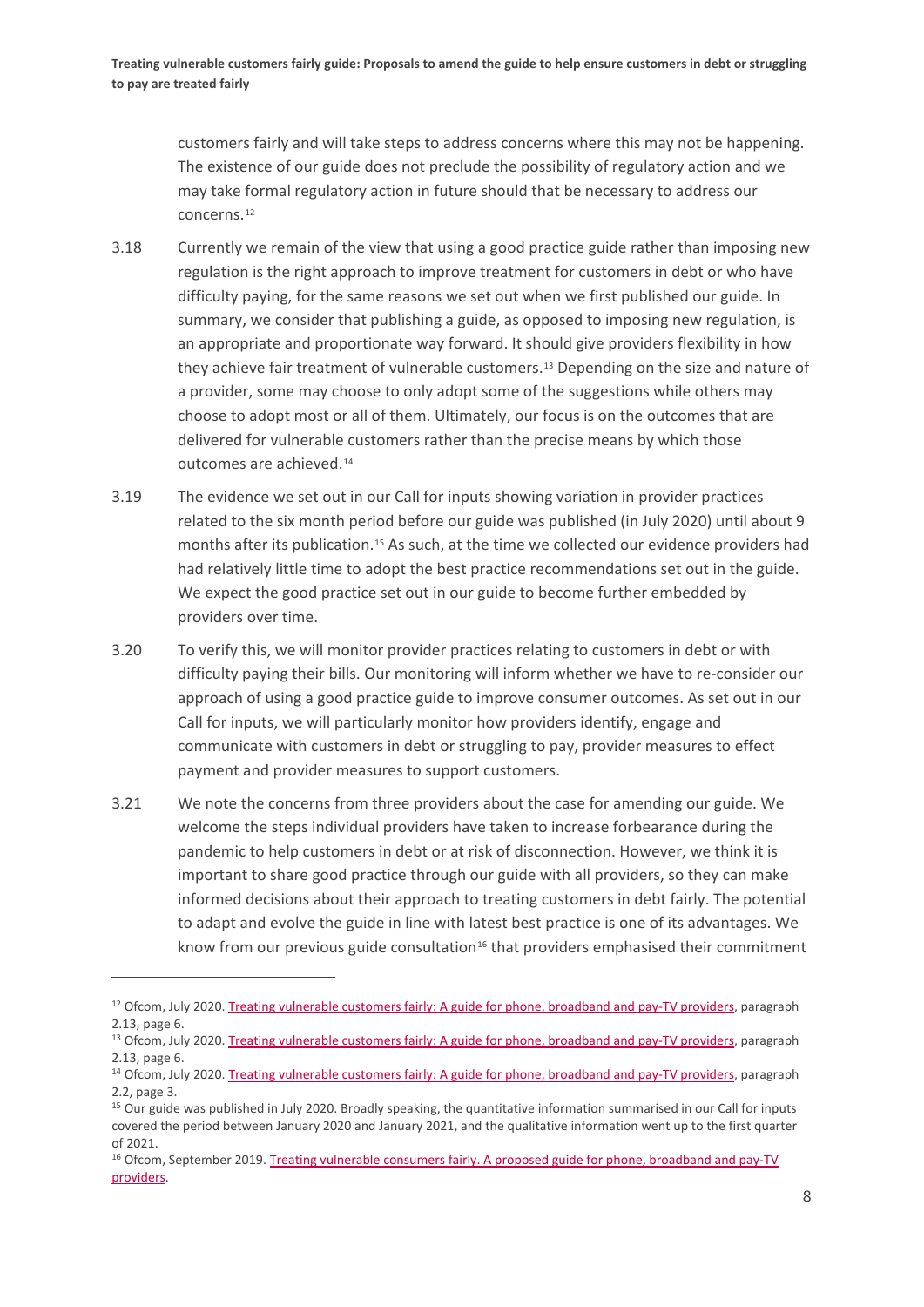to ensuring the fair treatment of vulnerable customers and welcomed the flexible nature of our guide which enables them to achieve those commitments with measures that are best suited for their customers and organisations.

# **Comments regarding how providers identify, engage and communicate with customers in debt or struggling to pay**

- 3.22 Our Call for inputs considered how providers identify, engage with and communicate with customers in debt. We sought feedback on our suggestions<sup>[17](#page-10-0)</sup> to amend our guide by making clear that providers should:
	- a) emphasise the support available when directly communicating with a customer in debt or struggling to pay
	- b) rotate between communications channels when trying to contact a customer about a debt
- 3.23 We also said in our Call for inputs that we will monitor the range of communications channels customers who are struggling to pay or in debt can use to contact their provider, as well as considering the possibility of working with providers to test the effectiveness of behaviourally informed communications about debt support in the future.
- 3.24 We summarise the key points raised by respondents on our guide suggestions, our intention to monitor and the possibility of testing communications below.[18](#page-10-1)

## **Many respondents supported our proposed changes to our guide**

- 3.25 Overall, twelve respondents<sup>[19](#page-10-2)</sup> (mainly consumer organisations and debt charities) agreed with our proposals to amend our guide to suggest that providers emphasise the support available in consumer communications and rotate between communications channels. The Money and Mental Health Policy institute found this particularly important. It noted that people with mental health problems often delay asking creditors for help because they do not realise support is available. It also quoted research showing that some people have serious problems using certain communication channels: over half of people with mental health problems have serious difficulties using the telephone to carry out essential administrative tasks, and so offering a range of communications channels and rotating between them when seeking to make contact is important.
- 3.26 Four additional respondents, i.e. Consumer Council for Northern Ireland, Shell Energy, Tesco Mobile and Virgin Media/O2 agreed with emphasising support in consumer communications. The Consumer Council for Northern Ireland believed this should be a

<span id="page-10-0"></span><sup>&</sup>lt;sup>17</sup> Ofcom, July 2021[. Review of measures to protect people in debt or at risk of disconnection: Call](https://www.ofcom.org.uk/__data/assets/pdf_file/0012/222321/review-of-measures-to-protect-people-debt-or-risk-of-disconnection.pdf) for inputs, paragraphs 4.19 to 4.22, pages 24-25.

<span id="page-10-1"></span><sup>&</sup>lt;sup>18</sup> All non-confidential responses can be found on our [website.](https://www.ofcom.org.uk/consultations-and-statements/category-1/call-for-inputs-review-of-measures-to-protect-people-in-debt-or-at-risk-of-disconnection)

<span id="page-10-2"></span><sup>&</sup>lt;sup>19</sup> Citizens Advice Daventry and District, Citizens Advice Scotland, Advisory Committee for Scotland, CAP, Citizens Advice, Ombudsman Services, Money Advice Trust, Frontline Debt Advice UK, Money and Mental Health Policy Institute, Advisory Committee for Northern Ireland, one individual, and Which?.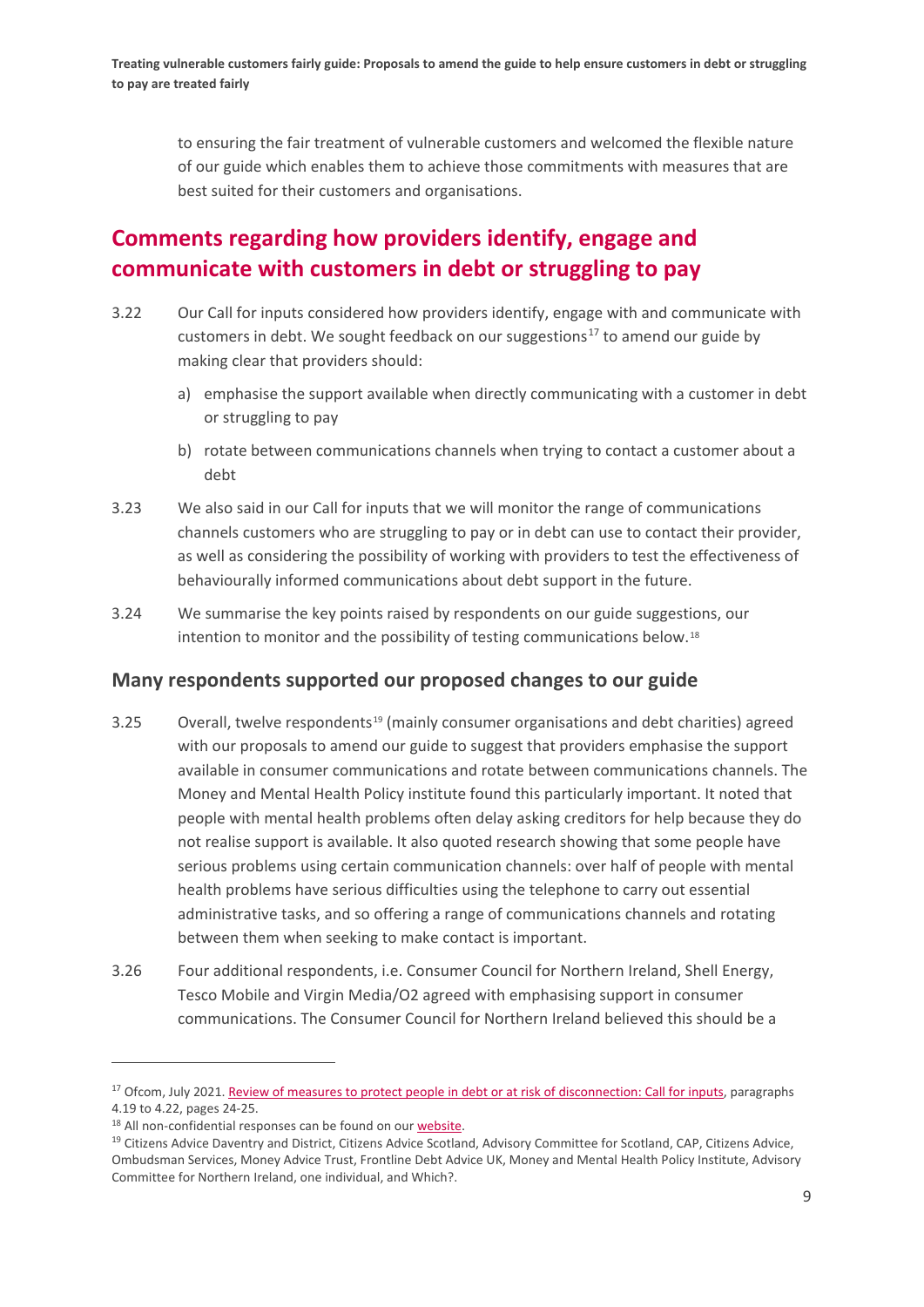regulatory requirement rather than an addition to our guide. However, Tesco Mobile queried if it was possible to include such information in all outgoing communications as some (e.g. SMS messages) are very short and asked Ofcom to set out which communications are in and out of scope of this suggestion. Christians Against Poverty (CAP) and Communications Consumer Panel / Advisory Committee for Older and Disabled people (CCP/ACOD) considered it would be beneficial for all customers, not just those in financial difficulty, to be made aware of debt support.

- 3.27 On rotating between different communications channels when seeking to contact customers, of those respondents that agreed with this suggestion, three consumer organisations<sup>[20](#page-11-0)</sup> specified that this should only be done if a customer hasn't indicated they only want to be contacted through a specific communication channel. Some providers, e.g. Shell Energy, Virgin Media/O2 and Community Fibre said they already use a variety of communications channels throughout an arrears journey. KCOM disagreed about rotating communication channels, citing the need to ensure that communications are managed by the correct area of the business and Utility Warehouse argued that a prescriptive approach on communication channels has limited value.
- 3.28 Two respondents suggested that our guide does not need amending for this specific area: Community Fibre stated that the advice already provided in our guide for this area is sufficient. Internet Services Providers' Association (ISPA) was concerned that adding to our guide would overcomplicate the process without significant advantage for customers.

## **There is some support for monitoring communication channels offered to those struggling to pay and testing the effectiveness of communications about debt support**

- 3.29 CAP supported our plan to monitor the range of communications channels customers who are struggling to pay or in debt can use to contact their provider.
- 3.30 Citizens Advice said monitoring is important and provided evidence of clients in debt who had difficulty contacting providers because of a lack of choice in the communications channels offered.
- 3.31 Three providers responded to the possibility of working with providers to test the effectiveness of behaviourally informed communications in the future. Sky stated that it would be open to discussing the effectiveness of behaviourally informed communications and Tesco Mobile said that it would be open to explore testing these with Ofcom. But Shell Energy did not think they would be able to participate in such research at the time of responding to our Call for inputs.
- 3.32 Additionally, Citizens Advice supported undertaking further research and suggested that we should encourage providers to participate in Randomised Control Trials to test the effectiveness of communications. Money and Mental Health Policy Institute stressed the importance of involving a range of vulnerable customers in consumer research, including

<span id="page-11-0"></span><sup>&</sup>lt;sup>20</sup> CAP, Ombudsman Services, Money and Mental Health Policy Institute.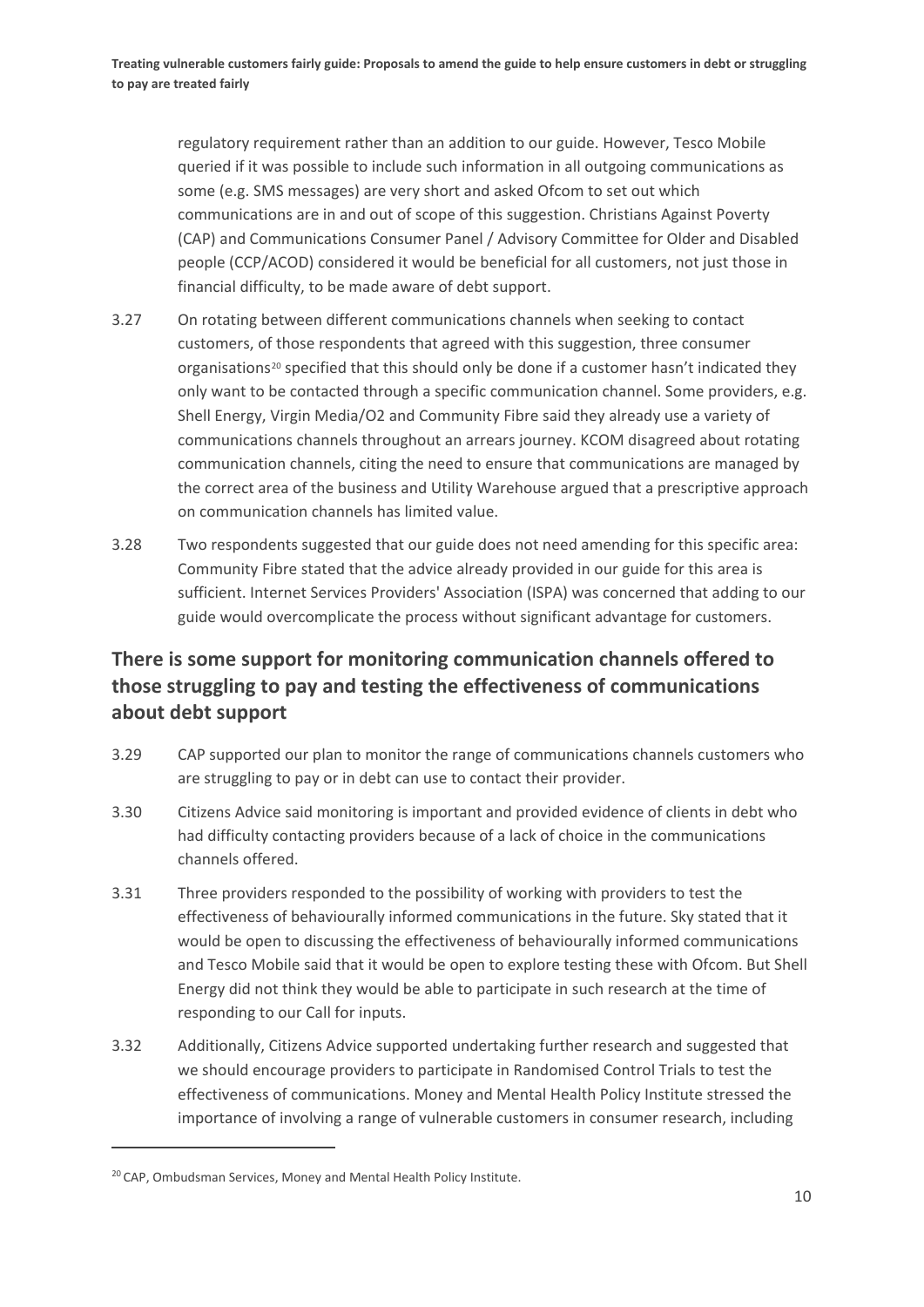people with mental health problems. The Advisory Committee for Scotland welcomed additional insight into the effectiveness of supportive communications and the Consumer Council for Northern Ireland valued joint work between industry and Ofcom to test the effectiveness of communications. The Money Advice Trust emphasised the need to involve customers in the design of communications.

## **Other options suggested by respondents**

- 3.33 We received suggestions for additions to our guide that go beyond the areas we covered in our proposals. The Advisory Committee for Scotland wanted to add to our guide that providers should put the customer at the heart of their support. Two organisations suggested adding best practice about early intervention: Money and Mental Health Policy Institute suggested identifying customers who may be financially vulnerable before they go into debt and the CCP/ACOD mentioned training staff to spot early signs of those struggling. TalkTalk suggested adding that customers too have a key responsibility, namely to engage with their provider to get the available support.
- 3.34 Some respondents argued that regulation is required to ensure that providers communicate and engage with customers in an appropriate way: five organisations<sup>[21](#page-12-0)</sup> stated that providers should not limit the communications channels they offer but should instead accommodate any preference the customer has.
- 3.35 Community Fibre conversely argued that smaller providers might have to limit the range of communication channels they offer for cost reasons.
- 3.36 Four respondents queried whether it is correct to use non-payment as an indicator of financial vulnerability and two of those suggested that Ofcom should help providers overcome the challenge of accurately identifying customers that genuinely need assistance due to their vulnerable financial position:
	- a) Community Fibre suggested that it can be difficult to identify whether a customer has genuine affordability issues as customers might miss a payment for various reasons such as having moved out of a property or having changed their payment method. It asked that a methodology should be developed to help providers identify those customers who need support.
	- b) KCOM stated that there are a variety of reasons for non-payment and that not all customers in debt or facing the threat of disconnection will be vulnerable.
	- c) Virgin Media/O2 stated that Ofcom does not adequately differentiate between the reasons why customers may miss payments and that not all customers who miss a payment require support. To illustrate this point, it asserted that a customer may be unable to pay or they may want to delay payment and use the provider as a source of

<span id="page-12-0"></span><sup>&</sup>lt;sup>21</sup> Advisory Committee for Scotland, CCP/ACOD, Citizens Advice Daventry and District, Consumer Council for Northern Ireland, Money Advice Trust.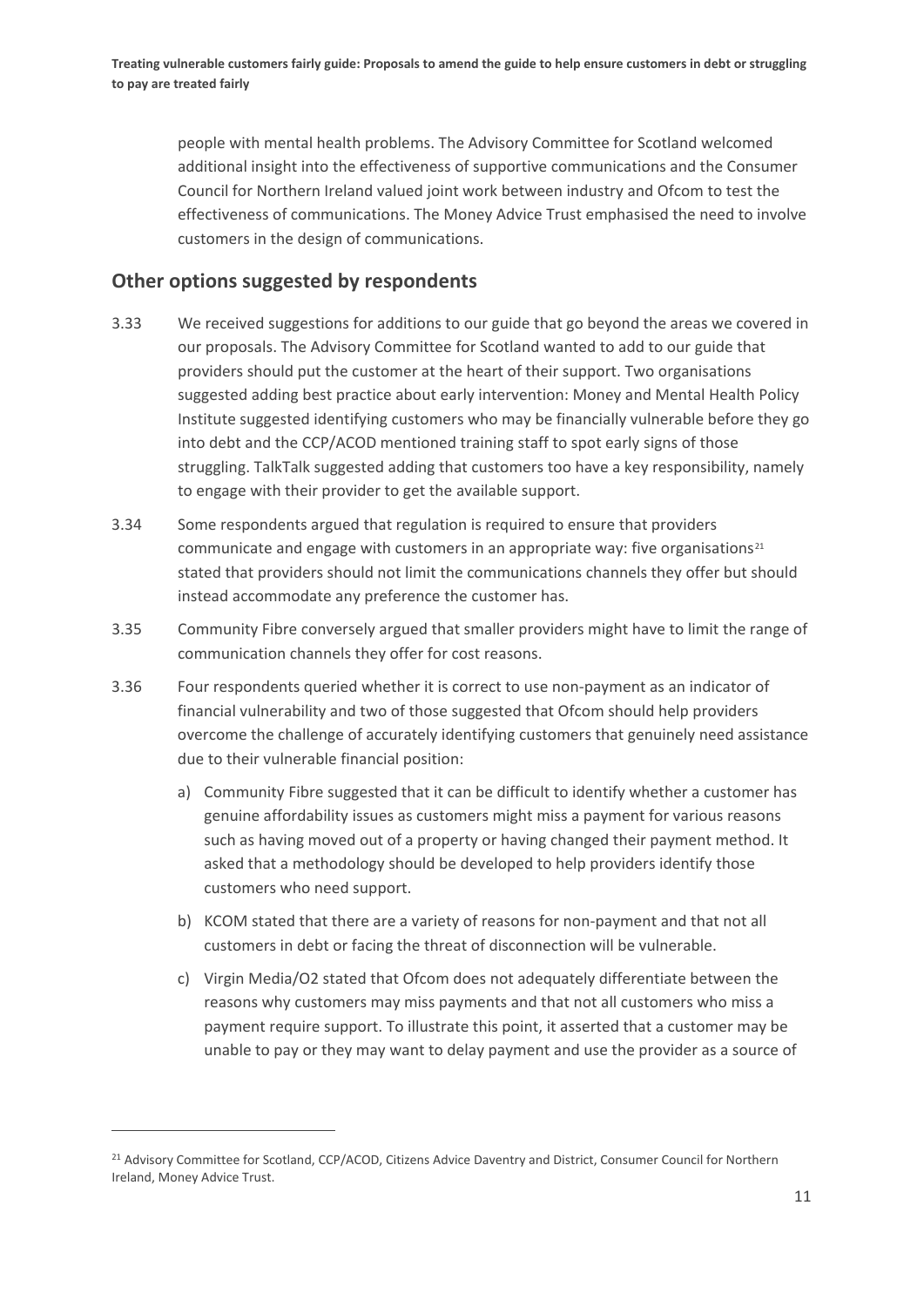credit. This led them to conclude that it is not appropriate to classify all customers missing payment as being in genuine financial hardship.

d) ISPA asked Ofcom to develop guidelines for when a missed payment should be interpreted as debt that might indicate somebody is financially vulnerable or when it can be viewed as a missed payment without indicating that the customer may be financially vulnerable.

### **Our response**

#### **On changing our guide to emphasise the support available and rotate communication channels:**

- 3.37 We intend to amend our guide by adding that providers should emphasise the support that is available to customers in all direct communications about payment. As we suggest this information be included in direct payment communications and be easily found on provider websites, this measure is likely to benefit all customers not just those in debt. We recognise that it might not be possible for providers to explain the full detail about each support measure in all communication methods, as some tend to use very short messages (e.g. SMS) and support will need to be tailored to meet an individual customer's needs, as already recognised in our guide. However, providers should give as much information as possible about the type of support available so that customers understand their options and how they might benefit from them.
- 3.38 We also intend to amend our guide to encourage providers to rotate<sup>[22](#page-13-0)</sup> between communication channels when trying to contact a customer in debt. In our view, providers should offer a range of communication channels and rotate between them when seeking to make contact with someone to increase the likelihood of reaching them. When considering which communications channels to rotate between, providers should take into account whether a customer in debt has expressed any communications preference. We consider that this approach continues to allow providers operational flexibility, since we do not prescribe which channels providers should use or the order in which they should rotate them. We intend to amend our guide suggestion to reflect this.
- 3.39 For the reasons above, we disagree with the suggestion that the existing measures in our guide sufficiently cover this specific area or that changing them would not benefit customers. We therefore propose to amend our guide accordingly.

#### **On monitoring and testing communications channels:**

3.40 We note the supportive comments from respondents in this area and intend to monitor the ways in which customers in debt can contact their providers. We also welcome the positive response from some respondents to the possibility of working with Ofcom to test the effectiveness of debt support communications. We intend to invite interested

<span id="page-13-0"></span><sup>&</sup>lt;sup>22</sup> In doing so, providers will need to ensure they comply with their obligations under the Privacy and Electronic Communications (EC) Directive) Regulations 2003.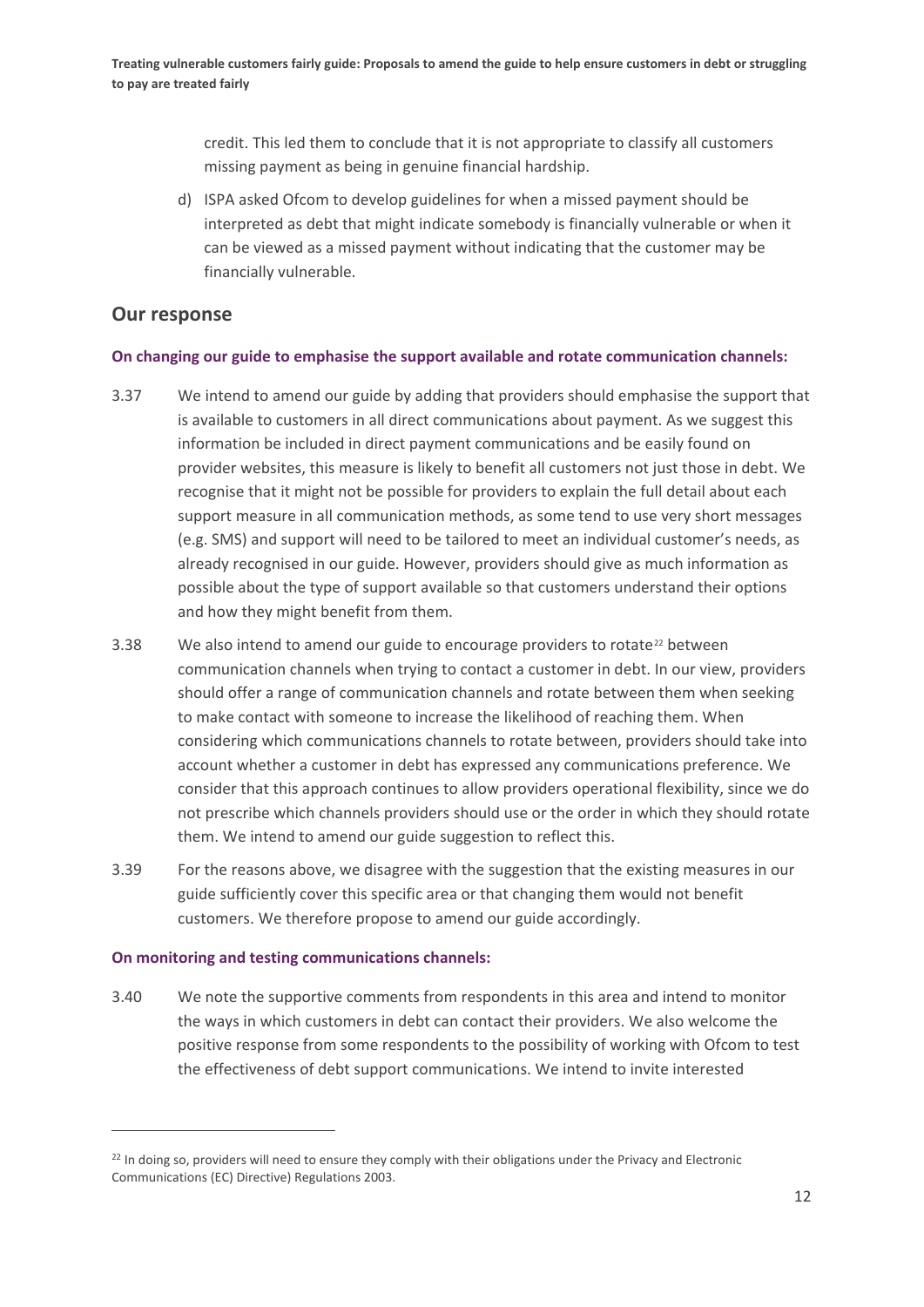providers to further discuss how best we might work together. We agree that it will be important to include a range of customers including those in vulnerable circumstances.

#### **On the other options suggested by respondents:**

- 3.41 In relation to considering putting customers at the heart of support offered and early identification of customers who may be in financial difficulty, our guide already describes good practice measures to improve how providers can identify vulnerable customers so they can give them the right help and support.<sup>[23](#page-14-0)</sup> Our guide explains that because of the challenges with identification, we encourage providers to raise awareness of the extra help, support and services available to all customers. By adding to these with suggested measures which relate specifically to customers who are in debt or struggling to pay we expect to see improvements in the fair treatment of financially vulnerable customers.
- 3.42 Regarding the suggestion to add to our guide that customers have a key responsibility to engage with their provider to get the support on offer, Ofcom provides various resources for customers through the consumer advice and information pages on our website. We consider these are more appropriate channels for giving information to customers and they contain a specific section with advice for customers unable to pay a bill.<sup>[24](#page-14-1)</sup> The intended audience for our guide is regulated providers, rather than consumers.
- 3.43 In relation to the suggestion that we should require providers to offer any communication channel that a customer might prefer, we consider that the existing section in our guide "offer a wide range of communication channels"[25](#page-14-2) sufficiently sets out good practice in this area. It does not go as far as stating that any communication channel should be facilitated, but instead says that we expect providers to reflect the needs of their customers and that these channels should include, where appropriate, telephone, post, email, webchat and video and text relay.[26](#page-14-3) We consider this is a proportionate approach which strikes the appropriate balance between setting out best practice while avoiding being overly prescriptive.<sup>[27](#page-14-4)</sup>
- 3.44 In relation to the suggestion that arrears might not be the appropriate basis for identifying financially vulnerable customers, our guide already recognises that it can be challenging to identify who is potentially vulnerable.<sup>[28](#page-14-5)</sup> We therefore expect providers to take an inclusive approach and raise awareness for all customers of the support available.<sup>[29](#page-14-6)</sup> We think that

<span id="page-14-0"></span><sup>&</sup>lt;sup>23</sup> Ofcom, July 2020. Treating vulnerable customers fairly: [A guide for phone, broadband and pay-TV providers,](https://www.ofcom.org.uk/__data/assets/pdf_file/0034/198763/treating-vulnerable-customer-fairly-guide.pdf) 'Identifying vulnerable customers', paragraphs 4.2-4.9, pages 12-13.

<span id="page-14-1"></span><sup>&</sup>lt;sup>24</sup> Ofcom, [Unable to pay a bill?](https://www.ofcom.org.uk/phones-telecoms-and-internet/advice-for-consumers/costs-and-billing/disputing-a-bill)

<span id="page-14-2"></span><sup>&</sup>lt;sup>25</sup> Ofcom, July 2020. Treating vulnerable customers fairly: [A guide for phone, broadband and pay-TV providers,](https://www.ofcom.org.uk/__data/assets/pdf_file/0034/198763/treating-vulnerable-customer-fairly-guide.pdf) 'Offer a wide range of communication channels', paragraphs 4.12-4.13, pages 14-15.

<span id="page-14-3"></span><sup>&</sup>lt;sup>26</sup> Ofcom, July 2020[. Treating vulnerable customers fairly A guide for phone, broadband and pay-TV providers,](https://www.ofcom.org.uk/__data/assets/pdf_file/0034/198763/treating-vulnerable-customer-fairly-guide.pdf) paragraph 4.12, page 14.

<span id="page-14-4"></span><sup>&</sup>lt;sup>27</sup> Providers should be mindful of the requirements under our General Conditions to provide certain communications channels e.g. Generation Condition C1 and General Condition C4.

<span id="page-14-5"></span><sup>&</sup>lt;sup>28</sup> Ofcom, July 2020[. Treating vulnerable customers fairly: A guide for phone, broadband and pay-TV providers,](https://www.ofcom.org.uk/__data/assets/pdf_file/0034/198763/treating-vulnerable-customer-fairly-guide.pdf) "Identifying vulnerable customers", pages 12-13.

<span id="page-14-6"></span><sup>&</sup>lt;sup>29</sup> Ofcom, July 2020[. Treating vulnerable customers fairly: A guide for phone, broadband and pay-TV providers,](https://www.ofcom.org.uk/__data/assets/pdf_file/0034/198763/treating-vulnerable-customer-fairly-guide.pdf) "Taking an inclusive approach to who is potentially vulnerable", pages 9-10.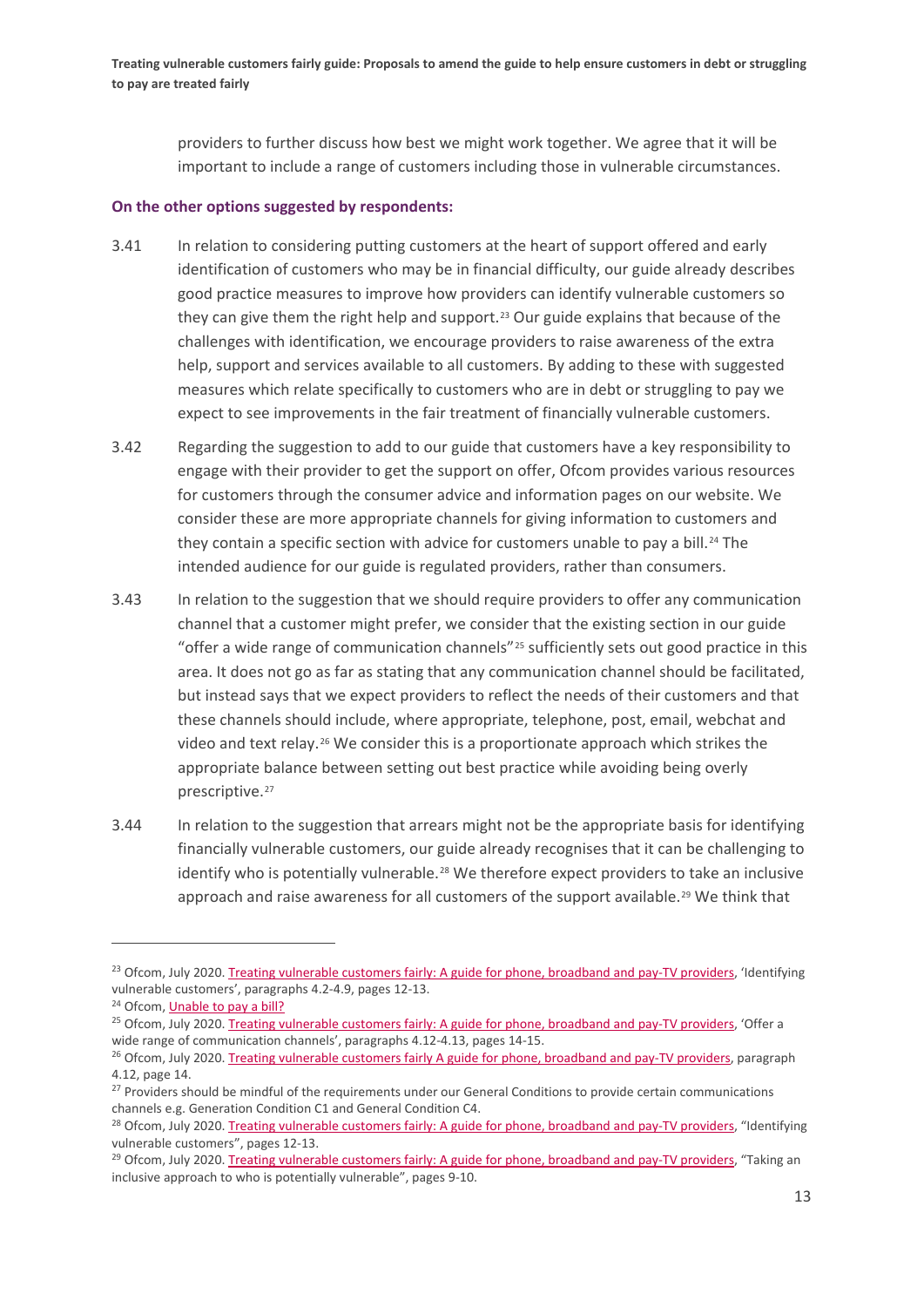the chances that providers wrongly identify a customer as financially vulnerable by using non-payment as an indicator are relatively small. Our guide already makes clear that we expect providers to recognise that customers in arrears are likely to be vulnerable and this remains our position.[30](#page-15-0)

# **Comments regarding strengthening links with organisations and charities that can provide free debt advice and support**

- 3.45 Our Call for inputs considered the links providers have with organisations and charities that can provide free debt advice and support. We sought feedback on our suggestions $31$  to amend our guide by making clear that providers should:
	- a) include clear and prominent information about sources of free debt advice (debt advice organisations) in their payment and collection related communications to customers in arrears; and
	- b) offer consumer organisations a direct way to contact them on the customer's behalf rather than via general customer service contact channels.
- 3.46 We summarise the key points raised by respondents on these suggestions below. $32$

## **There is some support for providers doing more to promote information about sources of free debt advice to their customers**

- 3.47 One individual, six consumer and debt advice organisations<sup>[33](#page-15-3)</sup> and Ombudsman Services welcomed our proposal. Additionally, the Consumer Council for Northern Ireland referred to evidence from a study carried out by the Competition and Markets Authority (CMA) that consumers who seek debt advice at an early stage are more likely to resolve their debt problems.[34](#page-15-4)
- 3.48 Four providers also supported the principle behind our suggestion, but some had questions about the practical implementation:
	- a) TalkTalk and KCOM agreed that prominent information about sources of free debt advice in payment and collection related communications is important.
	- b) Tesco Mobile agreed that making customers aware of help and support is important, but said that not all communications can include this information because of either their length limit or a requirement to adhere to a specific format (e.g. Financial Conduct Authority (FCA) letters).

<span id="page-15-0"></span><sup>&</sup>lt;sup>30</sup> Ofcom, July 2020[. Treating vulnerable customers fairly: A guide for phone, broadband and pay-TV providers,](https://www.ofcom.org.uk/__data/assets/pdf_file/0034/198763/treating-vulnerable-customer-fairly-guide.pdf) paragraph 4.52, page 22.

<span id="page-15-1"></span><sup>&</sup>lt;sup>31</sup> These are set out in full in Ofcom, July 2021. Review of measures to protect people in debt or at risk of disconnection: [Call for inputs,](https://www.ofcom.org.uk/__data/assets/pdf_file/0012/222321/review-of-measures-to-protect-people-debt-or-risk-of-disconnection.pdf) paragraphs 4.29 to 4.31, page 27.

<span id="page-15-2"></span><sup>&</sup>lt;sup>32</sup> All non-confidential responses can be found on our [website.](https://www.ofcom.org.uk/consultations-and-statements/category-1/call-for-inputs-review-of-measures-to-protect-people-in-debt-or-at-risk-of-disconnection)

<span id="page-15-3"></span><sup>&</sup>lt;sup>33</sup> Citizens Advice Daventry and District, Citizens Advice Scotland, CAP, Citizens Advice, the Money Advice Trust and the Money and Mental Health Policy Institute.

<span id="page-15-4"></span><sup>&</sup>lt;sup>34</sup> CMA, October 2014[. Problem Debt: A report commissioned by the Consumer Protection Partnership.](https://assets.publishing.service.gov.uk/government/uploads/system/uploads/attachment_data/file/362689/Problem_debt.pdf)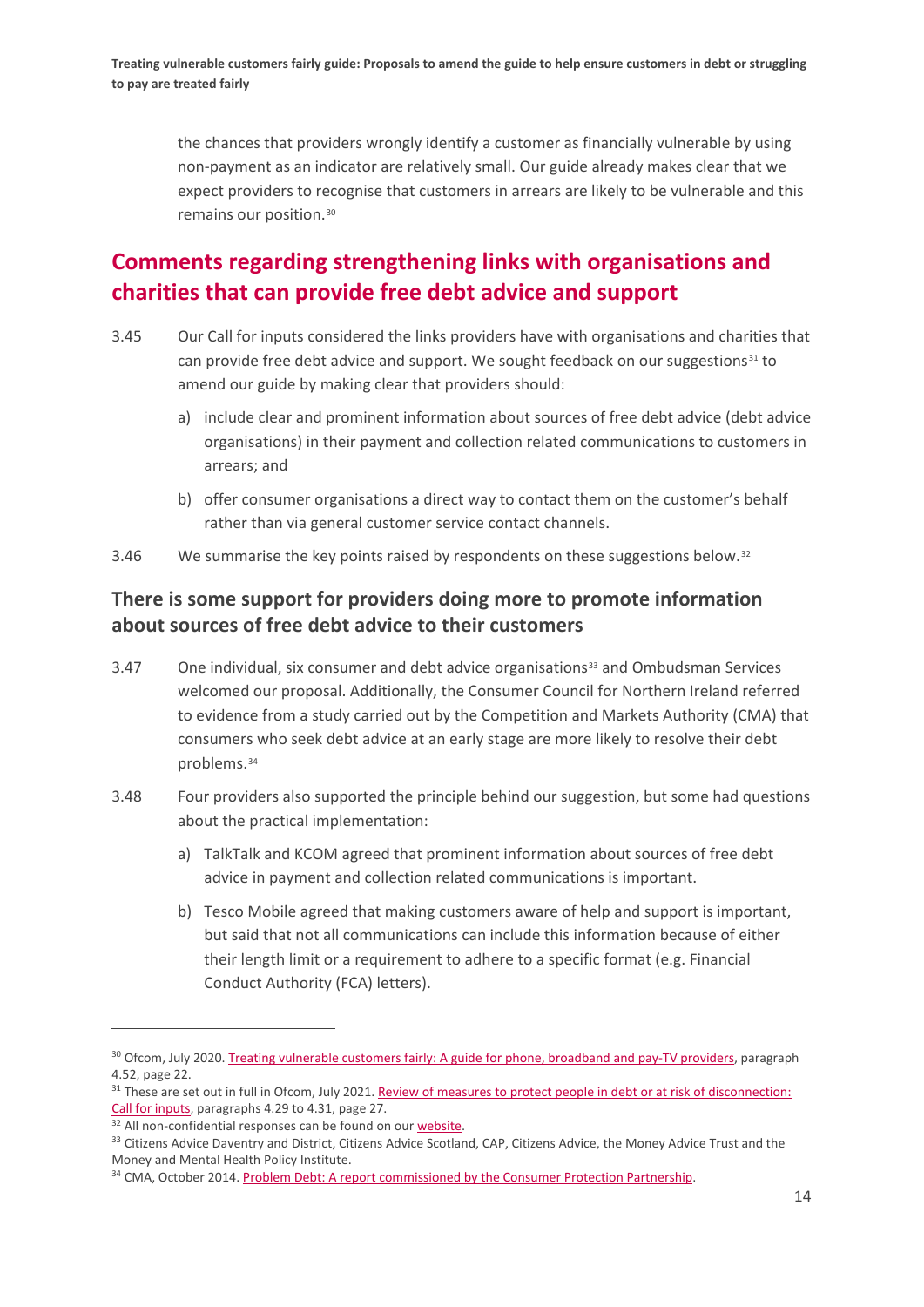- c) Virgin Media/O2 said it has no objection to signposting and promotion of free debt advice organisations, but that doing this in *all* payment and collection related communications might not be the best approach, as it might not suit all customers at each point in their arrears journey.
- 3.49 Three providers expressed concerns about the rigidity and loss of discretion that might result from our proposal:
	- a) Sky warned to avoid too much prescription in recommendations on how to achieve signposting in debt-related communications and cautioned about information overload for customers.
	- b) Utility Warehouse considered that a prescriptive approach to signposting can be rigid and overlook other good practices.
	- d) ISPA said that providers should retain discretion about whether to signpost debt advice organisations in their communications to consumers.
- 3.50 Some organisations suggested additions to our proposal:
	- a) Citizens Advice Scotland and the Consumer Council for Northern Ireland added that customers should be offered information about debt advice organisations that are available in the relevant nation of the UK.
	- b) The Money and Mental Health Policy Institute said signposting must be prominent and added that if prominent messages on a customer communication are threatening, people are likely to disengage and won't find the signposted services.
	- c) The Money Advice Service said that signposting should not be to fee-charging debt management companies, but instead to free services.
	- d) The Advisory Committee for Scotland and the Consumer Council for Northern Ireland said this recommendation should not absolve providers of the responsibility to proactively engage with customers and support debt management.
- 3.51 Which?, Citizens Advice Scotland, the Consumer Council for Northern Ireland and the Advisory Committee for Northern Ireland asked for our guide suggestion about including sources of free debt advice in payment and collection related communications to be made mandatory. Which? additionally suggested that Ofcom should mandate a standardised version of this information, like the FCA's Arrears information sheet.[35](#page-16-0) The Money Advice Service also suggested that Ofcom should prescribe the list of organisations and wording to be used in signposting.

<span id="page-16-0"></span><sup>35</sup> This can be found at: FCA. [Information sheets: Consumer Credit.](https://www.fca.org.uk/firms/information-sheets-consumer-credit)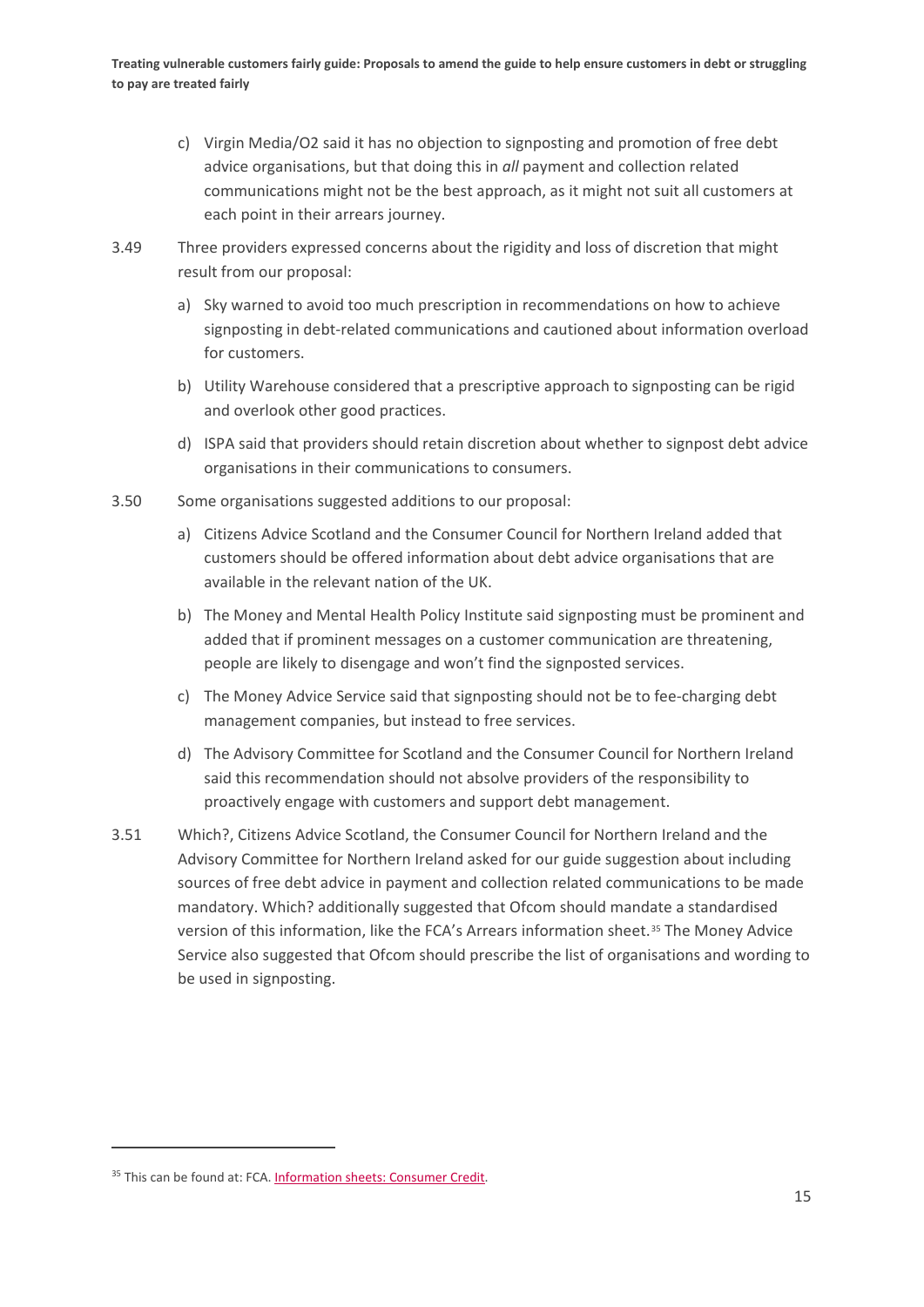## **There is some support for our suggestion that providers offer consumer organisations a direct way to contact them on the customer's behalf**

- 3.52 One individual, six consumer and debt advice organisations<sup>36</sup>, the Advisory Committee for Scotland and Ombudsman Services supported our suggestion to amend our guide to give more prominence to the suggestion that providers offer consumer organisations a direct way to contact them when representing a customer. Some respondents provided further evidence in support of our suggestion and raised more general concerns about the difficulties debt advice organisations sometimes face when representing their clients to providers:
	- a) Citizens Advice Scotland mentioned that its advisers are not always recognised as trusted intermediaries by providers and asserted that a direct contact channel would free up advisers' time to assist clients.
	- b) Citizens Advice said that in 7% of its telecommunications debt cases, its advisers found it difficult to contact providers on behalf of their clients, with firms refusing to speak to them.
	- c) Frontline Debt Advice (UK) stated that it found communications providers some of the most difficult to communicate with.
- 3.53 Some providers had reservations about obtaining customer consent and account security issues or other practicalities of our proposal:
	- a) TalkTalk said it would be happy to consider this suggestion. However, it also expressed concern about consumer validation.
	- b) KCOM was concerned about customer consent and the parameters on what actions a third party could take.
	- c) Tesco Mobile expressed concerns about customer consent and security, but also encouraged Ofcom to provide more guidance on a process that would enable these organisations to represent a customer to their provider.
	- d) Community Fibre expressed concern that customer service advisors should not offer consumers financial advice that they are not qualified or regulated to offer.
	- e) Virgin Media/O2 suggested that the recommendation should be limited to those customers who face challenges in communicating or engaging with their provider and said that it may not be possible or practical for providers to allow a third party to communicate directly with the provider.
- 3.54 Some providers argued against amending our guide to give more prominence to the suggestion that providers offer consumer organisations a direct way to contact them when representing a customer:

<span id="page-17-0"></span><sup>&</sup>lt;sup>36</sup> Citizens Advice Daventry and District, Citizens Advice Scotland, CAP, Citizens Advice, the Money Advice Trust, Frontline Debt Advice (UK).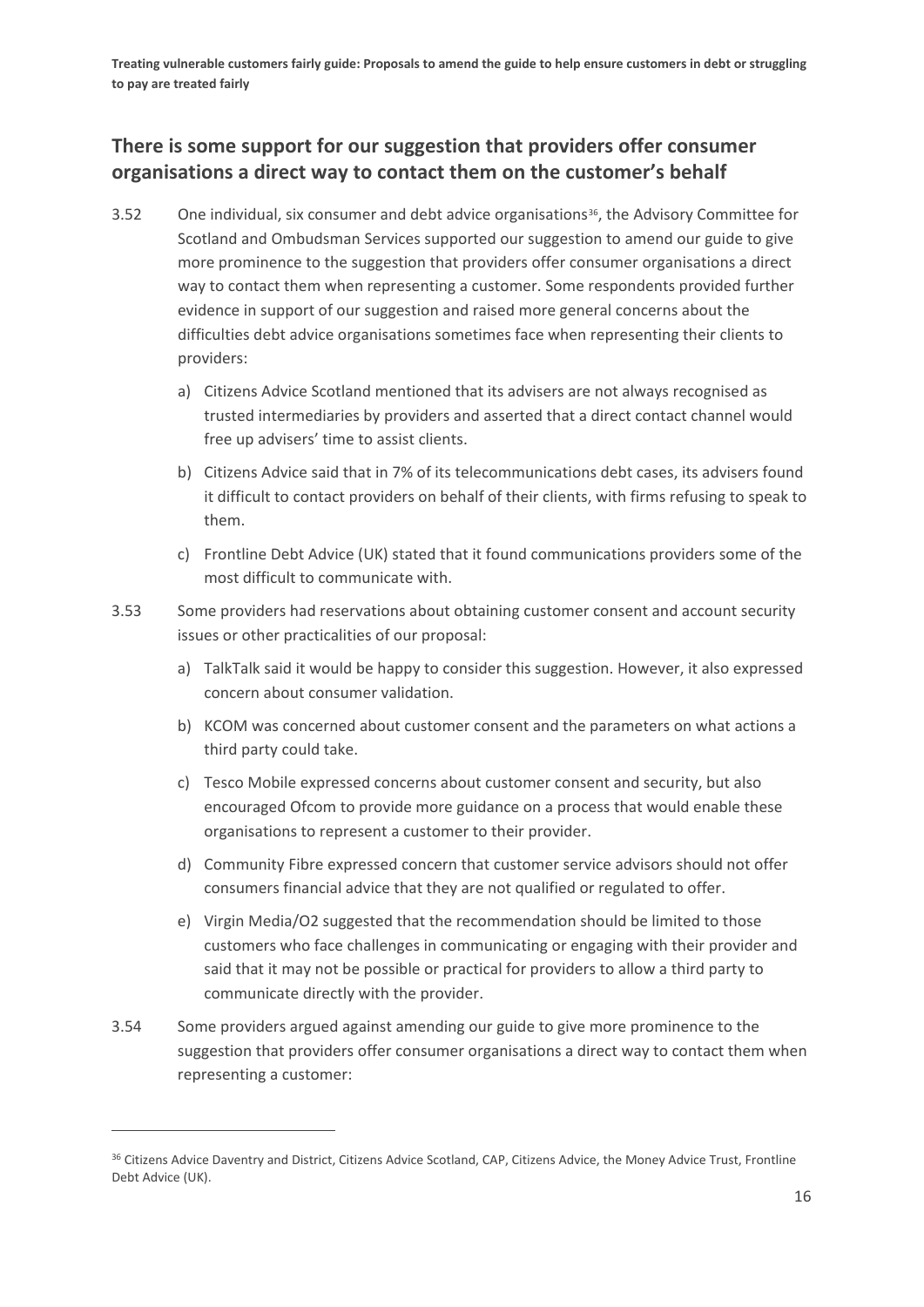- a) Sky stated that our proposal in this area should not be adopted and mentioned that organisations with power of attorney or deputyship over an account can deal with Sky already.
- b) Community Fibre also suggested that our guide should not be amended as proposed. It claimed that the existing advice provided in our guide for this area is sufficient.
- 3.55 Finally, Which? asked us to mandate that providers should offer free debt advice organisations representing their consumers easy access to providers.

## **Other options suggested by respondents**

- 3.56 We received suggestions for further additions to our guide beyond what we suggested in our Call for inputs:
	- a) CAP suggested that firms should make customers aware of support in advance of any financial difficulties, that firms should follow up as to whether customers have engaged with the signposted services and that firms should connect customers with advice agencies.
	- b) The Money Advice Trust suggested that the Business Debtline should also be signposted by providers.

### **Our response**

### **On including clear and prominent information about sources of free debt advice in payment and collection related communications:**

- 3.57 We propose to amend our guide to emphasise that providers should help customers by giving them information about free debt advice organisations, so consumers can increase their awareness of them, and ensure this information is clear and easy to find. We recognise that some communications, such as SMS messages, may not be appropriate for communicating this information at length. However, we consider some indication on where to find free debt advice<sup>[37](#page-18-0)</sup>, even in shorter messages and irrespective of the stage of the arrears journey, is important, given the evidence we received about the positive impact of early debt advice on customers. Our guide suggestion is not overly prescriptive and should not conflict with the FCA requirements some communications providers are subject to. Our proposed addition allows providers to decide how best to relay this information to customers at different stages of the arrears journey and to ensure they do not overload their customers with information.
- 3.58 We agree that customers should ideally be pointed to free debt advice organisations that operate in the UK nation in which they live, but we acknowledge that it may not always be practical for providers to tailor their communications in this way. Providers may instead

<span id="page-18-0"></span><sup>&</sup>lt;sup>37</sup> Providers might want to use th[e list of free debt advice suppliers on the Money and Pensions Service \(MaPS\) website](https://maps.org.uk/our-debt-work/debt-advice-funding/) and/or their consumer facing bran[d MoneyHelper,](https://www.moneyhelper.org.uk/en) which includes a telephone service as well as an online search tool on [where to get free debt advice.](https://www.moneyhelper.org.uk/en/money-troubles/dealing-with-debt/debt-advice-locator)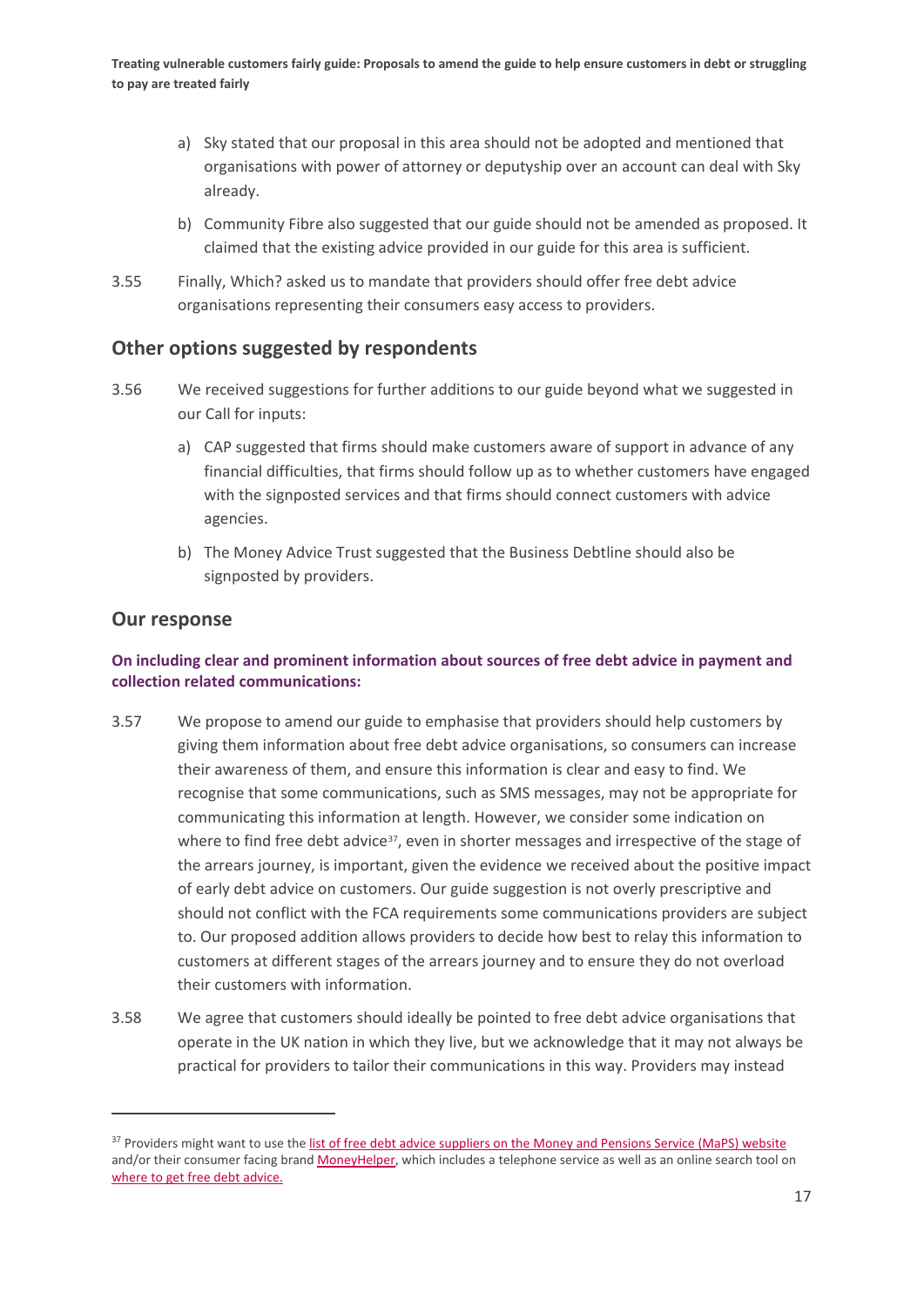choose to indicate that not all free debt advice organisations operate across the whole of the UK, and we have amended our guide suggestion to reflect this.

- 3.59 We have considered the suggestions from respondents to specify that prominent messages should not be threatening, that signposting should be prominent and not to fee-charging debt advice organisations and that signposting does not mean providers no longer have a responsibility to engage with customers. We agree with these observations. Communications that take into account our proposed guide recommendations are likely to be non-threatening and supportive in tone because they should emphasise the support a provider offers and mention free debt advice organisations. As providers already contact their customers that have missed a payment<sup>[38](#page-19-0)</sup>, we think adding a good practice recommendation relating to their responsibility to engage with customers is not necessary. In conclusion, we think that the suggestions we have made to amend our guide are sufficient to cover these areas.
- 3.60 We recognise that signposting free debt advice organisations is important in ensuring that customers find out about them. In our view, it is not necessary to introduce regulation to achieve this outcome. As there is already evidence of good provider practice in this area, and given that providers have generally been receptive to signposting such advice, we consider that amending our guide to set out best practice is a proportionate way to achieve our objective.
- 3.61 We are not proposing to standardise the wording used and the list of organisations to be signposted as we are mindful that any standardised approach might become outdated and might not work for all types of communications. Providers who wish to know more about the best way to signpost can choose to work with consumer bodies and charities working in this area. Such collaboration is already recognised in our guide.

#### **On offering consumer organisations a direct way to contact providers:**

- 3.62 In response to the concerns raised by free debt advice organisations about the barriers they face in representing their clients to providers as well as contact methods, we propose amending our original guide suggestion outlined in our Call for inputs. Rather than emphasising the need for providers to give consumer organisations a dedicated or separate way to contact providers, we propose to instead emphasise the broader goal that providers should make it easy for free debt advice organisations to represent their clients to providers. The evidence from those organisations about the difficulties they have contacting communications providers on behalf of a client shows this is an important matter. Our guide suggestion has been amended to reflect this.
- 3.63 We also propose to adjust our original guide suggestion set out in our Call for inputs to address some of the other concerns raised:

<span id="page-19-0"></span><sup>38</sup> As set out in Ofcom, July 2021[. Review of measures to protect people in debt or at risk of disconnection Call for inputs,](https://www.ofcom.org.uk/__data/assets/pdf_file/0012/222321/review-of-measures-to-protect-people-debt-or-risk-of-disconnection.pdf) paragraph 4.13, page 22.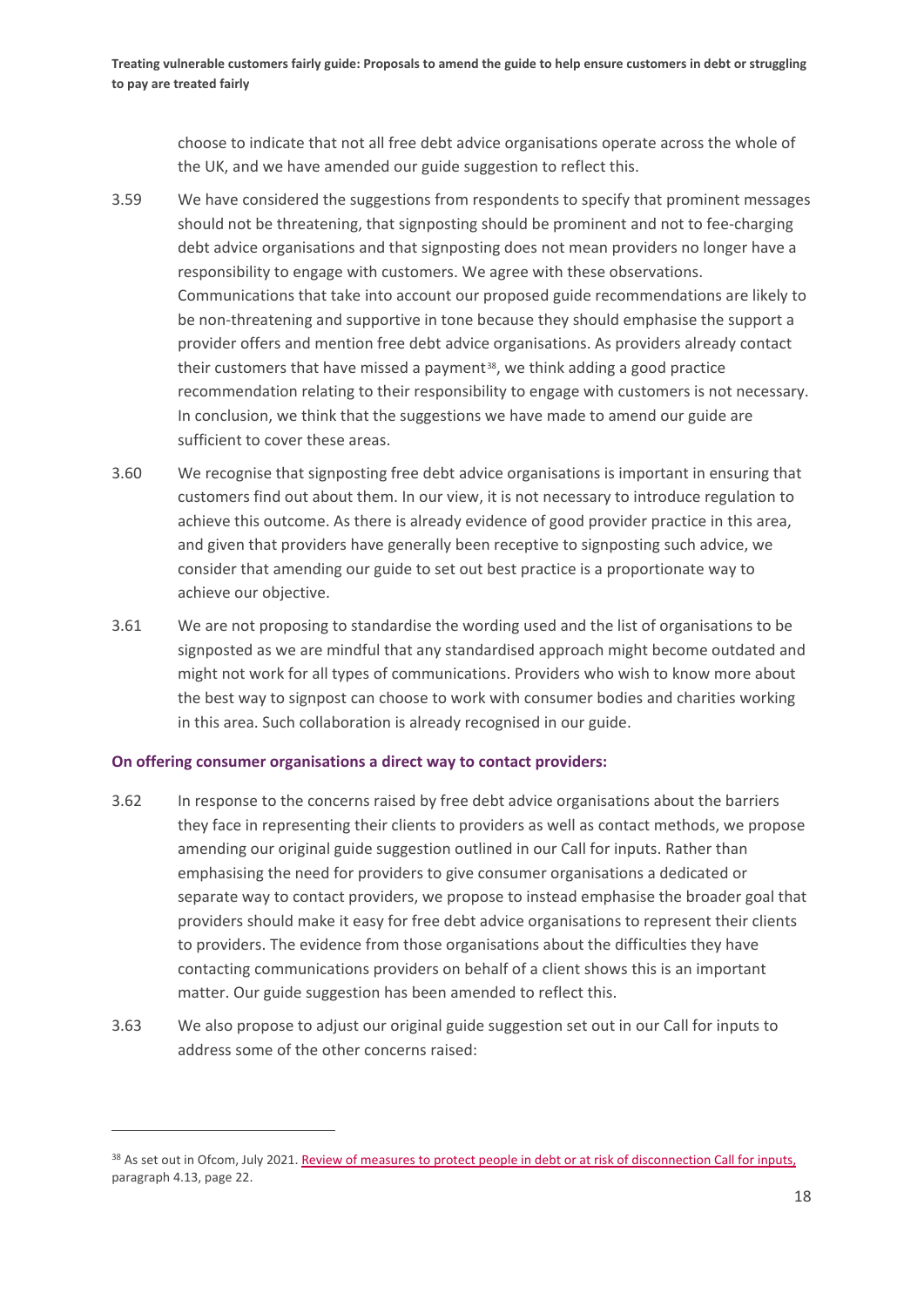- a) In response to provider concerns about customer consent and security when a free debt advice organisation acts on behalf of a client, we recognise that such representation has to be subject to reasonable verification and consent procedures and have adjusted our guide suggestion accordingly. Providers should be mindful that free debt advice organisations tend to have established processes with lenders for obtaining consent to represent their clients and that they need appropriate permissions to exercise their functions. For example, anyone providing debt advice and negotiating with lenders on a client's behalf, including those organisations doing this for free, must be authorised by the FCA for debt adjusting and debt counselling.<sup>[39](#page-20-0)</sup>
- b) Some of the provider concerns about our suggestion regarding offering a direct way to contact providers seem to stem from a lack of clarity about which organisations we had in mind when we set out this suggestion. We recognise that there is an important difference between representation of clients by free debt advice organisations and the engagement other consumer organisations might seek with providers. Our intention is that providers make it easier for free debt advice organisations to represent their clients. We have adjusted our guide suggestion to better reflect this.
- 3.64 We disagree with the suggestion that existing arrangements regarding power of attorney and deputyship are sufficient to allow free debt advice organisations to represent their clients. Whilst we recognise that power of attorney and deputyship may be an appropriate solution for certain customers in arrears, we are mindful that they are not designed to help people resolve their debt issues. These avenues may therefore not be an appropriate solution for many customers in debt, whereas representation of a client by a free debt advice organisation may help people reach a solution in regards to repaying their debt and is recognised as having its own merits.<sup>[40](#page-20-1)</sup> We also disagree with the comment that the existing measures in our guide are sufficient for how providers deal with free debt advice organisations representing their clients. Evidence provided by free debt advice organisations indicates that they face difficulties when seeking to represent their clients in discussions with communications providers. We therefore propose to amend our guide to emphasise that providers should make it easier for free debt advice organisations to represent their clients. For example, providers could make all customer agents aware that customers in debt may ask a free debt advice organisation to represent them and to facilitate such engagement.
- 3.65 Finally, we think facilitating access for free debt advice organisations to providers is not an area where mandatory rules are appropriate at this time. Some good provider practice already exists and we expect our guide amendments to lead to a wider adoption of best practice across the sector.

<span id="page-20-0"></span><sup>&</sup>lt;sup>39</sup> Providers can check in th[e financial services register on the FCA website](https://www.fca.org.uk/firms/financial-services-register) whether the organisation they are approached by has obtained FCA authorisation.

<span id="page-20-1"></span><sup>&</sup>lt;sup>40</sup> As set out i[n Money and Pensions Service Statement: Update on Debt Advice Commissioning,](https://maps.org.uk/2021/12/17/money-and-pensions-service-statement-update-on-debt-advice-commissioning/) 17 December 2021.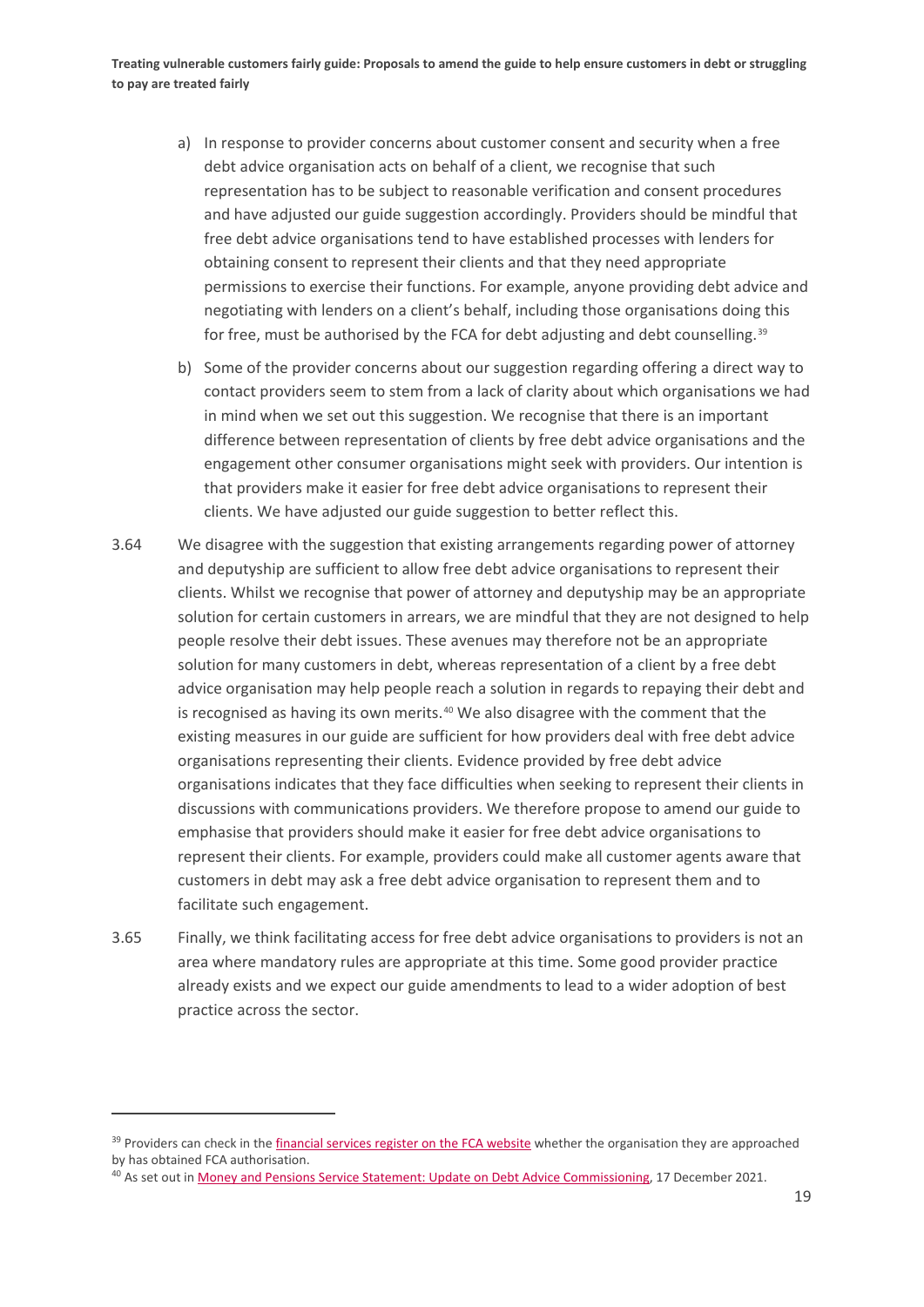#### **On the other options suggested by respondents:**

- 3.66 We note the suggestion that firms should make customers aware of support in advance of any financial difficulties, follow up as to whether customers have engaged with the signposted services and connect customers with advice agencies. We agree that raising awareness of support available to people before they run into bill difficulties is important. We have therefore amended our proposal to suggest that providers should include this information in direct payment communications and ensure it can easily be found on provider websites, so that this measure may benefit all customers not just those in debt.
- 3.67 In relation to the other suggestions around following up to understand whether customers have engaged with the signposted services and directly connecting customers with advice agencies, we believe that our guide section on "Collaborating with consumer bodies and charities"[41](#page-21-0) already covers this sufficiently and we do not consider a further amendment is required at this time.
- 3.68 Finally, we agree that it is beneficial for providers to signpost the Business Debtline. This is already recognised in our guide.<sup>[42](#page-21-1)</sup>

# **Comments regarding measures taken by providers to effect payment**

- 3.69 Our Call for inputs sought views from respondents on whether there should be more consistency in the way in which providers seek to effect payment from customers in debt. We also said we will monitor whether providers are freezing additional fees and charges where a customer is seeking debt advice and the extent to which service restrictions and disconnections occur.
- 3.70 We also sought feedback on our suggestions<sup>[43](#page-21-2)</sup> to add to our guide that providers should:
	- a) avoid disconnecting before a minimum of three months after missing a bill payment;
	- b) use a phased approach to introducing service restrictions to effect payment;
	- c) avoid introducing service restrictions to effect payment for vulnerable people who are particularly reliant on their communications services, unless all other options have been exhausted;
	- d) protect, where possible, access to free helplines dedicated to e.g. protecting children and domestic abuse victims, even during service restrictions;
	- e) seek to understand a customer's individual circumstances before putting them in a position where a debt collection agency pursues them to repay a debt.

<span id="page-21-0"></span><sup>&</sup>lt;sup>41</sup> Ofcom, July 2020. Treating vulnerable customers fairly: [A guide for phone, broadband and pay-TV providers,](https://www.ofcom.org.uk/__data/assets/pdf_file/0034/198763/treating-vulnerable-customer-fairly-guide.pdf) paragraphs 7.17 to 7.21, pages 32-33.

<span id="page-21-1"></span> $42$  Ofcom, July 2020[. Treating vulnerable customers fairly A guide for phone, broadband and pay-TV providers,](https://www.ofcom.org.uk/__data/assets/pdf_file/0034/198763/treating-vulnerable-customer-fairly-guide.pdf) page 23, footnote 36.

<span id="page-21-2"></span><sup>43</sup> Ofcom, July 2021[. Review of measures to protect people in debt or at risk of disconnection: Call for inputs,](https://www.ofcom.org.uk/__data/assets/pdf_file/0012/222321/review-of-measures-to-protect-people-debt-or-risk-of-disconnection.pdf) paragraphs 4.43-4.52, pages 31-33.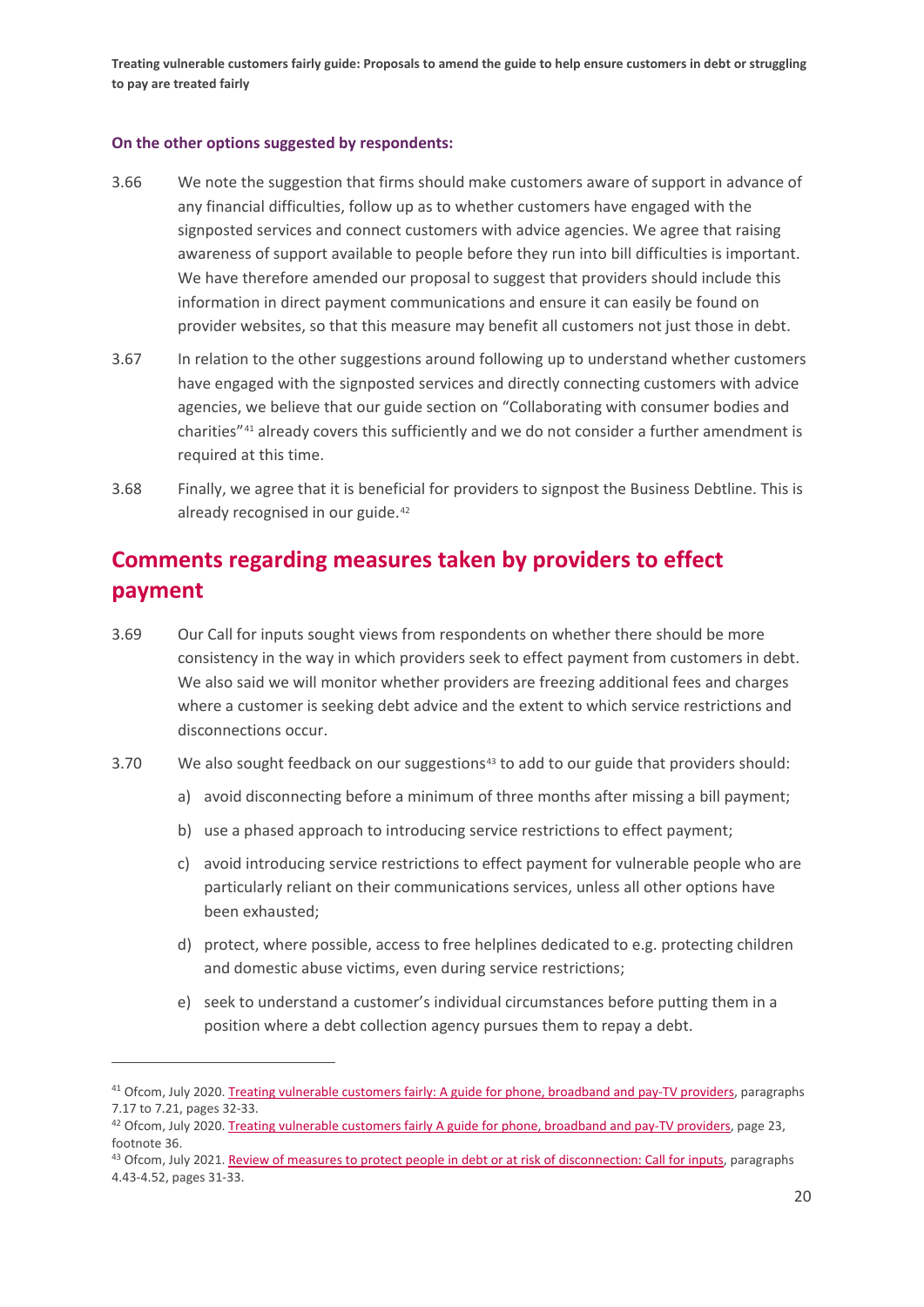3.71 We summarise the key points raised by respondents in relation to these points below.<sup>[44](#page-22-0)</sup>

## **There is a range of views on whether there should be more consistency of measures to effect payment**

- 3.72 Some respondents provided their own evidence about the impact on people in arrears of measures providers take to effect payment.
	- a) Money Advice Trust referred to a 2020 survey of their National Debtline clients with telecommunications debt, in which 70% said that the actions of their provider had a negative impact on their wellbeing.
	- b) The Money and Mental Health Policy Institute shared case studies showing how disconnection can leave people unable to get appointments, order medication, make calls about their benefits or call their support network. It also quoted its 2019 "Failing to Connect" research report which found that disconnection can have a devastating negative impact on people's mental resilience.
	- c) CAP found that most of their telecommunications debt cases are from clients who had already had their service disconnected or contracts cancelled.
	- d) Ombudsman Services stated they had not seen evidence of significant harm based on the way providers currently approach service restrictions and disconnections.
- 3.73 We received responses about the general principle of having consistency in provider measures to effect payment:
	- a) Several respondents asked for more consistency in the way in which providers seek to effect payment from customers in debt: six consumer and debt advice organisations $45$ , the Advisory Committee for Scotland, Ombudsman Services and the Advisory Committee for Northern Ireland. In addition, Shell Energy said it broadly agreed with creating further consistency, but warned this should not hamper innovation.
	- b) Other respondents argued against more consistency: KCOM because it could remove flexibility to take account of customer needs and practicalities and Virgin Media/O2 because of differences in the reasons that customers enter arrears and differences between providers' systems.
- 3.74 Our Call for inputs also prompted requests for more consistency in providers publishing information for customers about the measures providers can take to effect payment:
	- a) KCOM and CAP emphasised the value of consistency in this area.
	- b) Citizens Advice, Ombudsman Services and Shell Energy added that a revision of the General Conditions could achieve greater consistency.

<span id="page-22-0"></span><sup>&</sup>lt;sup>44</sup> All non-confidential responses can be found on our [website.](https://www.ofcom.org.uk/consultations-and-statements/category-1/call-for-inputs-review-of-measures-to-protect-people-in-debt-or-at-risk-of-disconnection)

<span id="page-22-1"></span><sup>&</sup>lt;sup>45</sup> Citizens Advice Daventry and District, Citizens Advice Scotland, CAP, Citizens Advice, the Money Advice Trust and Which?.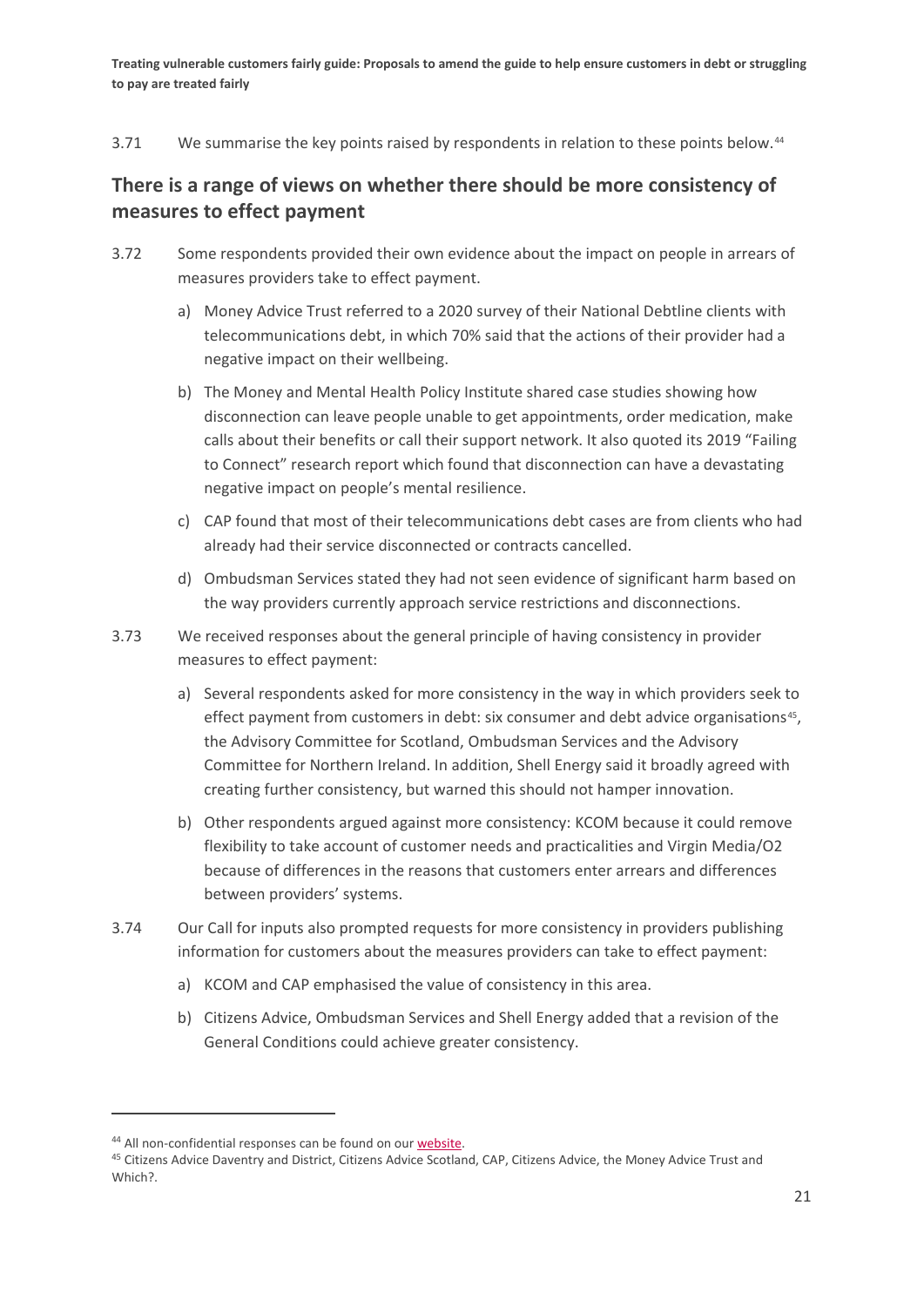- 3.75 As explained in our Call for inputs, we already have a specific General Condition (C3.12) which requires providers to publish details of the measures they may take to effect payment or disconnection.[46](#page-23-0) Some respondents were in favour of amending this General Condition and some were against:
	- a) Citizens Advice Scotland argued in favour, saying that amending regulation would achieve greater transparency and allow for compliance to be monitored. It argued that our rules should specify the level of detail that providers have to publish and the ways in which the information is published.
	- b) TalkTalk was not in favour of amending General Condition C3.12. It argued that providers have to be able to balance specific information for individual customers with the more general debt collection information on their website.
	- c) BT warned against changing General Condition C3.12, saying that Ofcom should not be too prescriptive or granular about the level of detail providers have to publish such as timelines for disconnection and the types of payment plans offered.
	- d) One respondent said that providers already offer a sufficient level of information about their debt collection procedures and should not be expected to publish detailed information about them on their website.
	- e) KCOM argued against revising General Condition C3.12 to ensure providers take a more consistent approach, saying it is not warranted without further evidence and that the suggestion to add information about support available to customers in debt to our guide is sufficient.
	- f) Tesco Mobile said that amendments to our guide about how and where to publish information about measures to effect payment should be sufficient and updating General Condition C3.12 is not necessary.
- 3.76 The Money and Mental Health Policy Institute supported our intention to monitor whether providers freeze additional fees and charges. The Consumer Council for Northern Ireland and Ombudsman Services supported further monitoring of service restrictions and disconnections.

## **There is a range of views on our suggested guide amendments, with some support for adding measures in our guide on service restrictions, free helplines and debt collection agencies**

- 3.77 Before looking at the detailed comments we received for this area, it is worth noting that some respondents commented on our suggested guide amendments on measures to effect payment in the round, rather than on individual suggested guide amendments:
	- a) The Advisory Committee for Scotland, CAP, Citizens Advice, Ombudsman Services agreed with our suggested guide amendments.

<span id="page-23-0"></span><sup>46</sup> Ofcom, July 2021[. Review of measures to protect people in debt or at risk of disconnection: Call for inputs,](https://www.ofcom.org.uk/__data/assets/pdf_file/0012/222321/review-of-measures-to-protect-people-debt-or-risk-of-disconnection.pdf) pages 27-28.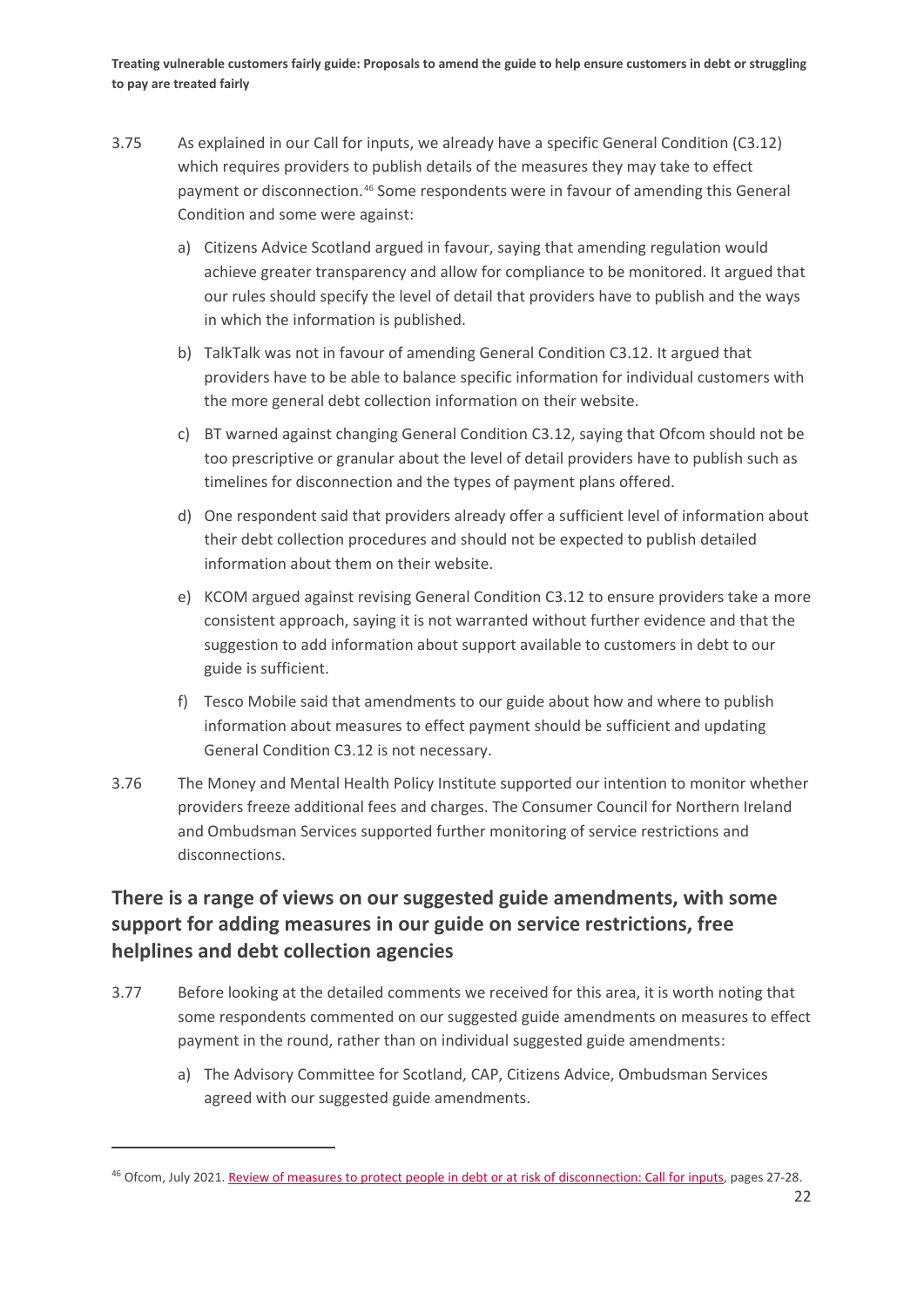- b) Community Fibre suggested that our existing guide is sufficient for this area and that no amendment is required.
- c) ISPA said there is no evidence that the current approach is failing and argued that more research is needed to look at whether changes would make a material difference in supporting customers.
- d) Virgin Media/O2 stated that the recommended changes are not appropriate, as customers enter arrears for different reasons and a blanket approach to overdue payment management and disconnections journeys can be detrimental to some customers.
- e) The Money Advice Trust suggested we should use regulation rather than our guide to limit the use of disconnections and service restrictions, covering all the areas set out in our Call for inputs proposal for this area.
- 3.78 In the following paragraphs we summarise the key comments submitted by respondents on our specific proposed guide suggestions (set out in paragraph 3.70) about measures to effect payment, including disconnections, service restrictions and using debt collection agencies.

### **Some respondents supported amending our guide to emphasise that providers should avoid disconnecting a customer for a minimum of three months after a missed bill payment**

- 3.79 Our suggestion that providers should avoid disconnection before a minimum of three months after a missed bill payment received support from Citizens Advice Scotland and Which?. The former said that disconnections can negatively impact the ability of customers to seek debt advice and manage their finances, since they may rely on their communications service to do this. There was also general support from the Advisory Committee for Scotland, CAP, Citizens Advice and Ombudsman Services for all of our suggested guide amendments regarding measures to effect payments (see paragraph 3.77).
- 3.80 Two respondents questioned whether three months was an appropriate time period for providers to refrain from disconnecting someone after a missed payment: the Consumer Council for Northern Ireland suggested that further research is required before recommending a period of time. And Virgin Media/O2 said there is no clear justification for setting the period at 3 months.
- 3.81 Two providers were concerned about flexibility: BT and Virgin Media/O2 said providers should retain discretion and flexibility over disconnection timeframes.
- 3.82 Three providers said that a grace period would potentially exacerbate customers' debt issues and would therefore not be in the customer's best interest: Community Fibre, Tesco Mobile and KCOM.
- 3.83 One respondent, Community Fibre, expressed concern about fraud, citing potential opportunities for fraudulent and illegal use of services, for example without the contracted user's knowledge.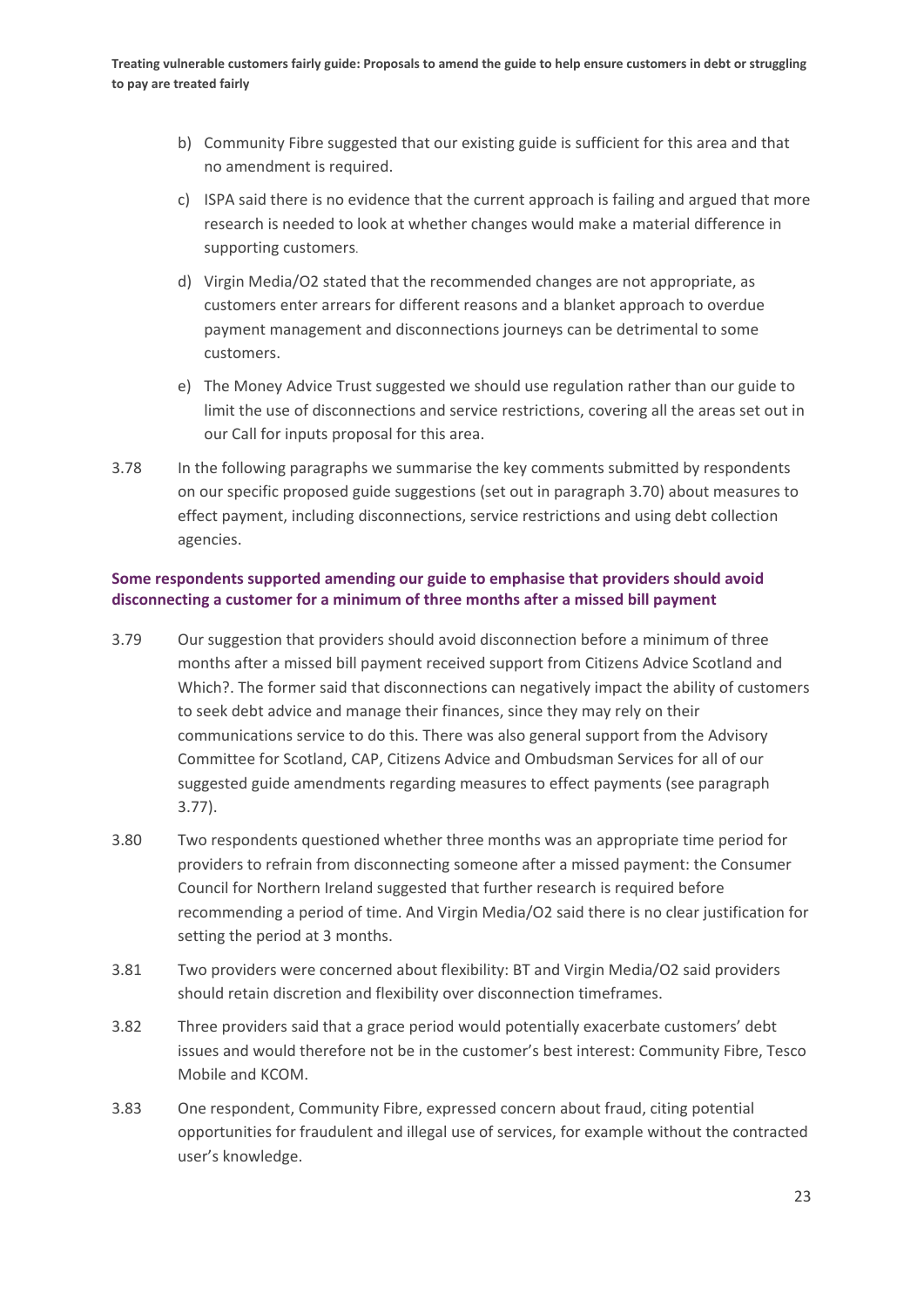- 3.84 Two providers referred to logistical and practical reasons for not supporting our suggested guide amendment: Utility Warehouse said it would have a greater negative commercial impact on resellers because their wholesale arrangements usually require payment per customer on a monthly basis and Virgin Media/O2 said it failed to recognise the differences between provider systems, services and processes.
- 3.85 Some respondents argued that contact with customers is crucial, and maybe even more important than allowing a given time period to elapse before resorting to disconnection:
	- a) Shell Energy suggested that the number of attempts to contact customers is more important than the time period between arrears and disconnection.
	- b) Community Fibre and Tesco Mobile suggested that a three-month grace period should only apply where a customer actively engages with their service provider, and not in instances where the provider's attempts to contact a customer have failed.
	- c) Virgin Media/O2 suggested that recommending a mandatory time period before disconnection should occur fails to take into consideration that customers in arrears have a responsibility to engage with providers.

#### **There is some support for using a phased approach to service restrictions**

- 3.86 Citizens Advice Scotland, CAP, the Money and Mental Health Policy Institute and Which? supported our suggestion for adding this to our guide.
- 3.87 Shell Energy agreed that a staggered service suspension is useful for both customers and providers.
- 3.88 Some providers expressed concern about the practicalities of a phased approach: KCOM cautioned that it might not be practically possible for some retail providers. And one provider said it was not possible to take a phased approach to the suspension of certain services, such as TV services.
- 3.89 Virgin Media/O2 asserted that providers should retain discretion over the way service restrictions are imposed and added that phasing in service restrictions does not increase a customer's propensity to pay. It argued that it can still lead to eventual disconnection, but with the customer in deeper debt leading to a bigger impact on their credit rating than would otherwise have been the case.
- 3.90 The Advisory Committee for Scotland suggested that Ofcom should set out timelines for when different service restrictions can be started.

### **There is some support for avoiding service restrictions for vulnerable people particularly reliant on services, unless there is no alternative**

- 3.91 Citizens Advice Scotland and Which? supported our suggestion for adding this to our guide.
- 3.92 Amongst providers, KCOM saw merit in our suggestion if there is active engagement from the customer. Tesco Mobile said such arrangements could be abused and would not be feasible or practical. Virgin Media/O2 argued that providers should retain discretion over imposing service restrictions.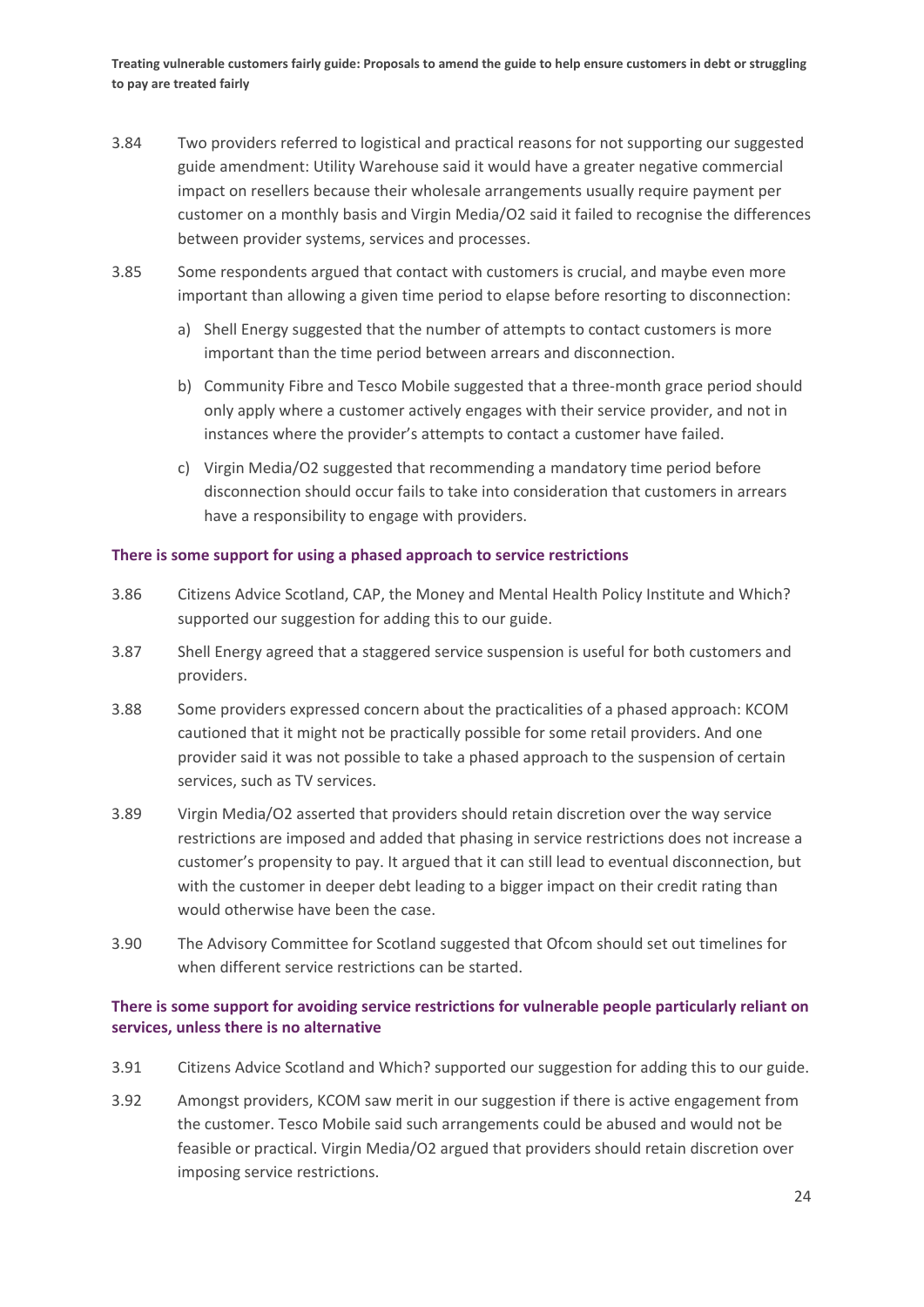#### **There is some support for encouraging providers to protect the availability of free helpline calls, even during service restrictions**

- 3.93 Five consumer and debt advice organisations<sup>[47](#page-26-0)</sup> supported our suggestion for adding this to our guide, and two of them provided additional evidence of its importance:
	- a) CAP said that in 2020 new clients with a mobile debt all contacted them through a freephone number.
	- b) Citizens Advice quoted evidence of clients unable to contact creditors or support agencies due to service restrictions.
- 3.94 The Money and Mental Health Policy Institute additionally commented that Ofcom should specify a range of core services that providers should protect when imposing service restrictions and asked for this approach to be extended to internet services.
- 3.95 Amongst providers, KCOM agreed that protection of helpline calls would be beneficial, but said the practical aspects would need to be looked at with wholesalers. Shell Energy expressed concern about the practicalities of introducing exempted websites and developing systems to allow calls to continue to be made to specific helplines.

### **There is some support for encouraging providers to gain a better understanding of a customer's circumstances before putting them in a situation where a debt collection agency pursues them to recover a debt**

- 3.96 Citizens Advice Scotland supported our suggestion for adding this to our guide.
- 3.97 Virgin Media/O2 supported this recommendation in principle, but added that it requires the customer to engage with the provider. Similarly, KCOM and Tesco Mobile both said it could only be applied if the customer engages with them.

## **Other options suggested by respondents:**

- 3.98 The Advisory Committee for Scotland suggested that providers should communicate their own principles for how to treat their customers to any third-party debt collection companies that they use.
- 3.99 Some respondents suggested that certain practices to effect payment should be prohibited:
	- a) Citizens Advice Scotland, the Consumer Council for Northern Ireland and the Money Advice Trust suggested that providers should not be allowed to use external debt collection agencies that are not regulated by the FCA.
	- b) Citizens Advice Daventry and District and the Consumer Council for Northern Ireland asked for a ban on disconnection.

<span id="page-26-0"></span><sup>&</sup>lt;sup>47</sup> Citizens Advice Scotland, CAP, Citizens Advice, the Money and Mental Health Policy Institute and Which?.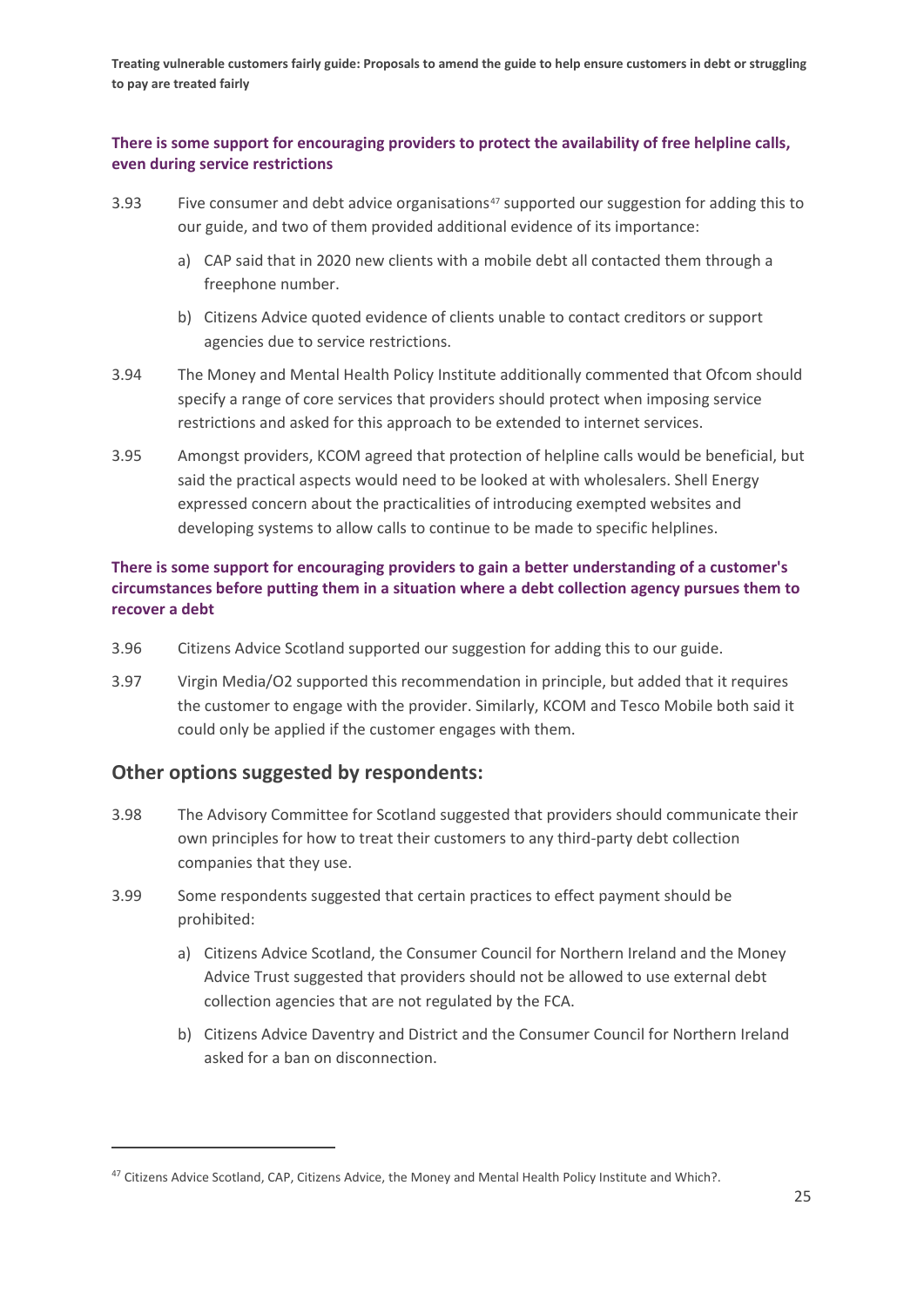- c) Money and Mental Health Policy Institute asked that Ofcom prohibit providers from disconnecting vulnerable customers, ensuring that they retain basic access to essential communications services.
- d) The Money Advice Trust suggested that the essential elements of a customer's service should not be removed when they go onto a repayment plan.
- 3.100 Three respondents suggested that providers should make efforts to understand a customer's circumstances and needs rather than taking a blanket approach to effect payment.
	- a) Citizens Advice Daventry and District asserted that providers should take a more proactive approach to understanding the needs of vulnerable customers rather than using blanket service restrictions or disconnections.
	- b) CAP said the actions of a firm should be based on understanding the customer's circumstances rather than fixed time periods of non-payment.
	- c) Citizens Advice suggested that providers should not initiate recovery processes until they have taken reasonable steps to establish whether a customer is at risk of detriment and should assume that customers in arrears are likely to be at risk of harm.
- 3.101 Some respondents put forward alternatives to improve the understanding of customers' situations and engagement with customers:
	- a) The Consumer Council for Northern Ireland and the Money Advice Trust suggested regulation requiring providers to identify and understand whether the customer is vulnerable before imposing service restrictions. The Money Advice Trust made a similar suggestion in relation to disconnecting a customer.
	- b) The Consumer Council for Northern Ireland asked for clear definitions of what constitutes active engagement with customers, as well as a requirement for providers to keep detailed records of how they sought to engage with customers and how they checked for vulnerability.
	- c) Citizens Advice Scotland asked for an amendment to our guide to remind providers that customers in receipt of Universal Credit require internet connections to carry out Universal Credit journal updates essential to receive payment. It argued that without access to the internet, people in this position can face extreme financial detriment.
	- d) Tesco Mobile suggested that Ofcom should launch ad-hoc customer campaigns to encourage customers to get in touch with their providers when facing difficulty.

## **Our response**

3.102 The examples and evidence from respondents indicate a range of views on how best to proceed in this area. We set out our proposed way forward in the following paragraphs.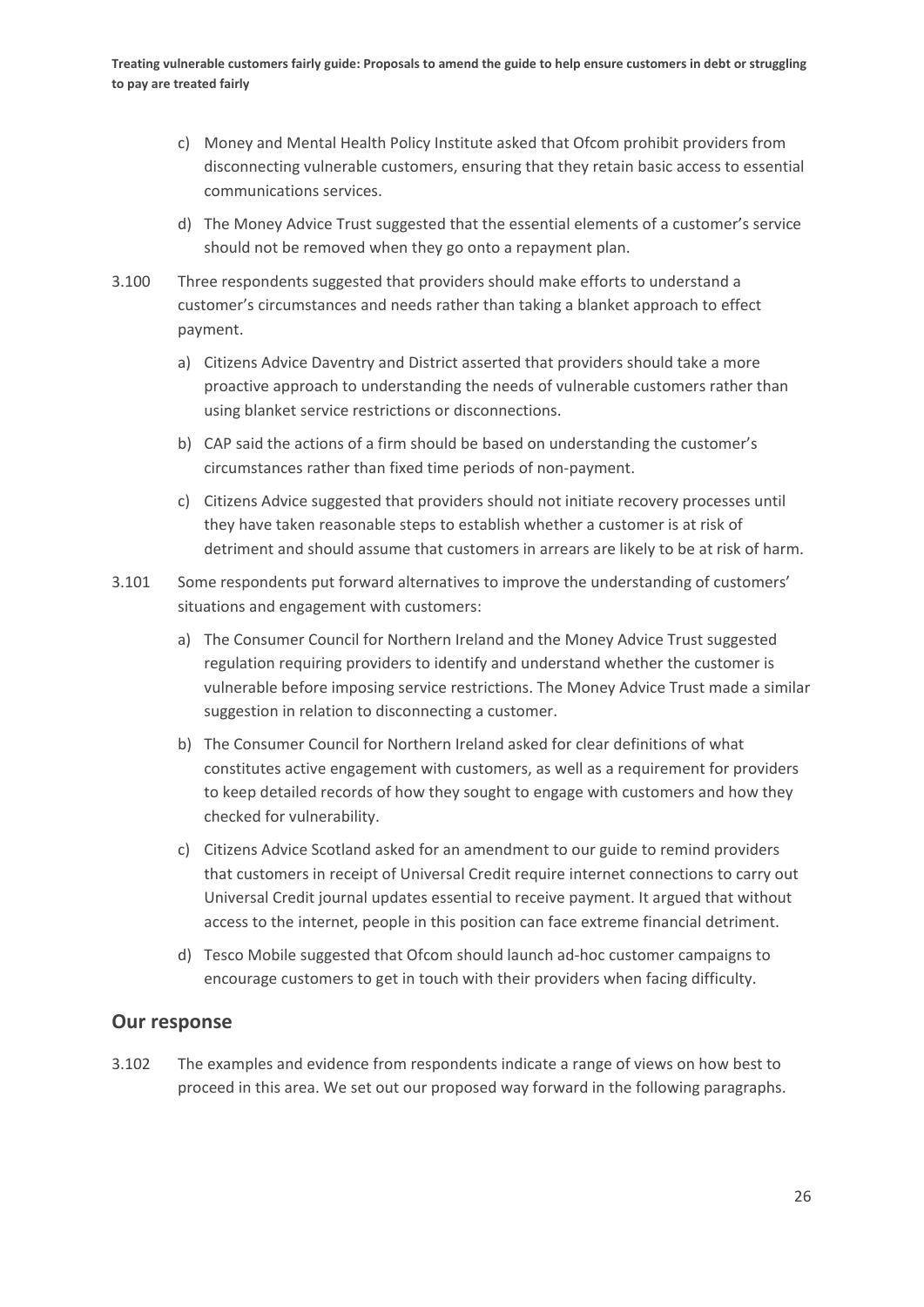#### **On consistency of measures to effect payment and monitoring:**

- 3.103 We note the requests from several respondents for further consistency among providers about the measures they may take to effect payment. We also note that some respondents, especially providers, were opposed to greater consistency. In our view, achieving more consistency in outcomes for consumers is more important than achieving consistency in precisely how providers operate. We expect that our proposed amendments to our guide should lead to an increase in implementation of good practice throughout the sector, which should in turn ensure better outcomes for consumers on a more consistent basis. We consider that amending our guide is an appropriate approach that continues to allow providers to be flexible in how they respond to individual customer needs. We are not minded to pursue changes to our General Conditions at this time.
- 3.104 In relation to the suggestion that Ofcom should seek to ensure greater consistency among providers in the level of information they publish about their approach to dealing with customers in debt, we recognise the importance of clear information on measures to effect payment for consumers. Such information can help ensure greater transparency for customers about their debt journey and the steps they might expect their provider to take. We do not see a case for amending our existing General Condition (C3.12) in this area and instead propose to amend our guide to this effect.
- 3.105 We intend to monitor the extent to which providers freeze additional fees and charges as well as the extent to which service restrictions and disconnections occur.

#### **On the proposed changes to our guide regarding measures to effect payment:**

- 3.106 In response to the broad comments on our proposed guide changes about measures to effect payment, including providers' approach to disconnections and the use of service restrictions, we consider that amending our guide in this way, rather than amending our General Conditions, is a proportionate approach that can help drive the adoption of best practice across the sector.
- 3.107 Below we consider each of our proposed guide changes in more detail in light of the comments we received:
	- a) Firstly, we propose to withdraw our suggestion about avoiding disconnection before a minimum of three months after missing a bill payment. We recognise the risks that respondents cited in encouraging providers to observe a specific timeframe before resorting to disconnection. In particular, we agree that establishing such a timeframe could lead to a greater focus on disconnection at a given point in time rather than incentivising providers to reach a solution with the customer that means that disconnection can ultimately be avoided. We also recognise that flexibility is important in ensuring that customers in debt are treated fairly and appropriately depending on their circumstances. In some instances, a disconnection time period of less than three months may be in the customer's best interests to avoid an unsustainable accrual of debt. On balance, we therefore think that the existing measures in our guide (particularly on treating disconnection as a last resort) and the proposed amendments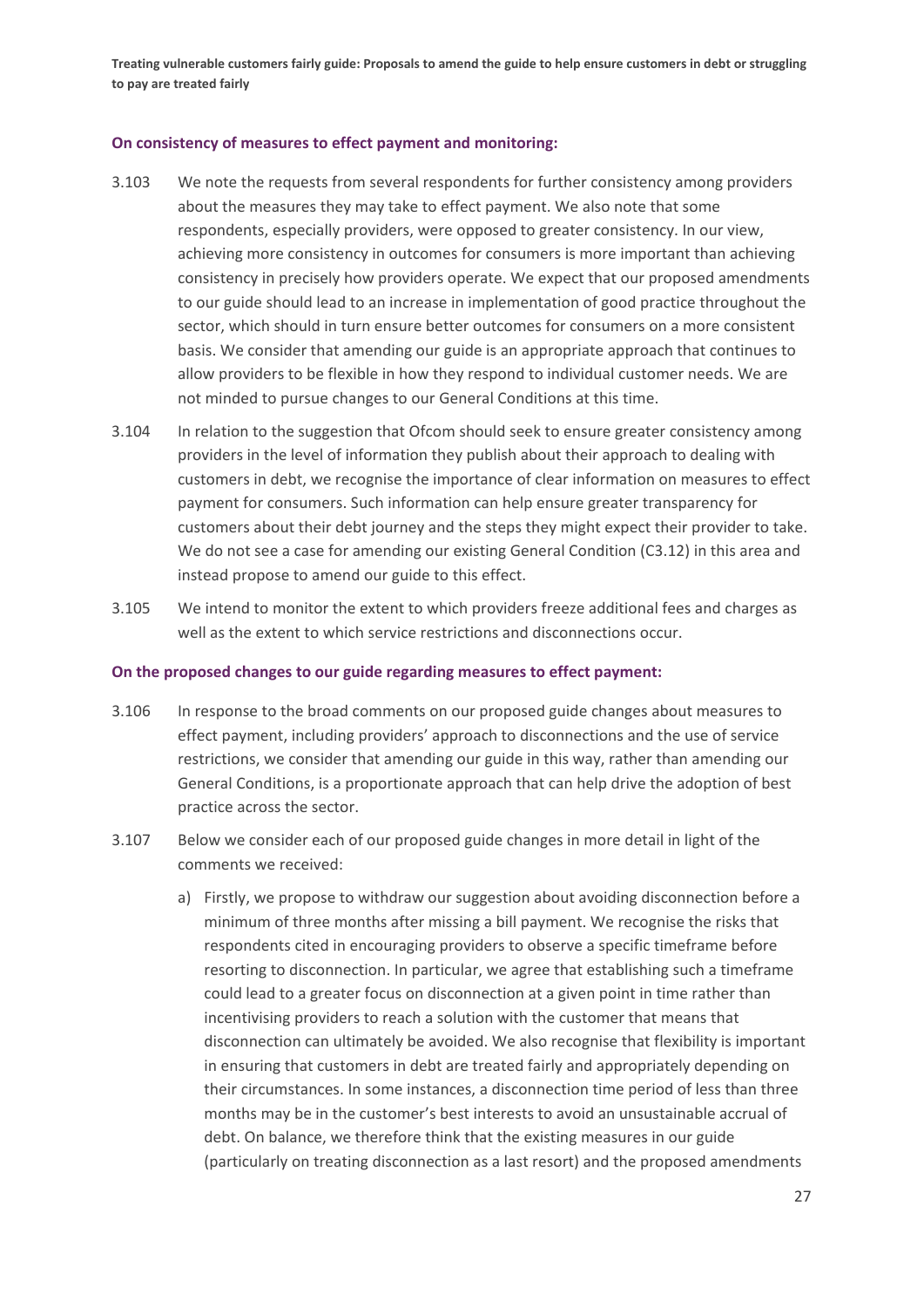to our guide (particularly on proactively contacting customers in debt with supportive messages to help them reach a solution), are likely to be more beneficial to customers and help increase fair treatment rather than specifying a time period during which disconnection should be avoided.

- b) Secondly, we continue to see merit in making clear that providers should, where possible, use a phased approach to introducing any service restrictions as a means of effecting payment. We recognise that there can be practical limitations to applying this approach and have amended our guide suggestion to reflect this. In relation to the concern that a phased approach to service restrictions will lead to larger customer debt, we note that our guide already encourages providers to have conversations with customers about options for repaying a debt. Our proposed approach does not remove providers' ability to strike a balance between applying forbearance and taking measures to effect payment.
- c) Thirdly, we remain of the view that amending our guide to emphasise that providers should avoid service restrictions for vulnerable customers particularly reliant on services, unless all other options have been exhausted, is warranted. We do not consider that it would be appropriate to specify specific timeframes for service restrictions or that service restrictions can only be avoided with active engagement from the customer first, as a customer who is known by the provider to be vulnerable might find themselves in a situation where they are unable to engage (for example for mental health reasons). Additionally, we consider it important to leave sufficient margin for provider discretion so they can ensure that vulnerable people benefit from such support. In our view, our guide already achieves this.
- d) Fourthly, we stand by our suggestion to add to the guide that providers should protect calls to free helplines where possible. We do not agree with the suggestion that we should specify the range of services to be covered. The examples in our proposed guide amendment make it sufficiently clear what types of services this applies to, and a standardised list is likely to become out of date. We note the concern about practicalities for implementing the good practice in some instances, and this has been reflected in our proposed guide amendment. In relation to the suggestion to extend the provision to online services (e.g. websites), the 'net neutrality' rules (set out in the Open Internet Regulation) require internet service providers (ISPs) to treat all internet traffic equally in most circumstances. This would mean that ISPs would not be able to continue to provide access to certain services when access to the internet is otherwise blocked, e.g. where a customer has used up their data allowance.<sup>[48](#page-29-0)</sup> Ofcom is carrying

<span id="page-29-0"></span><sup>&</sup>lt;sup>48</sup> During the pandemic, a number of ISPs began zero-rating certain online public interest and educational services, so that customers could access these without the data counting toward their general data allowance. At least one ISP chose to continue zero-rating access to certain educational services when customers ran out of data (while other sites were blocked). We decided not to take any action due to the limited impact on customers the potential breach was likely to have. For more detail, see Ofcom, November 2021. Monitoring compliance with the Open Internet Regulation Annual [report.](https://www.ofcom.org.uk/__data/assets/pdf_file/0028/227485/Monitoring-compliance-with-the-EU-Open-Internet-Regulation_2021.pdf)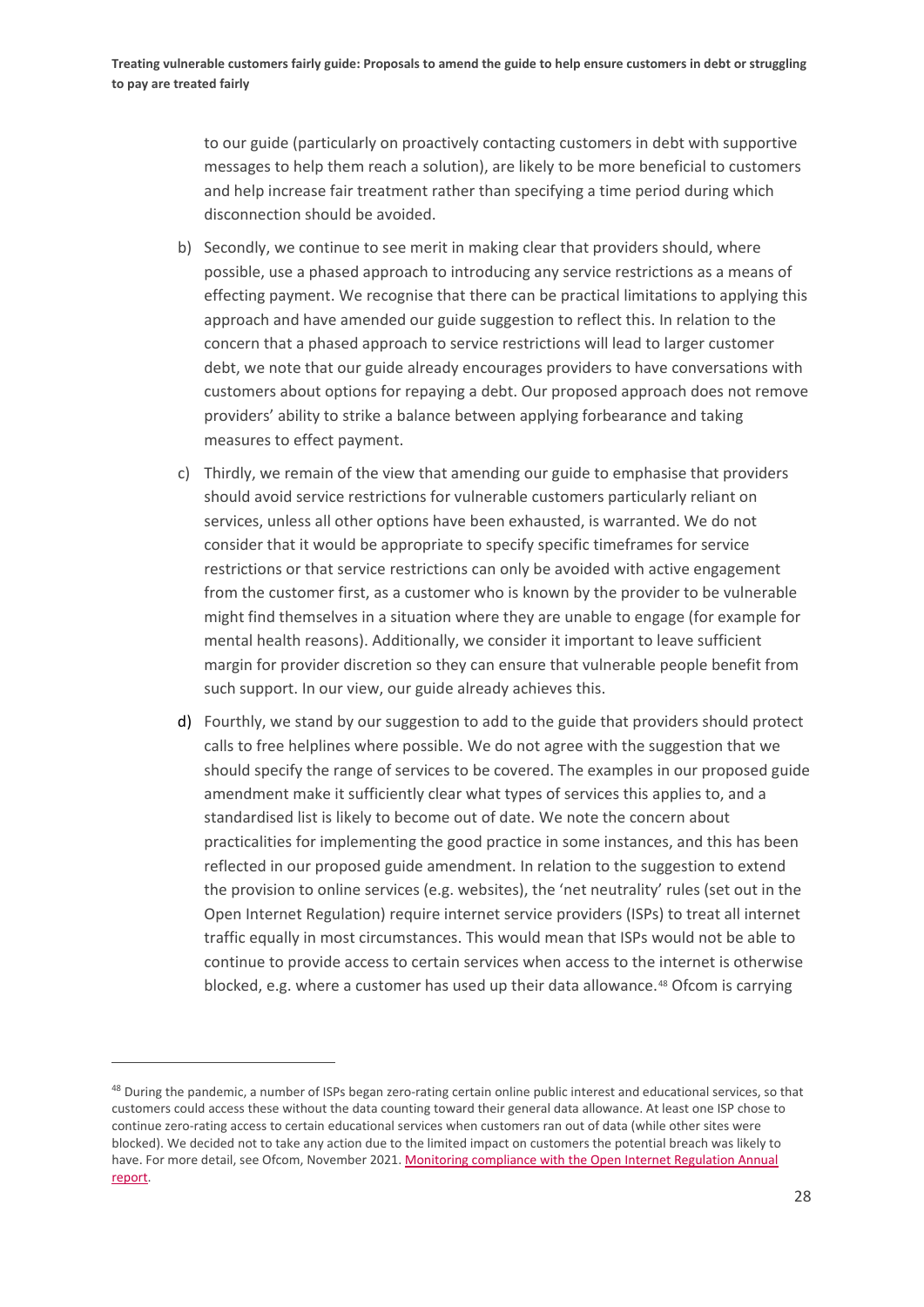out a review of the net neutrality framework and this will consider the current approach to zero-rated services.<sup>[49](#page-30-0)</sup>

e) Finally, we still consider it appropriate to encourage providers to take steps to understand a customer's circumstances before instructing a debt collection agency to pursue them. The evidence we have received from organisations such as Citizens Advice, Money and Mental Health Policy Institute and Money Advice Trust makes clear the impact that the debt collection process can have on people, especially those who are in a vulnerable position.

#### **On other options suggested by respondents**

- 3.108 Taking the suggestions raised by respondents in this area in turn:
	- a) In relation to the suggestion that providers should use FCA regulated debt collection agencies, we note that the FCA authorises debt collection agencies insofar as their activities relate to debt which arises under credit agreements, consumer hire agreements and regulated peer-to-peer loans. Utility debts and company debts are excluded from the FCA's perimeter as they are not credit agreements.<sup>[50](#page-30-1)</sup> While some communications services are provided under credit agreements, many are not. As such, we do not consider it appropriate for Ofcom to require providers to only use debt collection agencies that are authorised by the FCA, since debt collection activity relating to some communications services does not fall within the FCA's remit.
	- b) On the suggestion that providers should communicate their own principles for how to treat their customers to any third-party debt collection companies that they use, we propose instead that providers should use debt collection companies that have strong policies for treating vulnerable customers fairly. Our guide suggestion has been amended to reflect this.
	- c) In relation to the suggestion that disconnections should be banned for all customers or for vulnerable customers, such measures would potentially have disbenefits for both customers (as their debt could keep on increasing to even more unmanageable levels) and for providers (who would lose an important tool to effect payment). We therefore do not consider that such an approach would be proportionate at this time. However, we remain convinced that it is important for the fair treatment of vulnerable customers that providers only use disconnection as a last resort after several other steps are taken. Our guide already reflects this position.
	- d) Regarding the suggestion that the essential elements of a customers' service should not be removed when they go on a repayment plan, it is important to recognise that a repayment plan is focused on repaying an accrued debt rather than on paying the

<span id="page-30-0"></span><sup>49</sup> Ofcom, September 2021. [Call for evidence: Net neutrality review.](https://www.ofcom.org.uk/consultations-and-statements/category-2/call-for-evidence-net-neutrality-review?showall=1)

<span id="page-30-1"></span><sup>&</sup>lt;sup>50</sup> The FCA regulates the collection of debts by lenders, certain debt collection agencies and debt administrators of debts arising under credit agreements, consumer hire agreements and regulated peer-to-peer loans. The FCA rules focus on the treatment of customers by the lender as well as the debt collector. For more information se[e Debt collectors and](https://www.fca.org.uk/firms/authorisation/process/debt-collectors)  [authorisation,](https://www.fca.org.uk/firms/authorisation/process/debt-collectors) an[d FCA Handbook.](https://www.handbook.fca.org.uk/handbook/CONC/7/?view=chapter)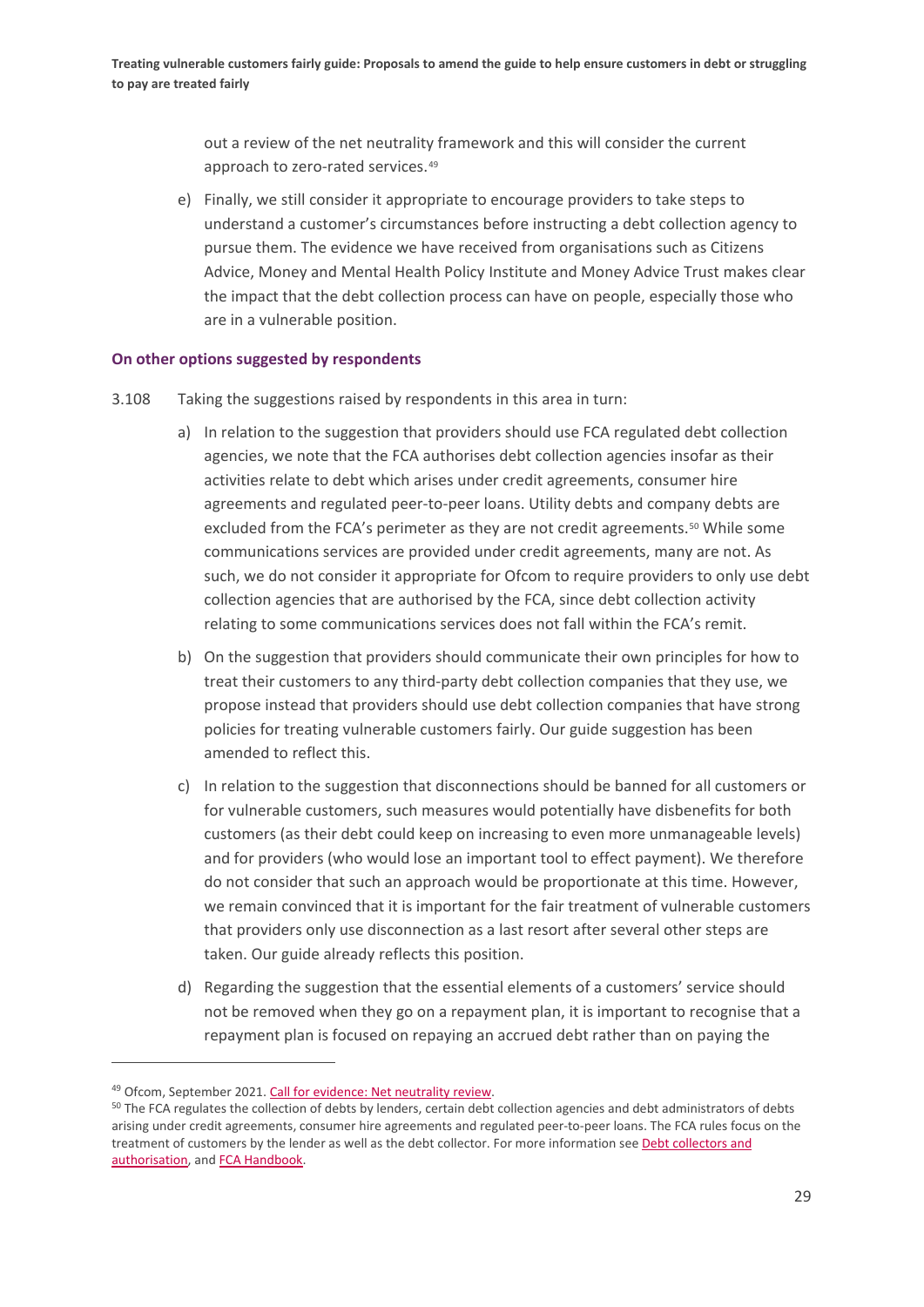ongoing costs of a service. When a customer is affected by longer term affordability issues it is very important that the provider offers tariff advice for example, about switching to a cheaper or social tariff. Our guide already reflects this position.

- 3.109 We agree with the suggestions that providers should make efforts to understand a customer's circumstances and needs rather than taking a blanket approach to effect payment. We expect providers to recognise that customers in arrears are likely to be vulnerable, use service restrictions in a measured way and only use disconnection as a last resort after several other steps are taken. Our guide, together with our suggested amendments, reflect this position.
- 3.110 Regarding understanding customers' circumstances and engagement with customers, we agree these are important areas and we consider good provider practice can lead to the fairer treatment of vulnerable customers. We have the following comments on the specific additional suggestions made by respondents in this area:
	- a) We agree it is important for providers to take steps to identify and record with consent vulnerable customers and make all customers aware of the help and support available to them. General Condition C5 requires providers to have policies and procedures which include practices for ensuring the fair and appropriate treatment of customers who the provider has been informed or should otherwise reasonably be aware may be vulnerable. Our guide already recognises that it can be challenging to identify who is potentially vulnerable and suggests providers take an inclusive approach and raise awareness for all customers of the support available. Our guide section about "identifying vulnerable customers"[51](#page-31-0) reflects this position.
	- b) We do not think it would be proportionate to oblige providers to keep detailed records of how they sought to engage with customers and how they checked for vulnerability. Our existing General Conditions already place some requirements on providers in relation to record keeping. In addition, our guide and our proposed changes to it encourage providers to adopt best practice on identifying and engaging with vulnerable and financially vulnerable customers. We are not minded to change our General Conditions at this time.
	- c) In response to the suggestion that we should amend our guide to emphasise that providers should avoid disconnecting customers in receipt of Universal Credit we recognise that fixed broadband is an increasingly important service and that many people rely on it, including some people who are financially vulnerable. We intend to encourage providers to avoid introducing service restrictions for vulnerable people who are particularly reliant on their communications services and to treat disconnection as a serious step that should only be used as a last resort after several steps have been taken to assist the customer. We consider this is a proportionate approach that recognises the importance that people attach to their internet service

<span id="page-31-0"></span><sup>&</sup>lt;sup>51</sup> Ofcom, July 2020[. Treating vulnerable customers fairly A guide for phone, broadband and pay-TV providers,](https://www.ofcom.org.uk/__data/assets/pdf_file/0034/198763/treating-vulnerable-customer-fairly-guide.pdf) 'Identifying vulnerable customers', paragraphs 4.2-4.9, pages 12-13.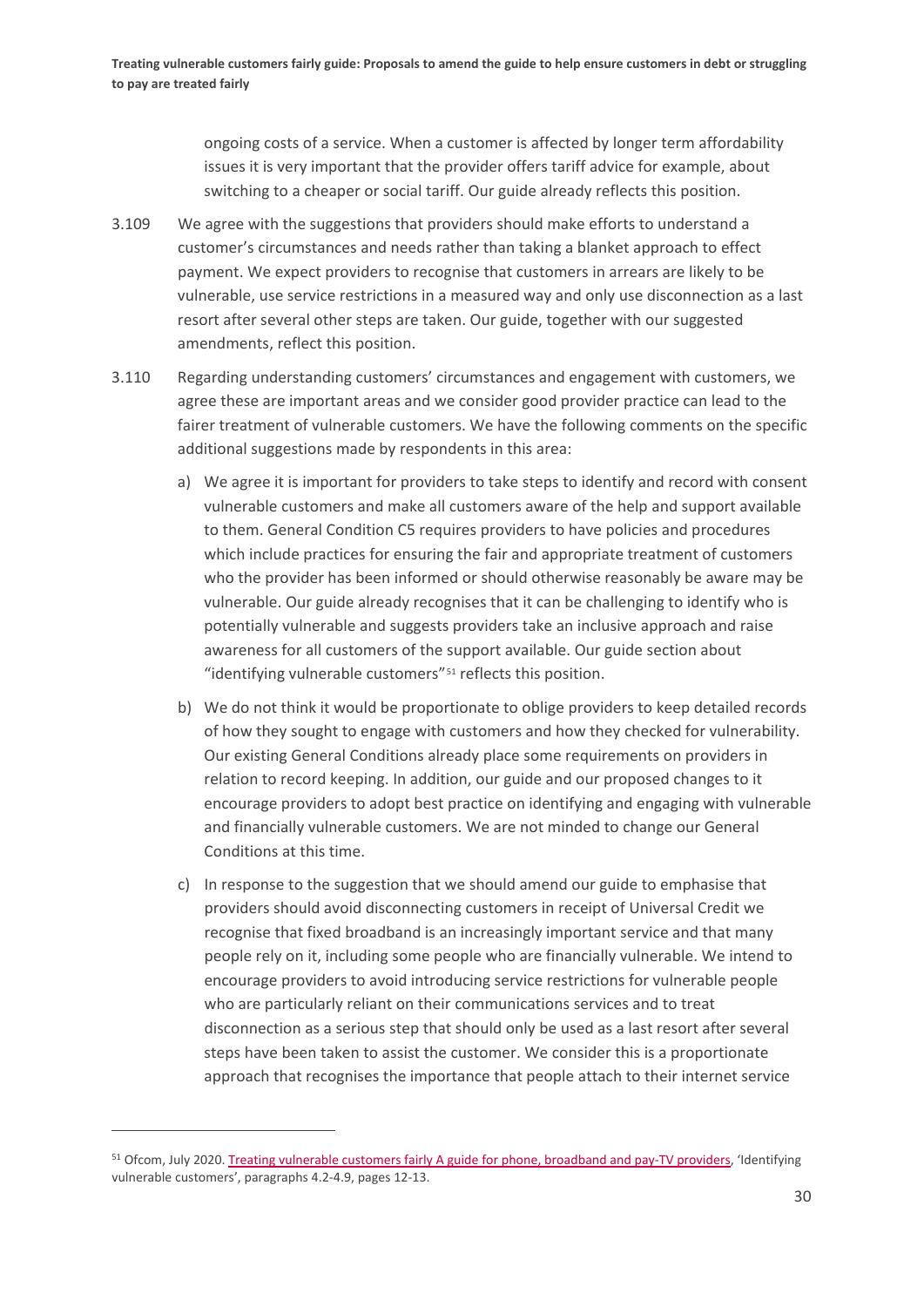and encourages providers to ensure that vulnerable people are appropriately supported. Our guide and our suggested amendments reflect this position.

d) Individual providers should take overall responsibility for encouraging their customers to make contact with them when facing difficulties. In addition, and in order to help inform customers about their options, we regularly undertake consumer facing information campaigns and have information on our website about what customers can do when they are unable to pay a bill. This includes the need to talk to their provider as soon as possible should they encounter difficulties in paying their bill.<sup>[52](#page-32-0)</sup>

# **Comments regarding measures designed by providers to support customers who are in debt or struggling to pay**

- 3.111 Our Call for inputs considered the support that providers offer to customers in debt and set out our intention to monitor how consistently providers follow the good practice recommendations in our guide in this area.
- $3.112$  We also sought feedback on our suggestion<sup>[53](#page-32-1)</sup> to amend our guide to make clear that providers should include information about the support available to customers (such as payment deferrals or payment plans) in outgoing debt communications, on websites and when customers in debt contact their customer service teams. This is to help make it easier for customers in debt to find out about the specific support their provider offers.
- 3.113 We summarise the key points raised by respondents on this suggestion below.<sup>[54](#page-32-2)</sup>

## **There is some support for monitoring how providers reflect our guide suggestions in their support for customers in debt**

- 3.114 Citizens Advice Scotland, the Money and Mental Health Policy Institute and Which? supported our intention to monitor this area.
- 3.115 Money Advice Trust provided evidence of problems that customers in debt have when speaking to their provider:
	- a) Almost half of clients with telecoms debt in their National Debtline 2020 survey said that they weren't offered assistance by their provider to help resolve their debt situation. This score is higher than for other sectors such as water, banking and energy.
	- b) Their survey of debt advisors across the telecoms sector in 2020 found that 39% of advisors rate telecoms providers as poor or very poor at assessing affordability and their willingness to accept repayment plans. The same percentage think telecoms companies are poor or very poor at providing assistance to help people resolve their debt situation. Other sectors such as water, banking and energy scored higher.

<span id="page-32-0"></span><sup>52</sup> Ofcom. **Unable to pay a bill?** 

<span id="page-32-1"></span><sup>53</sup> Set out in full in Ofcom, July 2021. Review of measures to protect people in debt or at risk of disconnection: Call for [inputs,](https://www.ofcom.org.uk/__data/assets/pdf_file/0012/222321/review-of-measures-to-protect-people-debt-or-risk-of-disconnection.pdf) paragraphs 4.62 and 4.63, pages 35-36.

<span id="page-32-2"></span><sup>&</sup>lt;sup>54</sup> All non-confidential responses can be found on our [website.](https://www.ofcom.org.uk/consultations-and-statements/category-1/call-for-inputs-review-of-measures-to-protect-people-in-debt-or-at-risk-of-disconnection)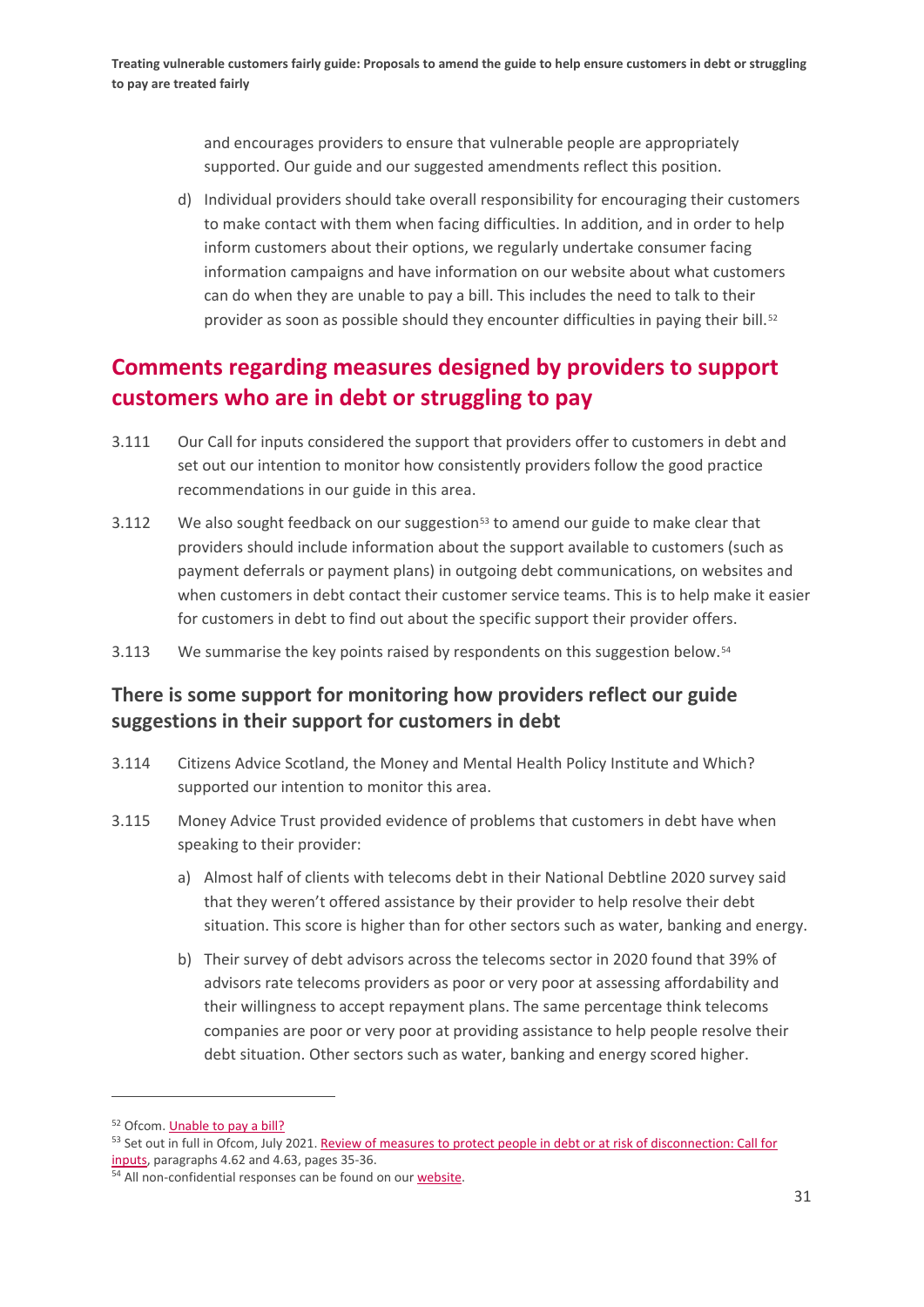## **There was widespread support for adding a suggestion to our guide that providers inform customers about the debt support available**

- 3.116 Four providers supported our suggested guide amendment: KCOM, Shell Energy, Tesco Mobile and TalkTalk. Of these:
	- a) Shell Energy suggested customers should be given details about the provider's support toolkit and support packages.
	- b) Tesco Mobile said that all providers should, as a matter of course, include as much information as they can about the help and support available to customers when communicating directly with people who are in debt or struggling to pay.
	- c) TalkTalk said it is continuously looking to improve processes in this area and is happy to consider any further industry best practice.
- 3.117 Eleven other respondents<sup>[55](#page-33-0)</sup> also supported our suggestion to add a recommendation to our guide that providers give information to customers about the support available to them, such as the potential to take payment deferrals or payment plans. Some of these recommended some amendments to our suggestion:
	- a) The Money and Mental Health Policy Institute suggested that providers should offer this information proactively to avoid customers missing out. This is because they found that providers currently often share this information only reactively or on an obscure part of their website.
	- b) Citizens Advice Scotland asked that the information also be relayed by providers to any third-party debt advisors that customers are engaging with.
- 3.118 Three respondents expressed reservations about amending our guide in the way we suggested:
	- a) The Consumer Council for Northern Ireland suggested that rather than amending the guide, Ofcom should introduce rules to require providers to inform customers in debt about the support they can offer.
	- b) Community Fibre stated that the existing advice provided in our guide for this area is sufficient.
	- c) BT was concerned about being required to publish detailed information on the types of payment plans available, stating that it wants to provide customers with the right solution for their circumstances.

## **Other options suggested by respondents**

3.119 Some respondents made additional suggestions about payment plans:

<span id="page-33-0"></span><sup>&</sup>lt;sup>55</sup> Citizens Advice Daventry and District, Citizens Advice Scotland, The Advisory Committee for Scotland, CAP, Citizens Advice, Ombudsman Services, Money Advice Trust, Frontline Debt Advice (UK), Money and Mental Health Policy Institute, Which? and one individual.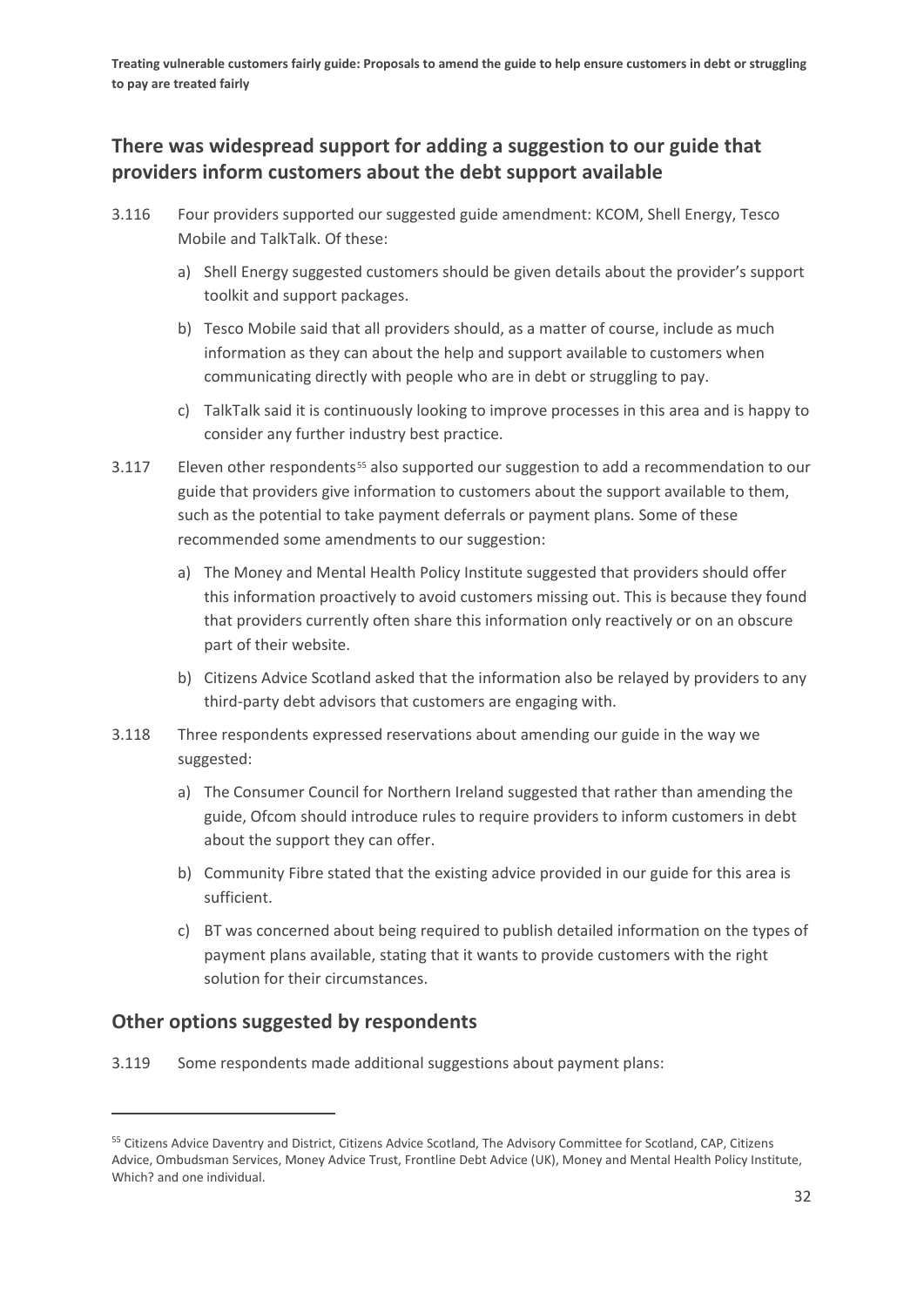- a) CAP suggested that payment arrangements should be based on affordability for the customer rather than fixed time periods.
- b) Citizens Advice quoted evidence of clients who received unaffordable payment plans or lump sum payment requests from providers and pointed at the obligation of energy providers to adhere to "Ability to Pay" principles.
- c) Includem suggested that communications providers should give flexible payment options for those who face debt.
- d) The Money Advice Trust suggested that providers should use the Money and Pensions Service Standard Financial Statement to assess a customer's ability to pay as a basis for agreeing affordable repayment plans.
- 3.120 We also received additional suggestions on cheaper tariffs, freezing extra charges, waiving penalties and staff training:
	- a) The Money Advice Trust said that advice on cheaper tariffs should be given if these are available and suggested that extra interest and charges should be frozen when people are in touch with their lenders and put a payment plan in place.
	- b) The Advisory Committee for Scotland suggested that additional fees should be frozen as soon as a customer falls into arrears.
	- c) The Consumer Council for Northern Ireland suggested a requirement to train all staff to deal empathetically with vulnerable customers struggling to pay their bill and with the organisations that provide free debt advice and support.

## **Our response**

### **On monitoring how consistently providers reflect our guide suggestions for supporting customers in debt:**

3.121 We note the support from respondents and their comments which are aligned with our intention to monitor how consistently providers implement the good practice suggestions in our guide about supporting customers in debt or struggling to pay.

### **On adding a recommendation to our guide emphasising that providers should include information about the support they have available to customers in debt:**

- 3.122 We note that our proposal that providers should be more open about the support they have available for customers in debt received widespread support. We therefore propose to make this change to the guide. However, we have also considered other suggestions made by respondents:
	- a) We recognise the importance of proactivity from providers in giving information to customers about the support available to them and have revised our suggested amendment to the guide to reflect this.
	- b) We note that information about support available from providers to customers in debt or struggling to pay is not always easy to find on providers' websites. We agree that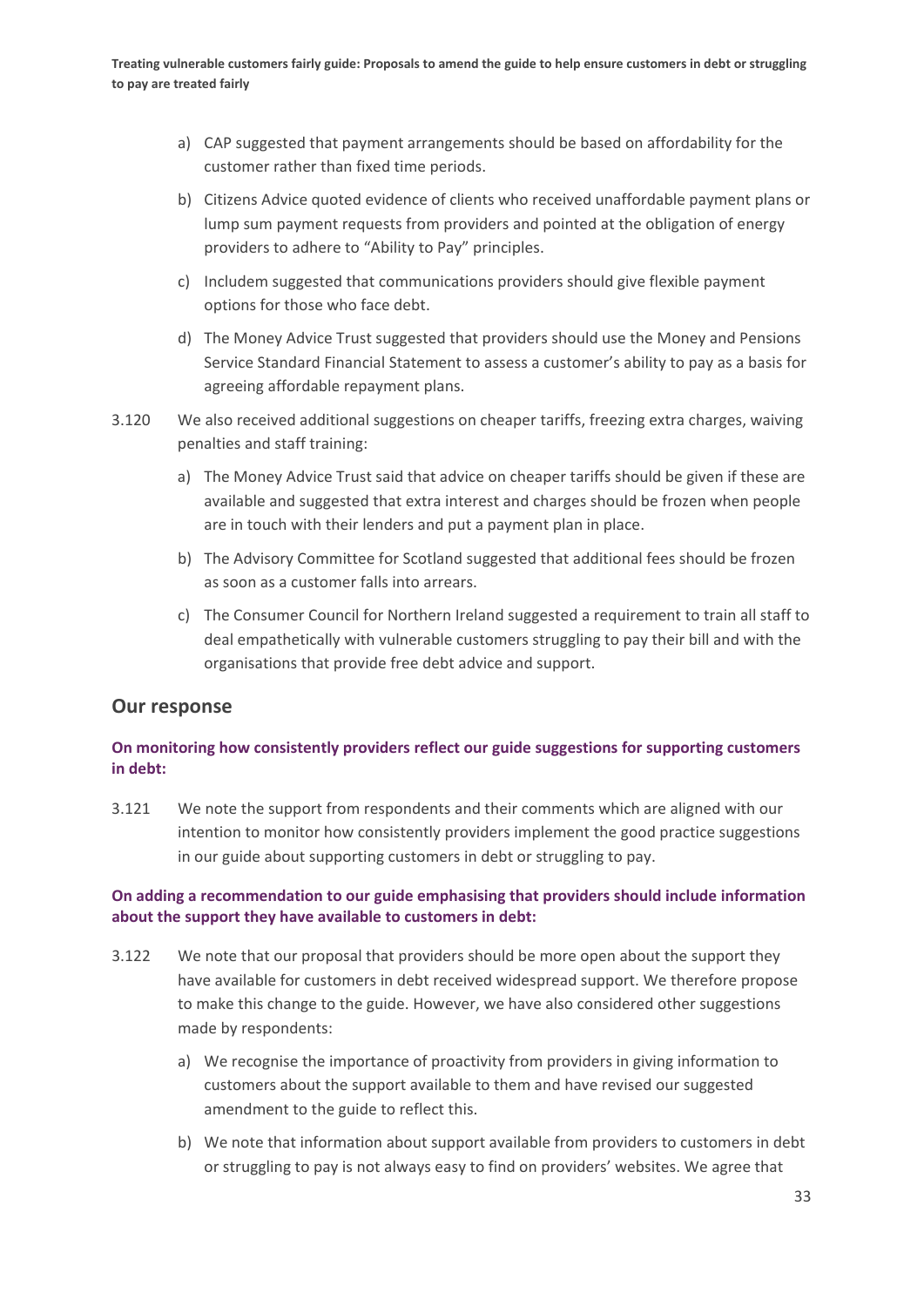providers should make information about the support available to people in debt or struggling to pay on their websites easy for customers to find. We have amended our guide suggestion to this effect.

- c) We recognise the importance of information about support not just being given to customers, but also to the debt advice organisations who act on customers' behalf. We have amended our guide suggestion to reflect this.
- 3.123 We note the suggestion that Ofcom should introduce rules to require providers to inform customers in debt of the support available to them. We also note that some respondents argued that there is insufficient evidence to justify any changes to the rules or expectations Ofcom places on providers. Having carefully considered these responses, we remain of the view that amending our guide is a proportionate approach to help address the lack of information from some providers about the support they have available to customers in debt. As recent Ofgem evidence shows<sup>56</sup>, awareness of support can help prompt consumers in debt to get in touch with their providers to find a solution. In addition, we have undertaken new research<sup>[57](#page-35-1)</sup> to understand the extent to which broadband and mobile customers are aware of the payment support options available to them should they fall behind on their bills. Our research shows that almost 9 of out 10 UK adults have not heard of the payment support options that providers can offer, and of those who have heard of these options, over half have not heard of the particular payment support options available.<sup>[58](#page-35-2)</sup> We therefore propose to amend our guide to make clear that providers should make customers aware of the support available to people in debt or struggling to pay in direct payment and debt related communications and on their websites, as reflected in our proposed guide suggestion.
- 3.124 Some respondents suggested that requiring or encouraging providers to publish information about the support available to customers, such as information about the types of payment plans that are available, would limit their flexibility and discretion to respond to customers in different circumstances. We do not agree that making such information available to consumers should limit providers' discretion to respond to individual customers in a flexible way. Our guide already recognises that providers might need to be flexible in their policies and procedures when dealing with customers in debt. In our view, more transparency about the support available to customers should help enable customers to reach an appropriate solution with their provider.

<span id="page-35-0"></span><sup>&</sup>lt;sup>56</sup> Ofgem, October 2021[. Debt communications messaging: Evidence from customer and behavioural insights.](https://www.ofgem.gov.uk/publications/debt-communications-messaging-evidence-customer-and-behavioural-insights)

<span id="page-35-2"></span><span id="page-35-1"></span><sup>57</sup> Online omnibus research, among 2093 UK Adults aged 18+. Fieldwork conducted between 10 and 11 January 2022. <sup>58</sup> The majority of UK adults (85%) were not aware of any payment support options for home broadband and/or mobile services and a further 4% answered "don't know". Of the respondents who were aware of alternative broadband and mobile payment support options (just over one-in-ten UK adults), around four in ten of those were aware of each of the following payment support options: changing a bill date (43%), payment delays/payment holidays (41%) and setting up a payment plan (40%).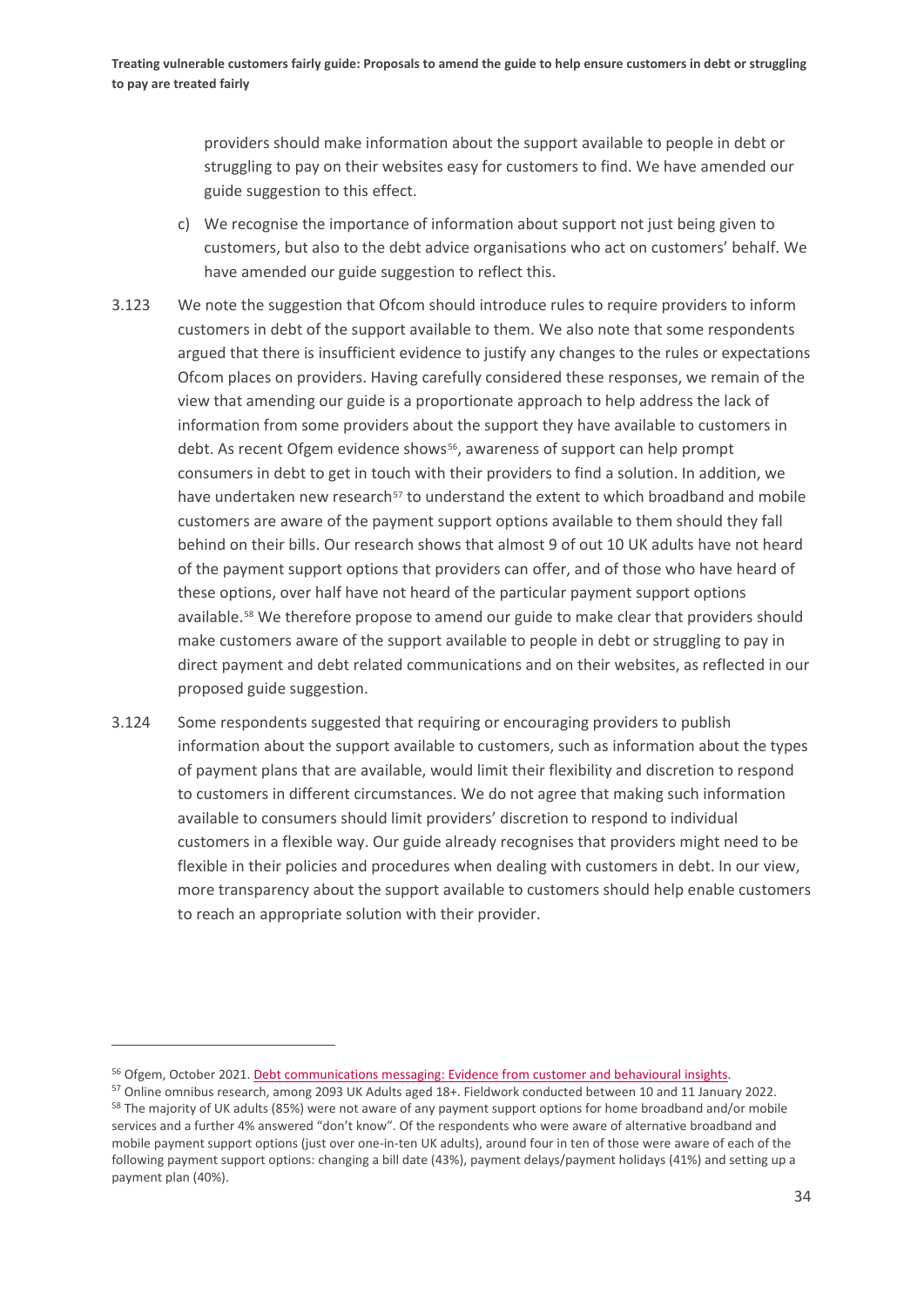#### **On the other options suggested by respondents**

- 3.125 The other suggestions from respondents for what providers should do are already reflected in our guide, in particular:
	- a) ensuring that payment plans are based on the customer's ability to pay, flexibly tailored to the need of the customer and based on the Standard Financial Statement;<sup>[59](#page-36-0)</sup>
	- b) giving customers tariff advice and freezing of extra charges, particularly while the customer is seeking debt help and advice;<sup>[60](#page-36-1)</sup>
	- c) training all staff, including frontline staff, as this can help agents to be empathic towards the specific circumstances of individual customers and enable them to better support them.<sup>[61](#page-36-2)</sup>

# **Other areas proposed by respondents for consideration in our review: social tariffs and business customers**

3.126 Some respondents proposed some additional issues we should consider as part of our review in addition to the four main areas we covered in our Call for inputs.[62](#page-36-3) These included raising customer awareness of social tariffs $63$  and support for business customers. We summarise the main themes raised in those comments as well as our response below.

## **Social tariffs**

3.127 Several respondents, including Citizens Advice Scotland, Advisory Committee for Scotland, CAP, Citizens Advice and the Advisory Committee for Northern Ireland emphasised the importance of social tariffs in ensuring financially vulnerable people can access affordable communications services. Some of these argued that social tariffs should be mandated and that more should be done to raise customers' awareness of social tariffs. Some providers expressed concerns about social tariffs, for example ISPA warned against regulation requiring providers to offer social tariffs.

<span id="page-36-0"></span><sup>&</sup>lt;sup>59</sup> See: Ofcom, July 2020. Treating vulnerable customers fairly: [A guide for phone, broadband and pay-TV providers,](https://www.ofcom.org.uk/__data/assets/pdf_file/0034/198763/treating-vulnerable-customer-fairly-guide.pdf) paragraphs 4.53 – 4.54, page 23.

<span id="page-36-1"></span><sup>&</sup>lt;sup>60</sup> See: Ofcom, July 2020. Treating vulnerable customers fairly: [A guide for phone, broadband and pay-TV providers,](https://www.ofcom.org.uk/__data/assets/pdf_file/0034/198763/treating-vulnerable-customer-fairly-guide.pdf) paragraph 4.54, page 23.

<span id="page-36-2"></span> $61$  See: Ofcom, July 2020. Treating vulnerable customers fairly: [A guide for phone, broadband and pay-TV providers,](https://www.ofcom.org.uk/__data/assets/pdf_file/0034/198763/treating-vulnerable-customer-fairly-guide.pdf) Section 7 Staff training, pages 30-33.

<span id="page-36-3"></span> $62$  The four main areas covered in our Call for inputs are: how providers identify, engage and communicate with customers in debt or struggling to pay; strengthening links with organisations and charities that can provide free debt advice and support; measures taken by providers to effect payment and measures designed by providers to support customers who are in debt or struggling to pay.

<span id="page-36-4"></span><sup>&</sup>lt;sup>63</sup> In this document, we refer to 'social tariffs' to describe the discounted or targeted tariffs that providers are voluntarily offering to customers who meet certain eligibility criteria. Providers use a range of different labels to describe these products.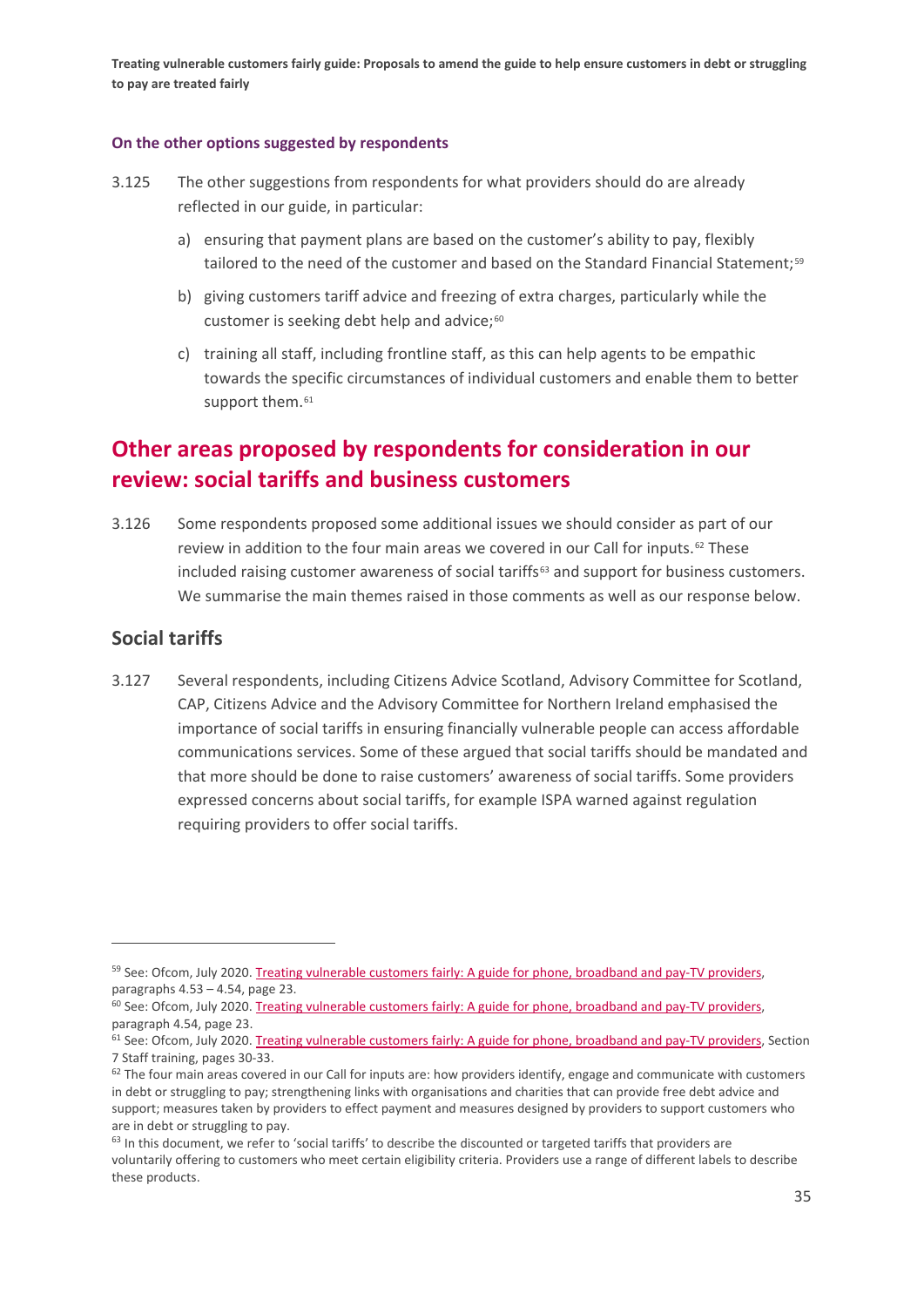#### **Our response**

- 3.128 We agree that social tariffs can play a very important role in enabling households on low incomes to access affordable communications services. In our view, offering such tariffs represents an important way in which providers can help ensure the fair treatment of financially vulnerable customers, including those in debt, where they are eligible for such tariffs. As set out in our February 2022 publication, *[Affordability of Communications](https://www.ofcom.org.uk/__data/assets/pdf_file/0016/232522/Affordability-of-Communications-Services.pdf)  [Services: Summary of research findings and update on availability and take-up of](https://www.ofcom.org.uk/__data/assets/pdf_file/0016/232522/Affordability-of-Communications-Services.pdf)  [broadband social tariffs,](https://www.ofcom.org.uk/__data/assets/pdf_file/0016/232522/Affordability-of-Communications-Services.pdf)* our analysis indicates that eligible households could almost halve the proportion of their disposable income they spend on broadband by taking up a social tariff, lowering annual bills by £144 on average.<sup>[64](#page-37-0)</sup> We continue to urge providers to offer a social tariff to ensure eligible customers can access the internet if they encounter affordability issues. <sup>[65](#page-37-1)</sup> We propose to amend our guide to reflect that offering a social tariff represents best practice.
- 3.129 We also strongly agree it is important that providers do more to raise awareness of social tariffs to ensure that more eligible people may benefit from them. Only 55,000 households have taken up a social tariff so far, which represents an estimate of just 1.2% of UK households receiving Universal Credit.<sup>[66](#page-37-2)</sup> For this reason, we have challenged providers to do more to raise awareness of social tariffs in our February 2022 affordability publication. As set out in that publication, only 11% of adults claimed to have heard of cheaper home broadband services for people who receive government benefits. For benefits recipients, who are most likely to be eligible for the tariffs, claimed awareness of the social tariffs rises to 16%, but this still suggests that most people are unaware of the availability of the tariffs.<sup>[67](#page-37-3)</sup>
- 3.130 Some customers in debt or struggling to pay may be in receipt of government benefits, and therefore be eligible to access a social tariff. We consider it best practice that providers should pro-actively inform people who are in debt or struggling to pay about their social tariff, the eligibility criteria and how to sign up for it. Additionally, we think that providers of social tariffs should work with consumer bodies and charities, who are likely to engage with people facing affordability problems, to promote the availability of social tariffs. We propose to amend our guide to reflect this.

## **Business customers**

3.131 Some respondents said that measures intended to support business customers should be added to the scope of our review and others asked us to differentiate between business and residential customers in our guide:

<span id="page-37-1"></span><span id="page-37-0"></span> $64$  Ofcom, February 2022[. Affordability of Communications Services,](https://www.ofcom.org.uk/__data/assets/pdf_file/0016/232522/Affordability-of-Communications-Services.pdf) page 13.<br><sup>65</sup> Ofcom does not have to power to introduce regulated social tariffs without being directed to do so by the Government. For more details on the legal framework for our work on affordability see: Ofcom, July 2021, Affordability of [communications services, summary of findings,](https://www.ofcom.org.uk/__data/assets/pdf_file/0015/222324/affordability-of-communications-services-summary.pdf) pages 10-11.<br><sup>66</sup> Ofcom, February 2022[. Affordability of Communications Services,](https://www.ofcom.org.uk/__data/assets/pdf_file/0016/232522/Affordability-of-Communications-Services.pdf) paragraphs 5.8-5.10, page 15.

<span id="page-37-2"></span>

<span id="page-37-3"></span><sup>&</sup>lt;sup>67</sup> Ofcom, February 2022[. Affordability of Communications Services,](https://www.ofcom.org.uk/__data/assets/pdf_file/0016/232522/Affordability-of-Communications-Services.pdf) paragraphs 5.11-5.13, page 15.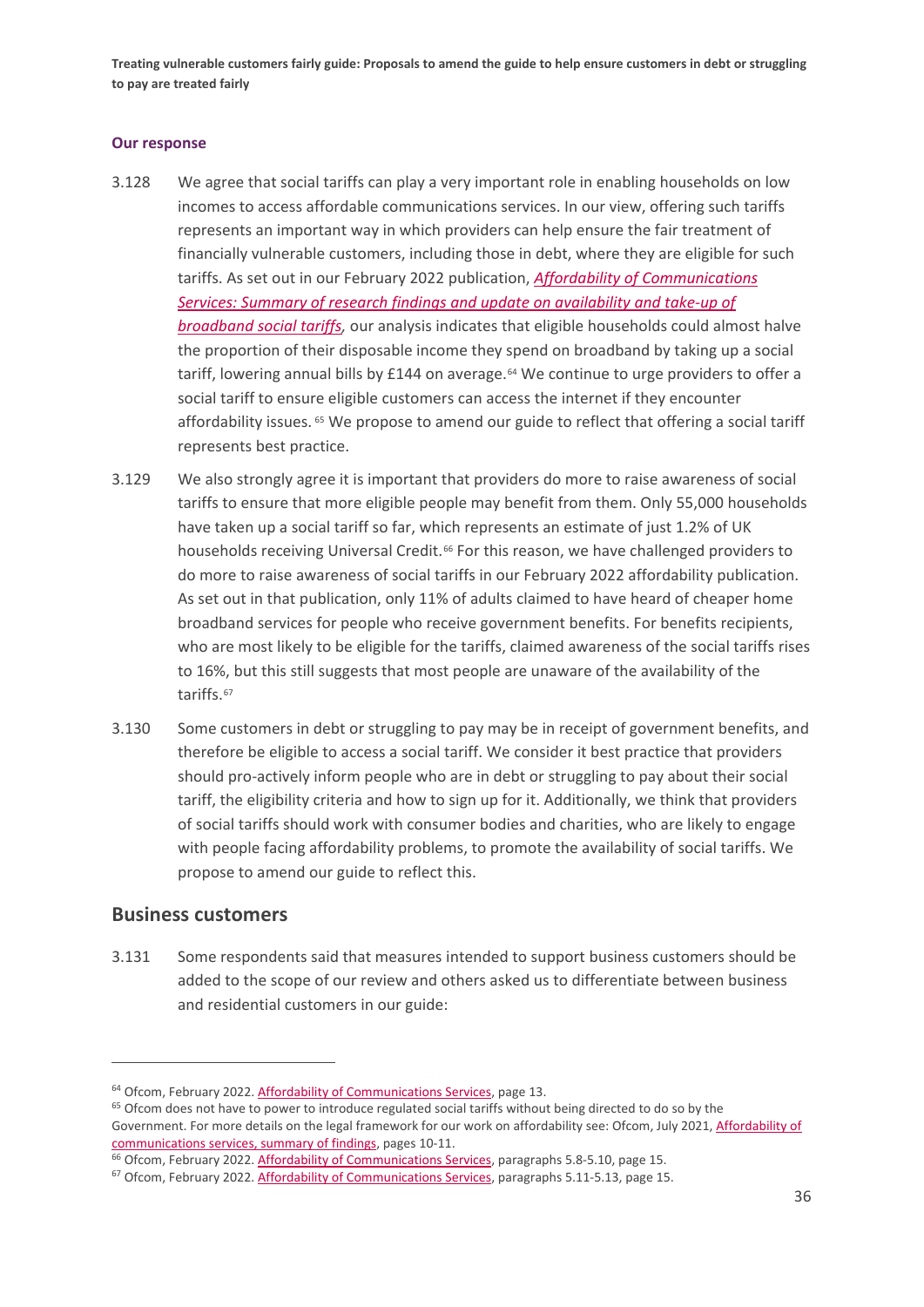- a) The Consumer Council for Northern Ireland, Advisory Committee for Northern Ireland and the Money Advice Trust suggested that micro and small businesses that struggle to pay their communications bills should be protected similarly to domestic customers.
- b) FCS and Verastar Ltd (Verastar) asked us to differentiate between business and residential customers for a range of reasons, for example Verastar asserted that vulnerability is less likely to be an issue for business customers.

#### **Our response**

3.132 We are mindful of the fact that not only residential customers, but also some micro and small business customers might struggle to pay and could benefit from additional support from their providers. Many of these small and micro business users are likely to be on residential contracts.[68](#page-38-0) As such, to the extent that providers adopt the best practice we propose to add to the guide, small and micro businesses who are on residential contracts stand to benefit in the same way that residential customers do.

<span id="page-38-0"></span><sup>68</sup> Around a third of SMEs have purchased residential products, see Jigsaw research, January 2017. The SME experience of [communications services: research report,](https://www.ofcom.org.uk/__data/assets/pdf_file/0030/96348/Ofcom-SME-consumer-experience-research-2016-Report.pdf) page 90.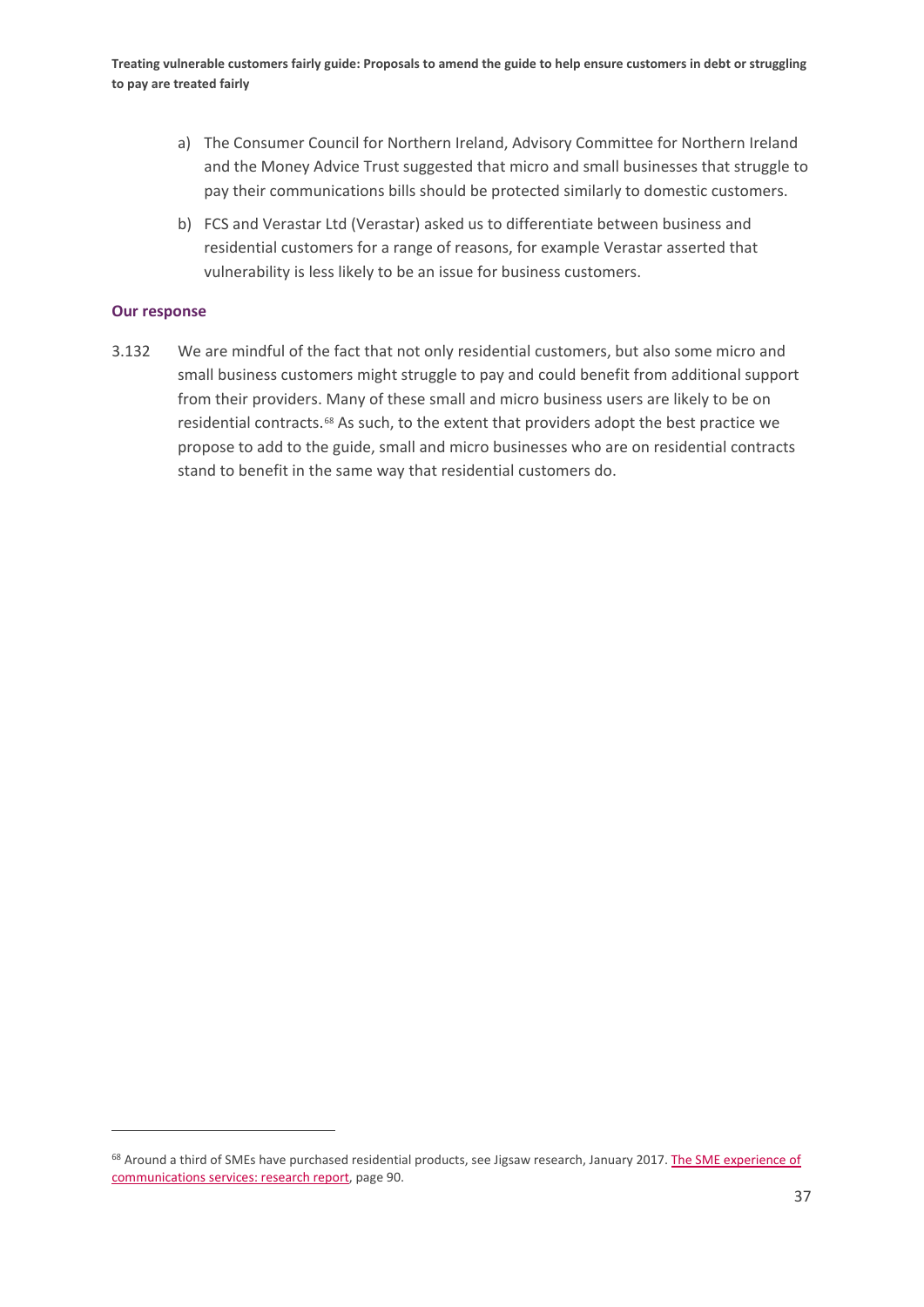# <span id="page-39-0"></span>4. Proposed revisions to our guide

- 4.1 The sections of our guide we intend to make changes to are "Promote the extra help, support and services that are available" i.e. paragraph 4.32 to 4.36 of our guide and "Act fairly when a customer is facing problem debt" i.e. paragraph 4.51 to 4.56 of our guide.
- 4.2 All proposed changes are set out below as amendments to the original text, and highlighted yellow for additions and strikethrough for deletions.
- 4.3 For more information about the rationale for these changes see section 3 "Summary of responses" above. We have also used the opportunity to suggest some editorial improvements, for example to the title and some of the footnotes of this section.

[New guide sections begin.]

## **Promote the extra help, support and services that are available**

- 4.32 We encourage providers to promote the full range of extra help, support and services they offer to customers. We also remind providers that they are obliged to promote the services they offer to meet the needs of customers with disabilities.<sup>[69](#page-39-1)</sup>
- 4.33 In addition, providers could consider working with consumer bodies and charities to increase awareness of the help, support and services that are available, including social tariffs.<sup>[70](#page-39-2)</sup> For example, providers could raise awareness of their accessibility services to relevant customers by collaborating with relevant charities on how to promote these services effectively.
- 4.34 As set out in paragraphs 4.2 to 4.9, we encourage providers to provide all customers with information around the time they take out a new contract, for example, sent alongside their new contract documents or welcome pack, that sets out:
	- a) details of the help, support and services they offer customers who might be vulnerable or have specific accessibility or customer service needs; and
	- b) clearly explains how customers can sign up for help, support or services at any time.
- 4.35 The information should be easy to understand and should be published on providers' websites,<sup>[71](#page-39-3)</sup> so it is widely accessible to customers. Over the telephone or webchat or in store, customer-facing representatives could refer to the information and offer to send it to customers or verbally explain the services available.

<span id="page-39-2"></span><span id="page-39-1"></span> $69$  Ofcom's 2016 guidance document[, A guide to publicising services available to disabled people](https://www.ofcom.org.uk/__data/assets/pdf_file/0015/81132/guidance.pdf) sets out good practice in relation to publicising services for disabled people, which is still relevant when publicising services to those customers. <sup>70</sup> We refer to 'social tariffs' to describe the discounted or targeted tariffs that providers are voluntarily offering to customers who meet certain eligibility criteria. BT and KCOM are subject to separate obligations to offer appropriate tariff options and packages that depart from those provided under normal commercial conditions to the subscribers of their telephony services who are on low incomes or have special social needs under Paragraph 5(2) of the Schedule to The [Electronic Communications \(Universal Service\) Order 2003.](https://www.legislation.gov.uk/uksi/2003/1904/contents/made) These tariffs are specifically excluded from the definition of "social tariffs" by section 68(2A) Communications Act 2003.<br><sup>71</sup> See section three for discussion on publishing policies.

<span id="page-39-3"></span>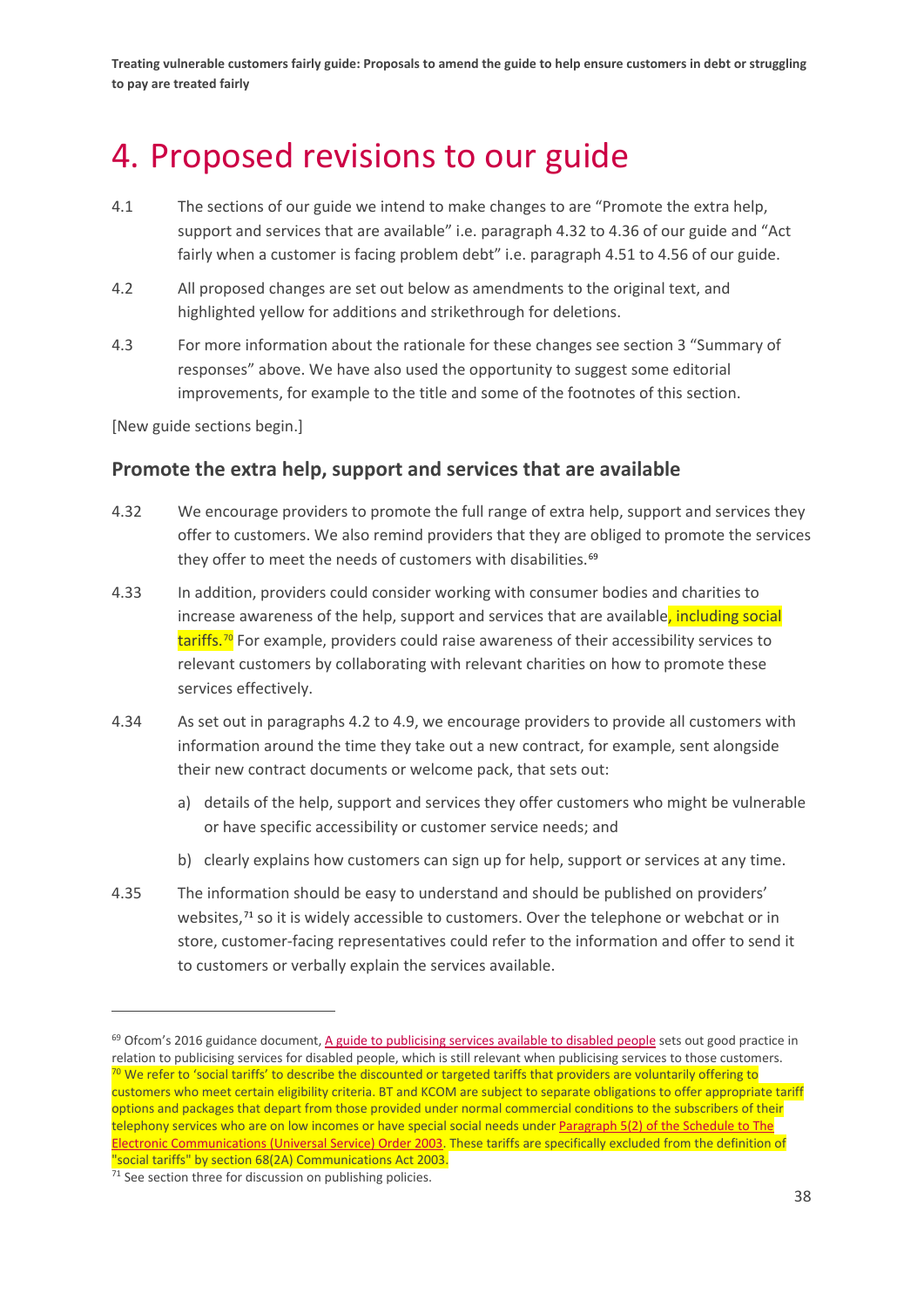## **"I'm 86 and don't see or hear too well anymore, and I didn't catch everything you said on this call, but I'm sure it's going to be fine."**

Good customer service could include the agent noting the customer's specific accessibility or communication needs (in line with data protection legislation), being empathetic with the customer, identifying that they may benefit from taking longer to talk to them and offering to follow the call with a written summary (especially if the customer made changes or signed up for additional services). We would also expect the provider to make the customer aware of the help, support and services that are available, such as text relay and bills in large print.

4.36 We encourage providers to send a reminder of the available help, support and services to existing customers on a regular basis, for example, once per year with billing or other customer service communications. We are aware that providers in the energy sector give their customers this sort of reminder alongside their annual account update. One example we have observed in the energy sector states: *'Let us know if you need extra help. If you're elderly, disabled, sick… we can help make your life easier. Sign up here [link] to get help that best suits you'*.

## **Act fairly when a customer is facing problem debt in debt or struggling to pay[72](#page-40-0)**

- 4.51 Debt can be stressful and can have a significant impact on a person's mental health. Research by the Money and Mental Health Policy Institute shows that, each year, 13% of people in problem debt<sup>[73](#page-40-1)</sup> think about suicide and three per cent of people in problem debt attempt to take their own life.<sup>[74](#page-40-2)</sup>
- 4.52 We expect providers to recognise that customers who are in arrears are likely to be vulnerable. We therefore encourage providers to take extra measures to make sure customers in debt or customers struggling to meet their regular payments are treated fairly.[75](#page-40-3)
- 4.53 Providers should be aware of the requirements of the Government's breathing space scheme that came into force in England and Wales on 4 May 2021,<sup>[76](#page-40-4)</sup> . At the time of publishing this guide, this is due to be implemented in early 2021 and will allow allowing eligible customers 60 days' respite from creditor action.

<span id="page-40-0"></span> $72$  This guide is primarily focused on day to day fair treatment. Information on the specific ways providers are responding to the unique challenges linked to covid-19 can be foun[d here.](https://www.ofcom.org.uk/about-ofcom/latest/features-and-news/support-for-customers-struggling-to-pay-their-bills-during-pandemic)

<span id="page-40-1"></span><sup>73</sup> Money and Mental Health Policy Institute's *A Silent Killer Report* defines 'problem debt' as meaning someone who has been seriously behind on payments for bills or credit agreements or have been disconnected by a utilities provider in the past year.

<span id="page-40-4"></span><span id="page-40-3"></span><span id="page-40-2"></span><sup>&</sup>lt;sup>74</sup> Money and Mental Health Policy Institute's *A Silent Killer Report*.<br><sup>75</sup> Ofcom's General Conditions rules place obligations on providers to ensure that any measure they take to effect payment or disconnect services are proportionate and not unduly discriminatory (GC C3.11). Providers must also publish details of the measures they may take to obtain payment or disconnection, where a customer has not paid all or part of a bill. <sup>76</sup> Providers could consider using th[e Standard Financial Statement](https://sfs.moneyadviceservice.org.uk/en/what-is-the-standard-financial-statement) to assess a customer's ability to pay. Debt Respite [Scheme \(Breathing Space Moratorium and Mental Health Crisis Moratorium\) \(England and Wales\) Regulations 2020.](https://www.legislation.gov.uk/uksi/2020/1311/contents/made)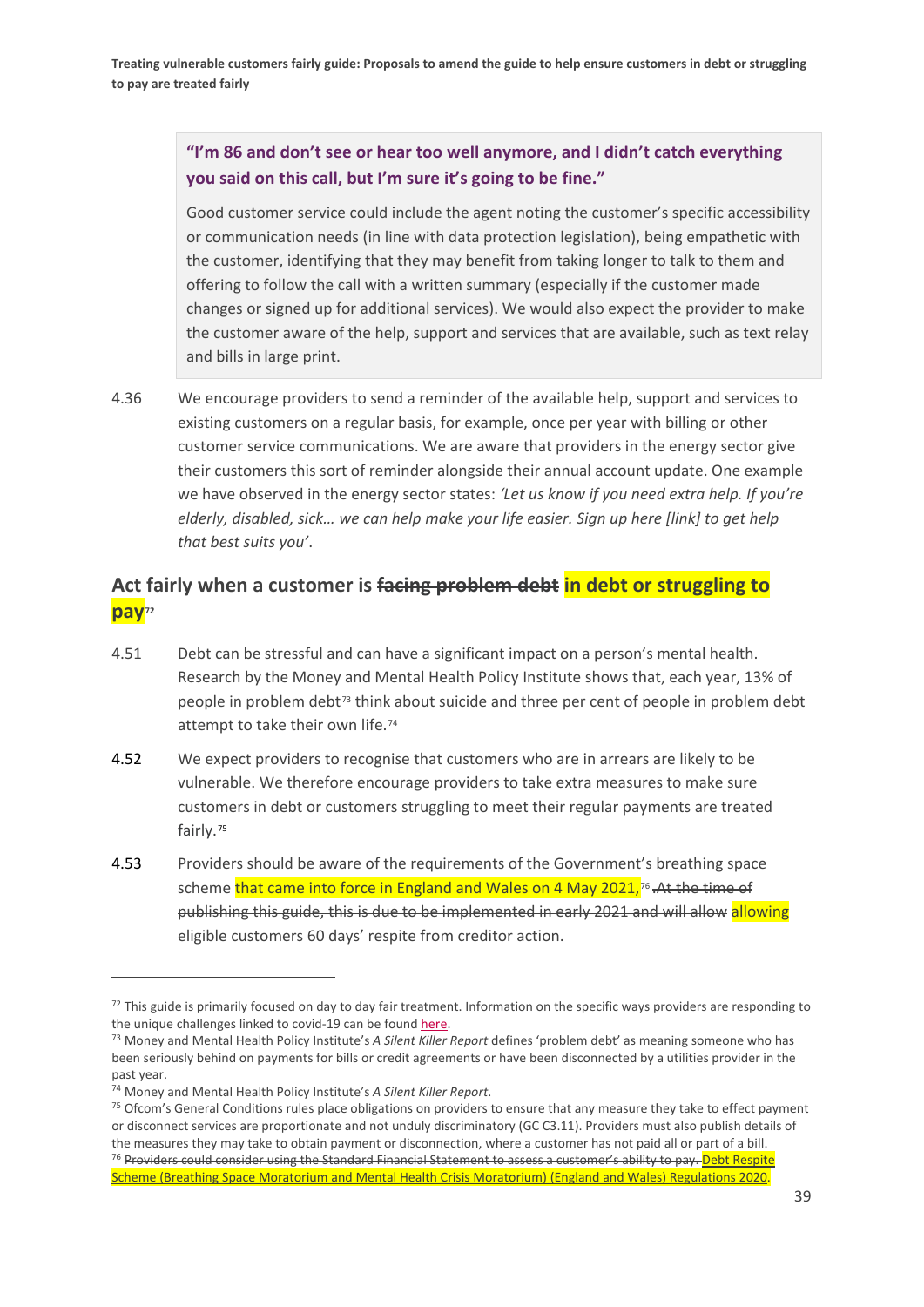- 4.54 Where providers take steps to effect payment, they should be transparent about their approach, ensuring customers can easily find out which measures the provider tends to use and at what stages of the debt journey they can be expected.
- 4.55 When using service restrictions to encourage customers to pay, providers should support customers by:
	- using a phased approach to introducing service restrictions, where practical:
	- avoiding introducing service restrictions for vulnerable people who are particularly reliant on their communications services, unless all other options have been exhausted:<sup>[77](#page-41-0)</sup>
	- protecting, where possible, calls to free helplines dedicated to e.g. protecting children and domestic abuse victims, even during service restrictions.
- 4.56 Providers should, wherever possible, prevent customers from being disconnected. Disconnection is a serious step that should only be used as a last resort and we suggest providers should take several steps to be taken before it is considered:
	- Proactively emphasise the provider support available for customers in debt (such as payment deferrals or payment plans) in direct payment and debt related communications with customers and with debt advice organisations acting on their behalf. Providers should also ensure that information about the support available to customers can easily be found on their websites.
	- Take account of the customer's preferred communication channel when contacting a customer about their debt<sup>[78](#page-41-1)</sup>. If a customer in debt has not expressed a preference or if they are not responding, u<sup>U</sup>se a range of communication channels when contacting a customer about their debt (including their preferred method of communication) before taking any follow-up action, including enforcement and debt recovery. Rotate<sup>[79](#page-41-2)</sup> between communication channels to increase the chance of reaching the customer.
	- Allow a customer some time to get help, support and advice on how to manage their debts (without the threat of enforcement action or disconnection during the same period).[80](#page-41-3)
	- Consider offering payment holidays or deferrals, or freezing additional fees and charges where a customer is experiencing problem debt, particularly while the customer is seeking debt help and advice.
	- Ask questions to understand the customer's financial situation and ability to pay.<sup>[81](#page-41-4)</sup>

<span id="page-41-0"></span><sup>&</sup>lt;sup>77</sup> We recognise that identifying customers who are in vulnerable circumstances that make them particularly reliant on communication services can be challenging for providers, and that providers may therefore decide that it is practical to implement this for all their customers.

<span id="page-41-1"></span> $78$  As set out at 4.12-4.13 of this guide.

<span id="page-41-2"></span><sup>&</sup>lt;sup>79</sup> In doing so, providers will need to ensure they comply with their obligations under the Privacy and Electronic Communications (EC) Directive) Regulations 2003.

<span id="page-41-3"></span><sup>80</sup> HM Treasury[, Breathing space scheme: response to policy proposal, 2019.](https://assets.publishing.service.gov.uk/government/uploads/system/uploads/attachment_data/file/810058/______17June_CLEAN_response.pdf) Providers need to ensure they comply with their obligations under the [Debt Respite Scheme \(Breathing Space Moratorium and Mental Health Crisis Moratorium\)](https://www.legislation.gov.uk/uksi/2020/1311/contents/made)  [\(England and Wales\) Regulations 2020.](https://www.legislation.gov.uk/uksi/2020/1311/contents/made)

<span id="page-41-4"></span> $81$  Providers could consider using th[e Standard Financial Statement](https://sfs.moneyadviceservice.org.uk/en/what-is-the-standard-financial-statement) to assess a customer's ability to pay.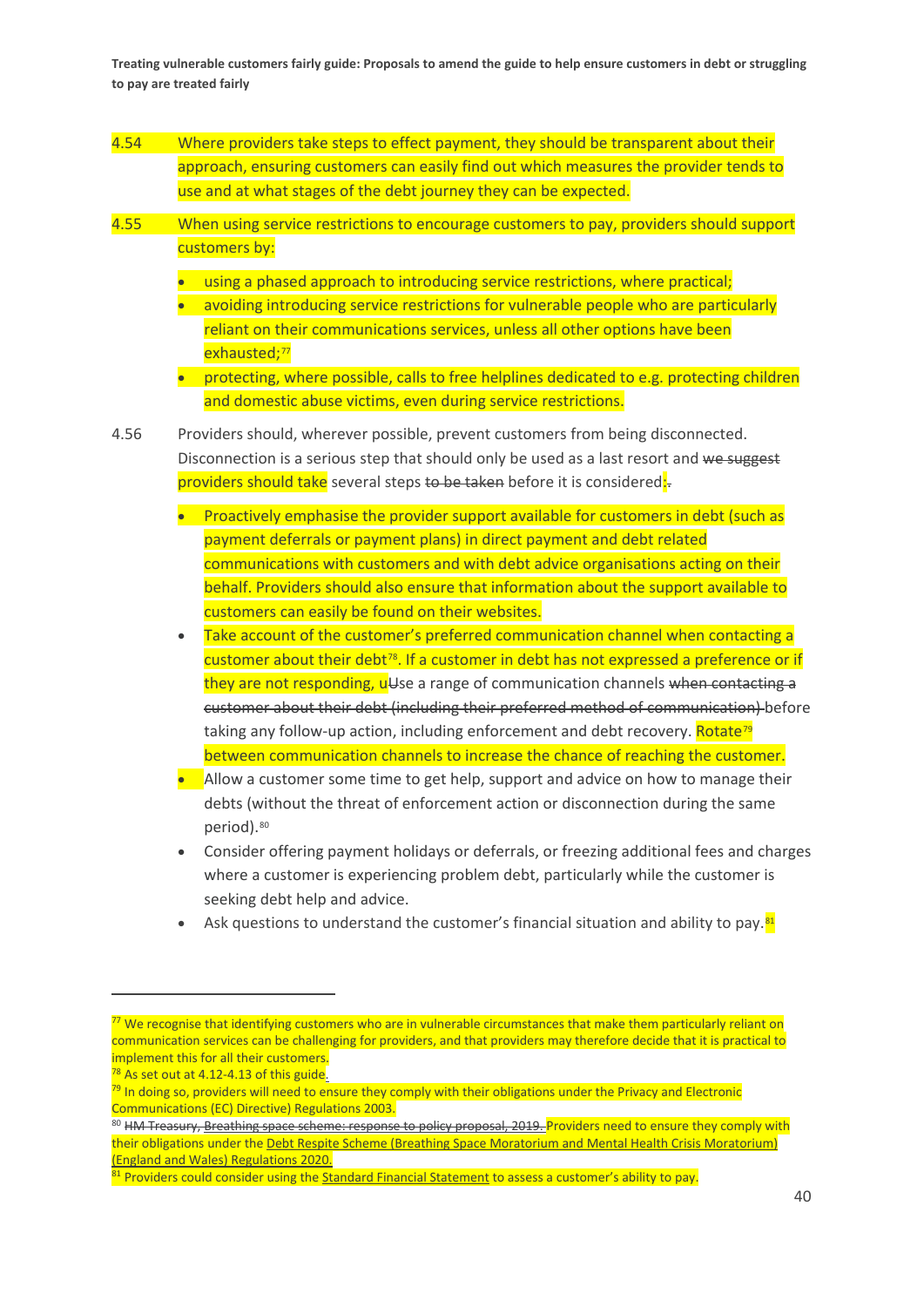- Discuss and agree a realistic and reasonable payment plan which is flexible and repayable over a period of time and based on their ability to pay (including considering any advice or proposals from a debt adviser).<sup>[82](#page-42-0)</sup>
- Help the customer understand the payment plan and any additional costs involved, and clearly explain any consequences of non-payment (including any impact on services).
- Offer tariff advice, whether that is switching to a cheaper tariff or social tariff. For example, customers who have experienced higher out of contract charges and have recently fallen behind with payments could benefit from such engagement with their provider. Providers could consider waiving early termination charges if a customer does switch tariff due to their debt.
- Providers should consider offering a social tariff to allow eligible people, such as those in receipt of means-tested benefits, to access communications services at discounted prices. Customers in debt or who are struggling to pay should be told about a provider's social tariff (where available), its eligibility criteria and sign-up process.
- Make customers aware of services that might cost more than they are expecting and discuss implementing bill or usage checkers and limits.
- Include information about where customers can access free debt advice in payment and collection related communications, recognising that not all debt advice organisations operate across the whole of the UK. This information should be clear and easy to find.
- Refer<sup>[83](#page-42-1)</sup> customers to debt organisations or charities that can provide free debt advice and support (directly where possible).<sup>[84](#page-42-2)</sup> Consider offering to set up and action such a referral for the customer - see signposting section (paragraphs  $4.41 - 4.45$ ).
- Make it as easy as possible for free debt advice organisations, subject to any reasonable verification and consent procedures, to represent their clients, for example through a direct way to contact the provider. Providers could make all customer agents aware that customers in debt may ask a debt advice organisation to represent them and to facilitate such engagement.
- Make sure the customer can easily access their billing information to help prevent debt building up again in the future.
- 4.57 To benefit customers who are struggling to pay their bills, providers could work with consumer bodies or other organisations specialising in financial support. For example, to increase awareness of the help, support and services that are available, and to ensure that any information required to support their work is accurate and timely.
- 4.58 Providers should help customers by seeking to understand a customer's individual circumstances before instructing a debt collection agency to pursue them and by using debt collection agencies that have strong policies for treating vulnerable customers fairly.

<span id="page-42-0"></span><sup>82</sup> Providers should also be aware of the requirements of Government's *statutory debt repayment plan*, at the time of publication of this guide currently due to be implemented in 2024, alongside the existing *breathing space scheme* in early 2021.

<span id="page-42-1"></span><sup>83</sup> Providers need to be mindful to comply with data protection legislation.

<span id="page-42-2"></span><sup>84</sup> For example, StepChange, the Money Advice Service, National Debtline, Business Debtline, Debt Advice Foundation, Citizen's Advice and Christians Against Poverty.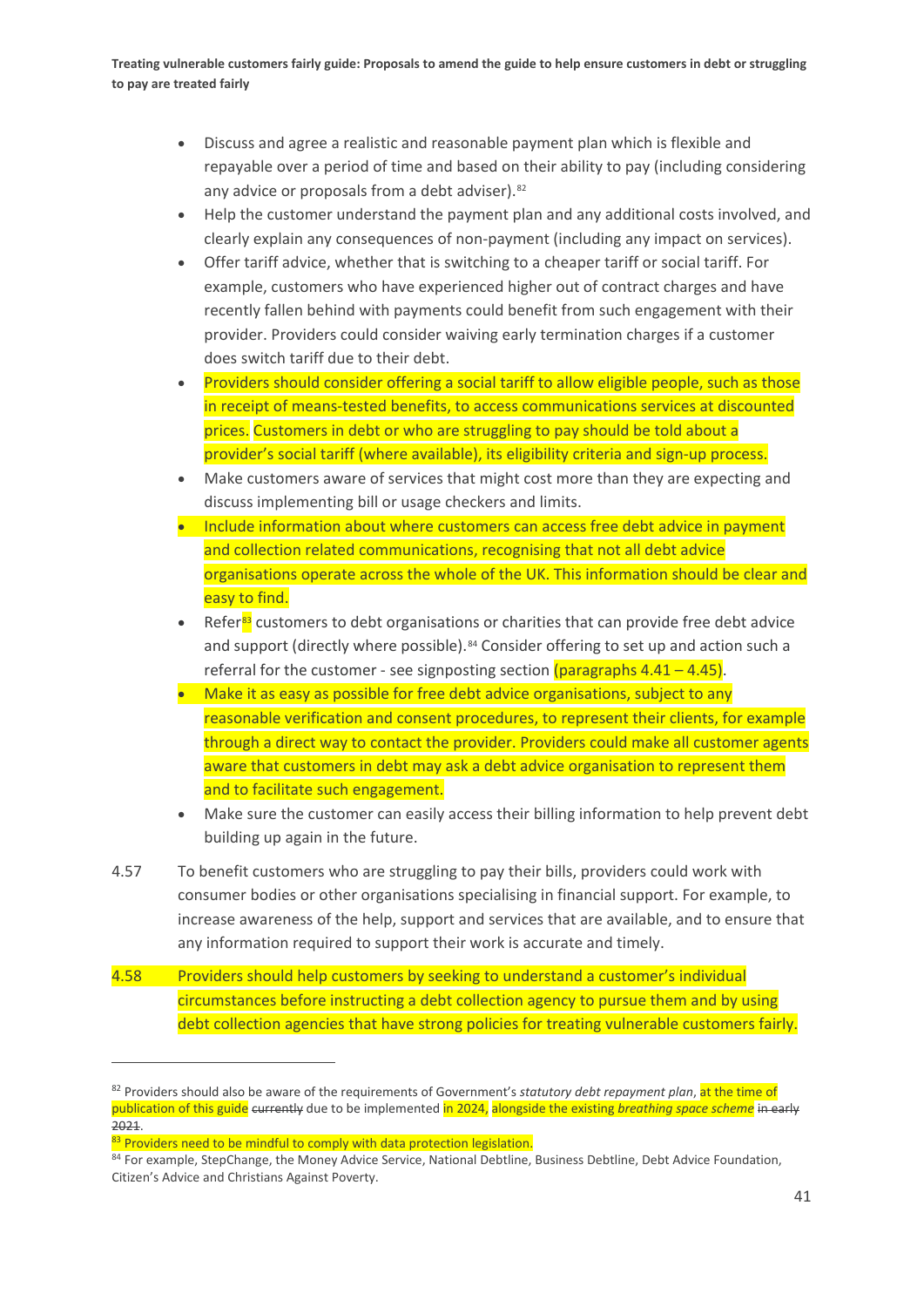4.59 Ultimately, providers might need to be flexible in their policies and procedures when dealing with customers facing problem debt as their circumstances and needs might be more complex.

> **"I suffer from mental health problems and have difficulties with my memory and remembering information. My income fluctuates as a result and I have had to deal with the collections team before, which has brought on severe anxiety and scares me."**

> One in four people will experience a mental health problem each year and over a third of people experiencing a mental health problem have never been diagnosed. We therefore expect providers to be aware that a high proportion of their customers will be affected by mental health problems and they should be equipped to offer them the appropriate help, support and services.

> In the example above this example, good customer service would include the provider giving clear and accessible information, via the customer's preferred communication method., including information about the support they can offer should the customer enter debt, such as payment deferrals or payment plans. The provider could offer to send details of any verbal conversations in writing, so the customer has time to digest what they have been told. It may be appropriate to offer tariff advice *including information* about any social tariff they have, eligibility criteria and how to sign up for it due to the customer's income fluctuations.

> If the customer is in arrears $\frac{1}{2}$  and has a preferred communications channel, the provider should try to use that. If the customer does not respond when the provider tries to contact them about their debt, the provider should rotate between communication channels to increase the chances of reaching the customer. The provider should proactively tell the customer about the support and help they offer customers in debt. The provider should also include information about where the customer can access free  $\frac{d}{dt}$  debt advice. T<sub>the</sub> provider should allow them time to get help and support without the threat of enforcement action or disconnection during that period. Any service restrictions used by the provider should be used in a phased approach if practical, protect calls to free helplines and be avoided if a customer is particularly reliant on their communications services. The provider should also act fairly when pursuing debt recovery, including discussing and agreeing a reasonable repayment plan (including considering any advice or proposals from a debt adviser). The provider should seek to understand a customer's individual circumstances before putting them in a position where a debt collection agency pursues them.

[New guide sections end.]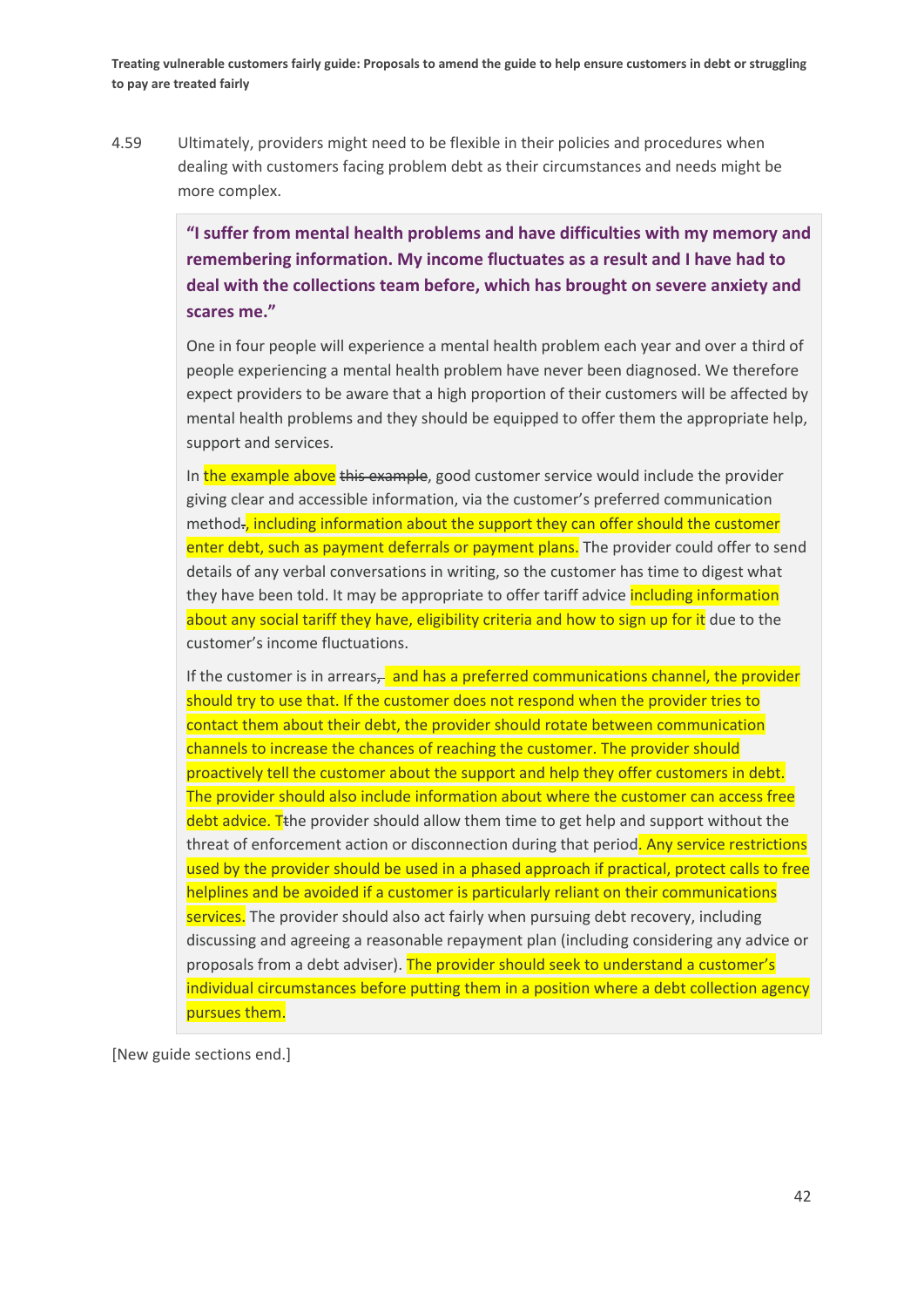#### Question 1:

Do you agree with the proposed revisions to our guide? Please provide your views with supporting evidence.

The overview section in this document is a simplified high-level summary only. The proposals we are consulting on and our reasoning are set out in the full document.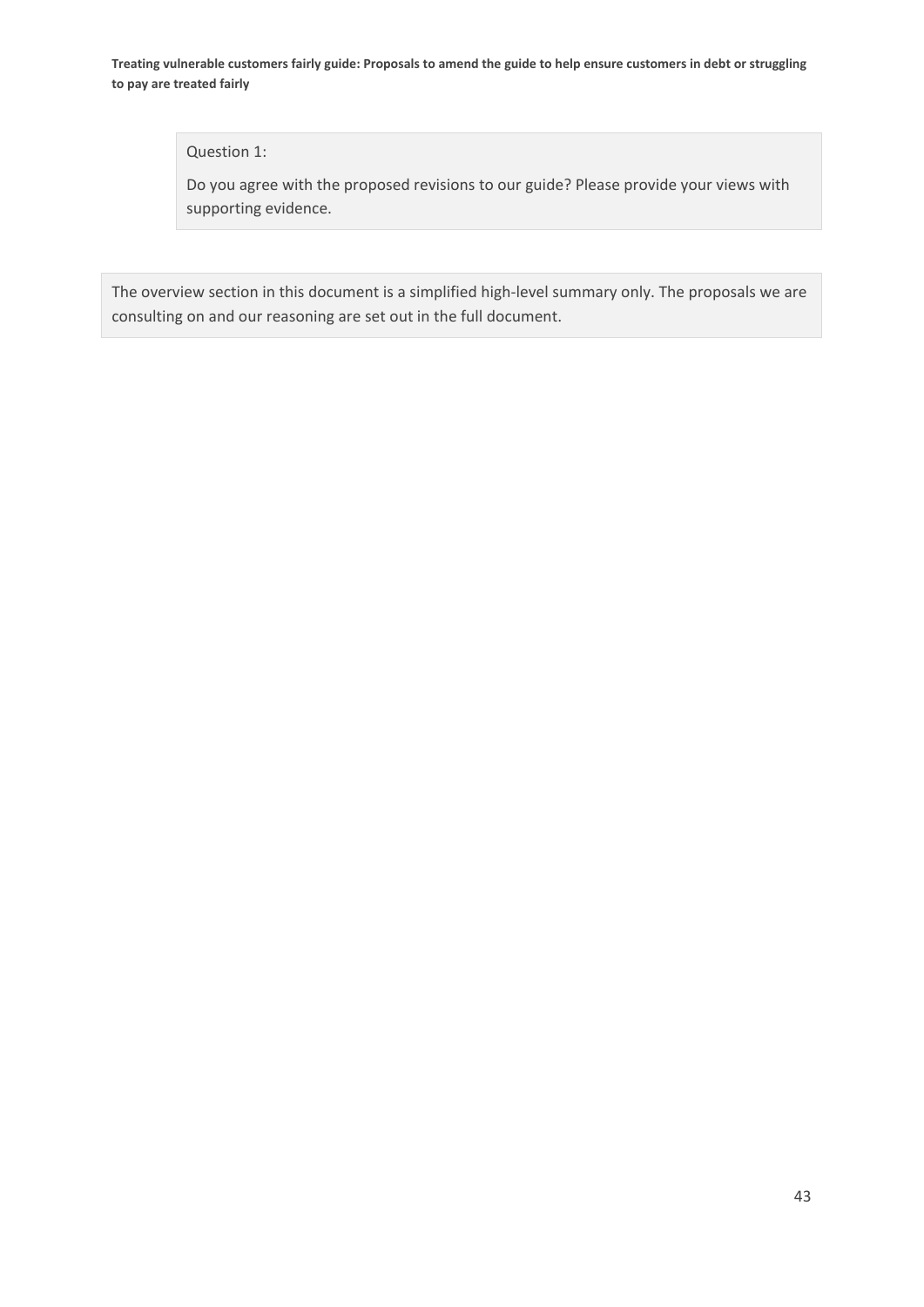# <span id="page-45-0"></span>A1. Responding to this consultation

## **How to respond**

- A1.1 Ofcom would like to receive views and comments on the issues raised in this document, by 5pm on 12 May 2022.
- A1.2 You can download a response form from [https://www.ofcom.org.uk/consultations-and](https://www.ofcom.org.uk/consultations-and-statements/category-1/call-for-inputs-review-of-measures-to-protect-people-in-debt-or-at-risk-of-disconnection)[statements/category-1/call-for-inputs-review-of-measures-to-protect-people-in-debt-or](https://www.ofcom.org.uk/consultations-and-statements/category-1/call-for-inputs-review-of-measures-to-protect-people-in-debt-or-at-risk-of-disconnection)[at-risk-of-disconnection.](https://www.ofcom.org.uk/consultations-and-statements/category-1/call-for-inputs-review-of-measures-to-protect-people-in-debt-or-at-risk-of-disconnection) You can return this by email or post to the address provided in the response form.
- A1.3 If your response is a large file, or has supporting charts, tables or other data, please email it to [debt.review@ofcom.org.uk,](mailto:debt.review@ofcom.org.uk) as an attachment in Microsoft Word format, together with the [cover sheet.](https://www.ofcom.org.uk/consultations-and-statements/consultation-response-coversheet) This email address is for this consultation only, and will not be valid after 12 May 2022.
- A1.4 Responses may alternatively be posted to the address below, marked with the title of the consultation:

Consultation: Treating Vulnerable Customers Fairly guide: Proposals to amend the guide to help ensure customers in debt or struggling to pay are treated fairly Ofcom Riverside House 2A Southwark Bridge Road London SE1 9HA

- A1.5 We welcome responses in formats other than print, for example an audio recording or a British Sign Language video. To respond in BSL:
	- Send us a recording of you signing your response. This should be no longer than 5 minutes. Suitable file formats are DVDs, wmv or QuickTime files. Or
	- Upload a video of you signing your response directly to YouTube (or another hosting site) and send us the link.
- A1.6 We will publish a transcript of any audio or video responses we receive (unless your response is confidential).
- A1.7 We do not need a paper copy of your response as well as an electronic version. We will acknowledge receipt if your response is submitted via the online web form, but not otherwise.
- A1.8 We also welcome joint responses.
- A1.9 It would be helpful if your response could include a direct answer to the question asked in the consultation document. The question is listed at Annex 4. It would also help if you could explain why you hold your views, and what you think the effect of Ofcom's proposals would be.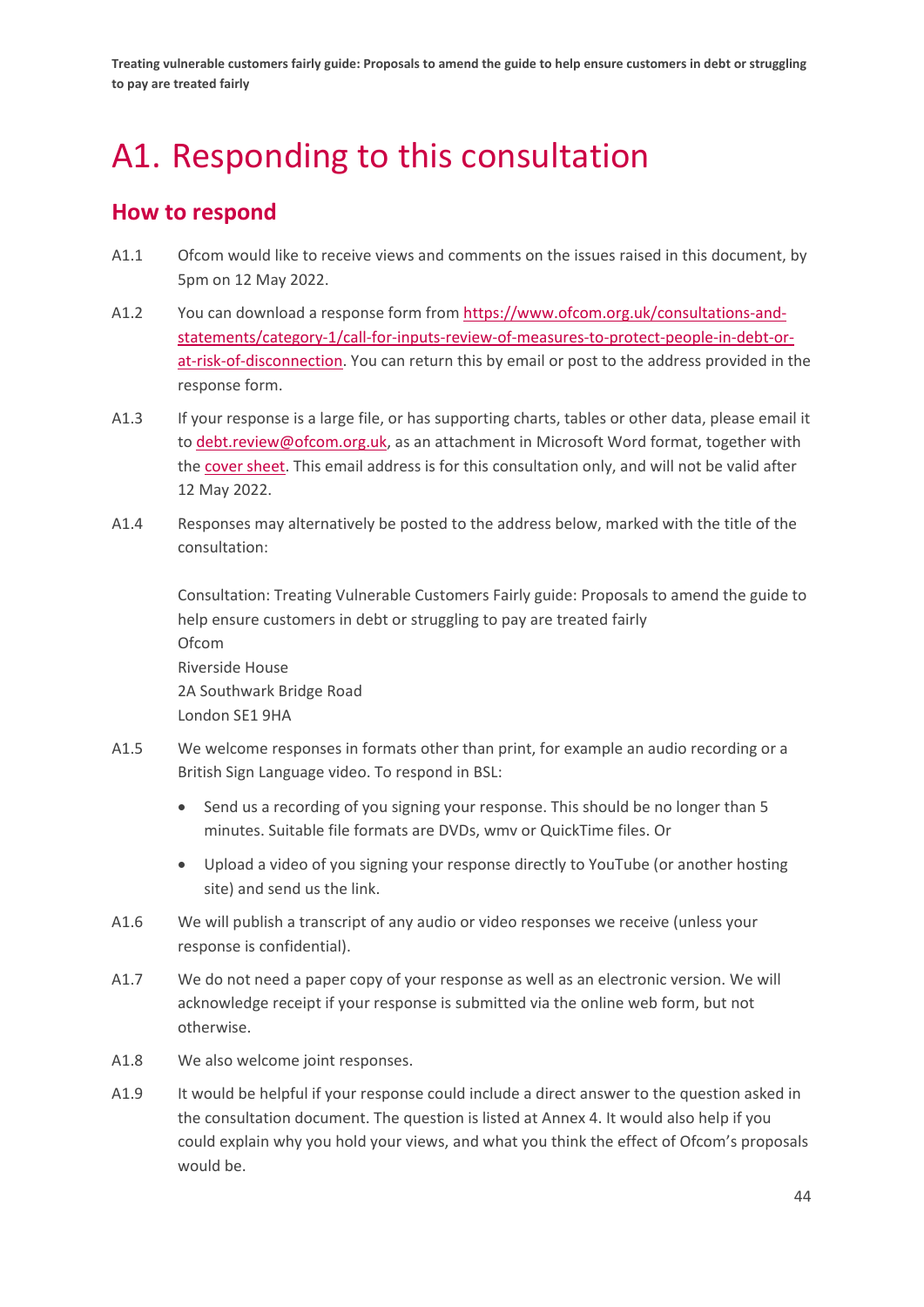A1.10 If you want to discuss the issues and question raised in this consultation, please contact Leen Petre on 020 7783 4939, or by email to debt.review@ofcom.org.uk

# **Confidentiality**

- A1.11 Consultations are more effective if we publish the responses before the consultation period closes. In particular, this can help people and organisations with limited resources or familiarity with the issues to respond in a more informed way. So, in the interests of transparency and good regulatory practice, and because we believe it is important that everyone who is interested in an issue can see other respondents' views, we usually publish all responses on [the Ofcom](http://www.ofcom.org.uk/) website as soon as we receive them.
- A1.12 If you think your response should be kept confidential, please specify which part(s) this applies to, and explain why. Please send any confidential sections as a separate annex. If you want your name, address, other contact details or job title to remain confidential, please provide them only in the cover sheet, so that we don't have to edit your response.
- A1.13 If someone asks us to keep part or all of a response confidential, we will treat this request seriously and try to respect it. But sometimes we will need to publish all responses, including those that are marked as confidential, in order to meet legal obligations.
- A1.14 Please also note that copyright and all other intellectual property in responses will be assumed to be licensed to Ofcom to use. Ofcom's intellectual property rights are explained further in our [Terms of Use.](https://www.ofcom.org.uk/about-ofcom/website/terms-of-use)

## **Next steps**

- A1.15 Following this consultation period, Ofcom plans to publish a statement in Q3 2022.
- A1.16 If you wish, you can [register to receive mail updates](https://www.ofcom.org.uk/about-ofcom/latest/email-updates) alerting you to new Ofcom publications.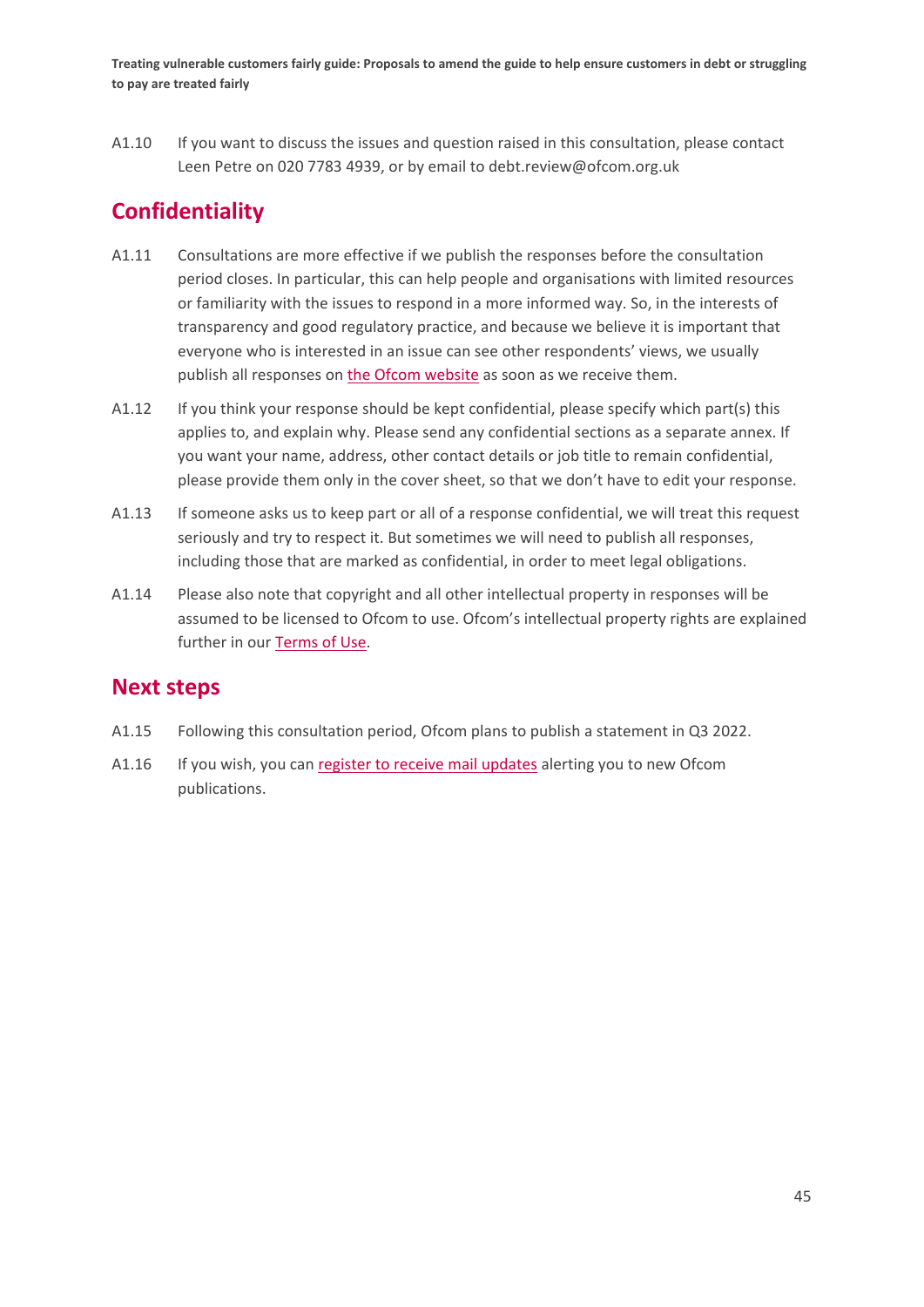# **Ofcom's consultation processes**

- A1.17 Ofcom aims to make responding to a consultation as easy as possible. For more information, please see our consultation principles in Annex 2.
- A1.18 If you have any comments or suggestions on how we manage our consultations, please email us a[t consult@ofcom.org.uk.](mailto:consult@ofcom.org.uk) We particularly welcome ideas on how Ofcom could more effectively seek the views of groups or individuals, such as small businesses and residential consumers, who are less likely to give their opinions through a formal consultation.
- A1.19 If you would like to discuss these issues, or Ofcom's consultation processes more generally, please contact the corporation secretary:

Corporation Secretary Ofcom Riverside House 2a Southwark Bridge Road London SE1 9HA Email: [corporationsecretary@ofcom.org.uk](mailto:corporationsecretary@ofcom.org.uk)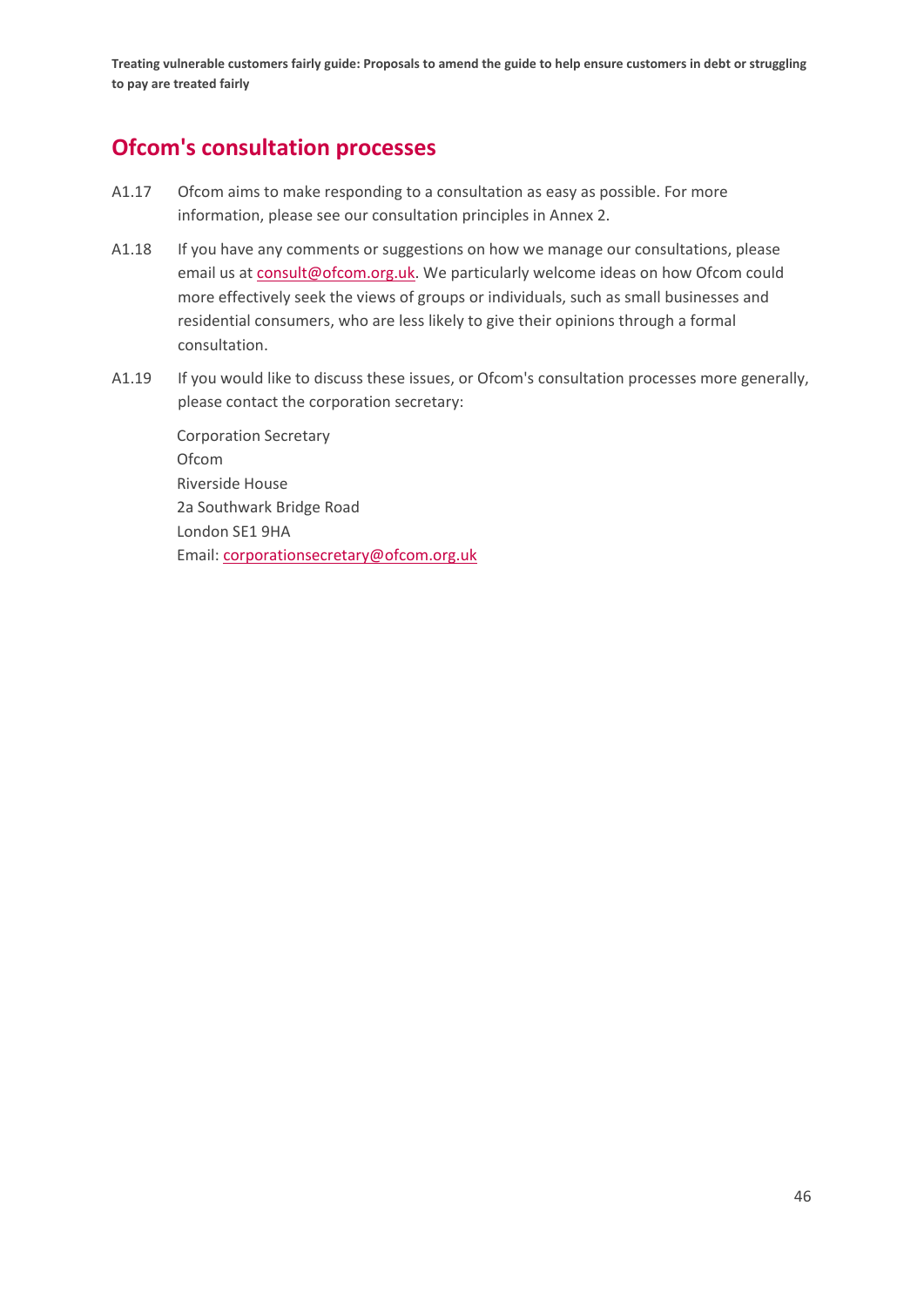# <span id="page-48-0"></span>A2. Ofcom's consultation principles

# **Ofcom has seven principles that it follows for every public written consultation:**

## **Before the consultation**

A2.1 Wherever possible, we will hold informal talks with people and organisations before announcing a big consultation, to find out whether we are thinking along the right lines. If we do not have enough time to do this, we will hold an open meeting to explain our proposals, shortly after announcing the consultation.

## **During the consultation**

- A2.2 We will be clear about whom we are consulting, why, on what questions and for how long.
- A2.3 We will make the consultation document as short and simple as possible, with a summary of no more than two pages. We will try to make it as easy as possible for people to give us a written response. If the consultation is complicated, we may provide a short Plain English / Cymraeg Clir guide, to help smaller organisations or individuals who would not otherwise be able to spare the time to share their views.
- A2.4 We will consult for up to ten weeks, depending on the potential impact of our proposals.
- A2.5 A person within Ofcom will be in charge of making sure we follow our own guidelines and aim to reach the largest possible number of people and organisations who may be interested in the outcome of our decisions. Ofcom's Consultation Champion is the main person to contact if you have views on the way we run our consultations.
- A2.6 If we are not able to follow any of these seven principles, we will explain why.

## **After the consultation**

A2.7 We think it is important that everyone who is interested in an issue can see other people's views, so we usually publish all the responses on our website as soon as we receive them. After the consultation we will make our decisions and publish a statement explaining what we are going to do, and why, showing how respondents' views helped to shape these decisions.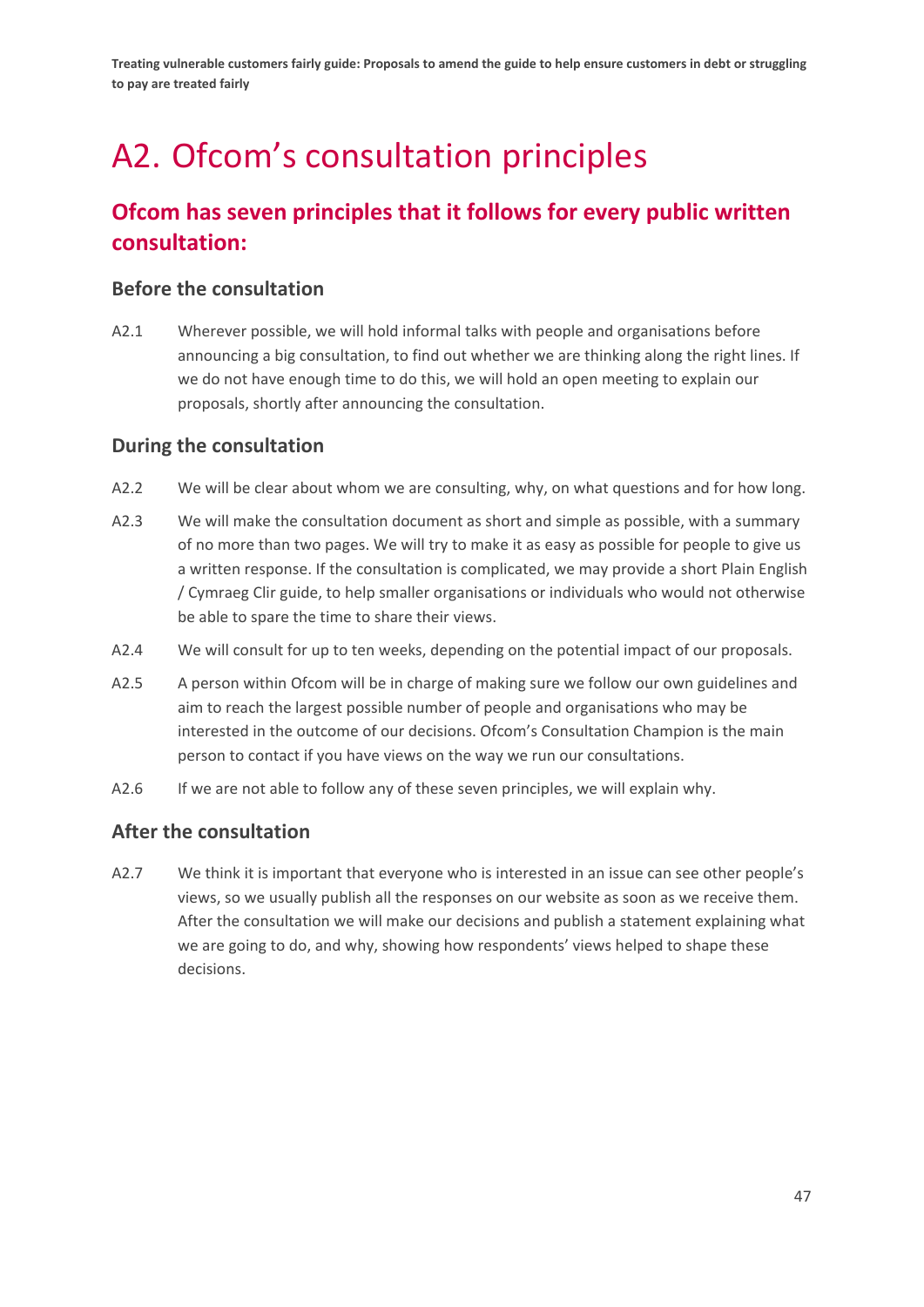# <span id="page-49-0"></span>A3. Consultation coversheet

# **BASIC DETAILS**

Consultation title: To (Ofcom contact): Name of respondent: Representing (self or organisation/s): Address (if not received by email):

# **CONFIDENTIALITY**

Please tick below what part of your response you consider is confidential, giving your reasons why

If you want part of your response, your name or your organisation not to be published, can Ofcom still publish a reference to the contents of your response (including, for any confidential parts, a general summary that does not disclose the specific information or enable you to be identified)?

\_\_\_\_\_\_\_\_\_\_\_\_\_\_\_\_\_\_\_\_\_\_\_\_\_\_\_\_\_\_\_\_\_\_\_\_\_\_\_\_\_\_\_\_\_\_\_\_\_\_\_\_\_\_\_\_\_\_\_\_\_\_\_\_\_\_\_\_\_\_\_\_\_\_\_\_\_\_\_\_\_\_

# **DECLARATION**

I confirm that the correspondence supplied with this cover sheet is a formal consultation response that Ofcom can publish. However, in supplying this response, I understand that Ofcom may need to publish all responses, including those which are marked as confidential, in order to meet legal obligations. If I have sent my response by email, Ofcom can disregard any standard e-mail text about not disclosing email contents and attachments.

Ofcom seeks to publish responses on receipt. If your response is non-confidential (in whole or in part), and you would prefer us to publish your response only once the consultation has ended, please tick here.

Name Signed (if hard copy)